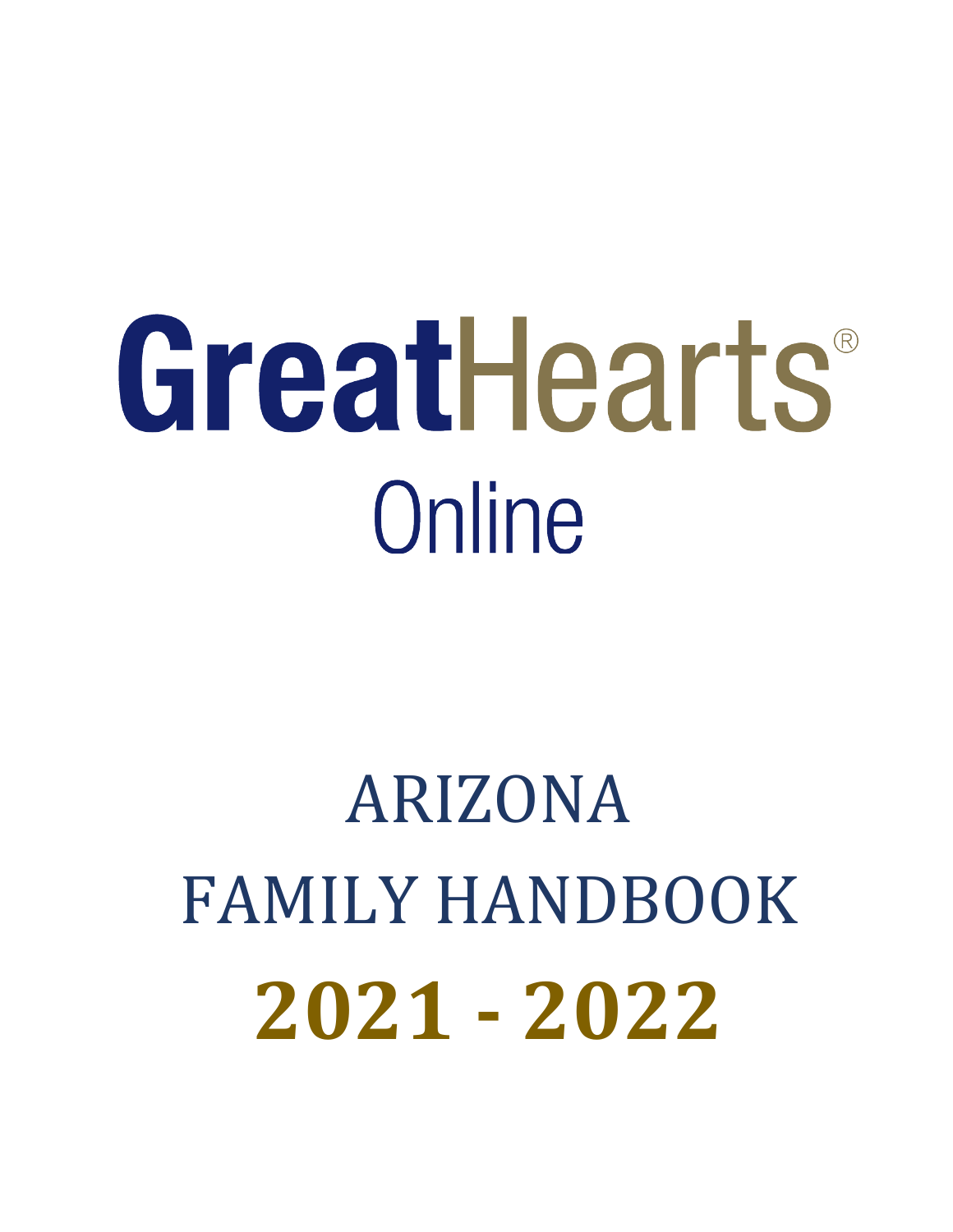| NOTIFICATION OF RIGHTS UNDER THE PROTECTION OF PUPIL RIGHTS AMENDMENT ("PPRA") 11             |  |
|-----------------------------------------------------------------------------------------------|--|
|                                                                                               |  |
|                                                                                               |  |
|                                                                                               |  |
|                                                                                               |  |
|                                                                                               |  |
|                                                                                               |  |
|                                                                                               |  |
|                                                                                               |  |
|                                                                                               |  |
|                                                                                               |  |
|                                                                                               |  |
|                                                                                               |  |
|                                                                                               |  |
|                                                                                               |  |
|                                                                                               |  |
|                                                                                               |  |
|                                                                                               |  |
|                                                                                               |  |
|                                                                                               |  |
|                                                                                               |  |
|                                                                                               |  |
|                                                                                               |  |
| $COMID-19$                                                                                    |  |
|                                                                                               |  |
|                                                                                               |  |
|                                                                                               |  |
|                                                                                               |  |
|                                                                                               |  |
|                                                                                               |  |
| SECTION 504 OF THE REHABILITATION ACT AND TITLE II OF THE AMERICANS WITH DISABILITIES ACT  24 |  |
|                                                                                               |  |
|                                                                                               |  |
|                                                                                               |  |
|                                                                                               |  |
|                                                                                               |  |
|                                                                                               |  |
|                                                                                               |  |
|                                                                                               |  |
|                                                                                               |  |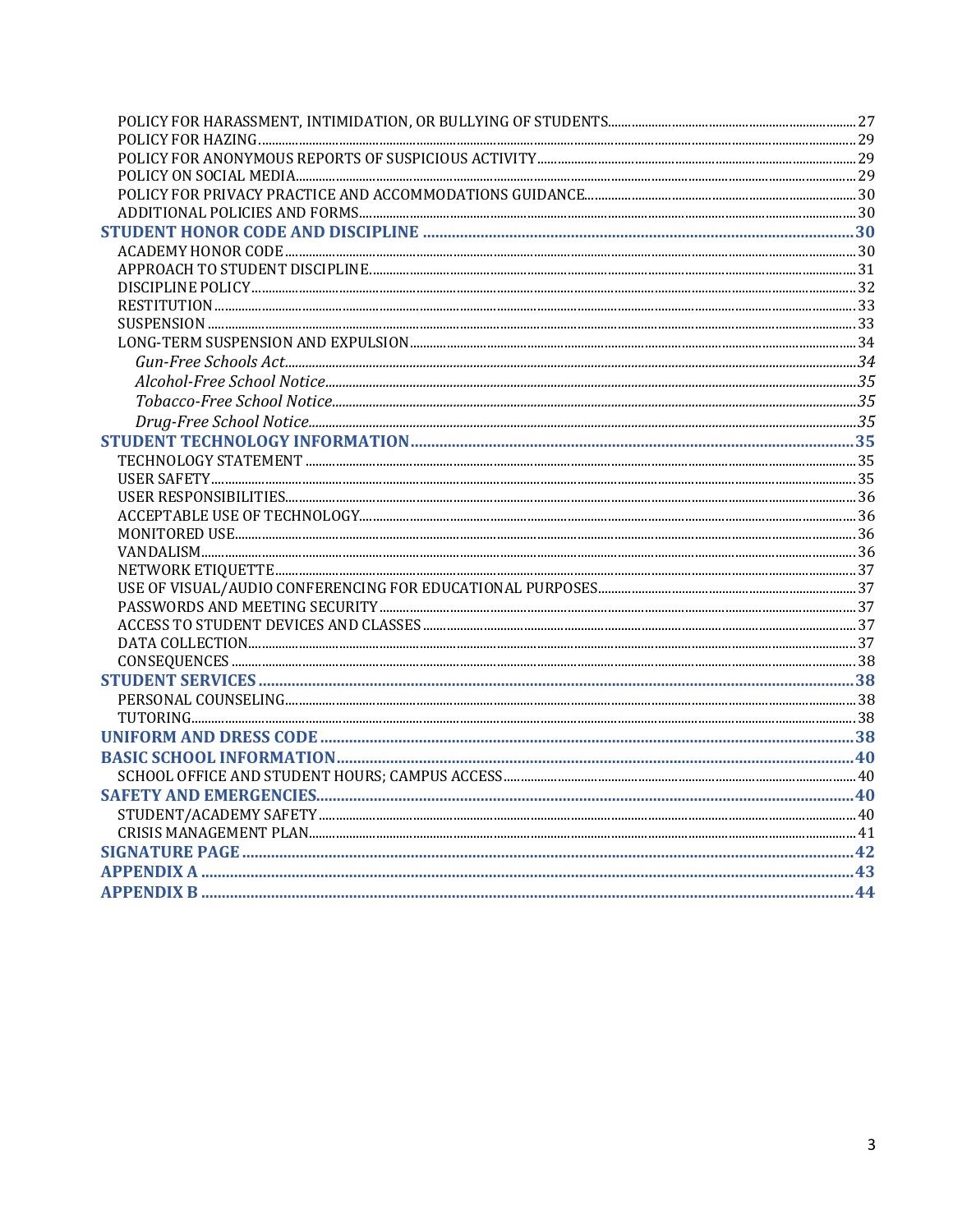# LETTER TO FAMILIES

<span id="page-3-0"></span>Dear Great Hearts Online Families,

#### **Welcome to Great Hearts Online- Arizona, a Great Hearts Academy!**

We are honored that you have chosen our academy for your family and eager for you to join us in the pursuit of the true, the good, and the beautiful.

 Parents/guardians, please take the time to read through our entire handbook. We encourage you to read revise and improve the handbook annually, so re-reading is important for returning families as well. The Great Hearts Online community. In effect, knowing the handbook helps your family to join the larger family as we share common values and expectations of one another. When you have finished reading the required pages) and submit a photo/scan of this page to the Great Hearts Online Student Information pertinent portions with your students, such as the mission statement and honor code. Please note that we following pages clarify many of the essential details that a family must understand to participate fully in our handbook, parents/guardians and the student(s) should sign the mandatory signature page (and other Specialist.

 full potential. As such, I urge every parent, student, and teacher to become wholeheartedly involved in at volunteering as a "lunch bunch" leader, assisting with online reading groups, leading or serving on a parent The center of our school is the classroom and the mentoring relationship between the teacher and the student. Every family supports and participates in this relationship by shepherding their children through their learning process and practice. Yet our community needs to extend beyond the classroom to reach its least one Great Hearts Online activity outside of the classroom each year. For a parent, this might mean committee, or chaperoning a field trip; for a teacher, coaching a sport or organizing a club; and for a student, playing a sport or being a leader in an extracurricular arena. Through work and friendship, let us continue to build up each other's spirits and develop our community.

Before you turn the page, I would like to quote from The Athenian Oath. The young men of ancient Athens took this oath when they reached the age of seventeen.

 *those above and below us ... We will strive to quicken the public's sense of civic duty. Thus, in all these "We will revere and obey the City's laws, and will do our best to incite a like reverence and respect in ways we will transmit this City, not only, not less, but greater and more beautiful than it was transmitted to us."* 

 citizens of Great Hearts Online, should equally strive to make our school a better place - a city of truth, What a powerful call to service from one of the great cities of the Western tradition! Each of us, as free goodness, and beauty - for those students, parents/guardians, and teachers who will follow us.

Warmest regards,

*Jamee Twardeck*  Headmaster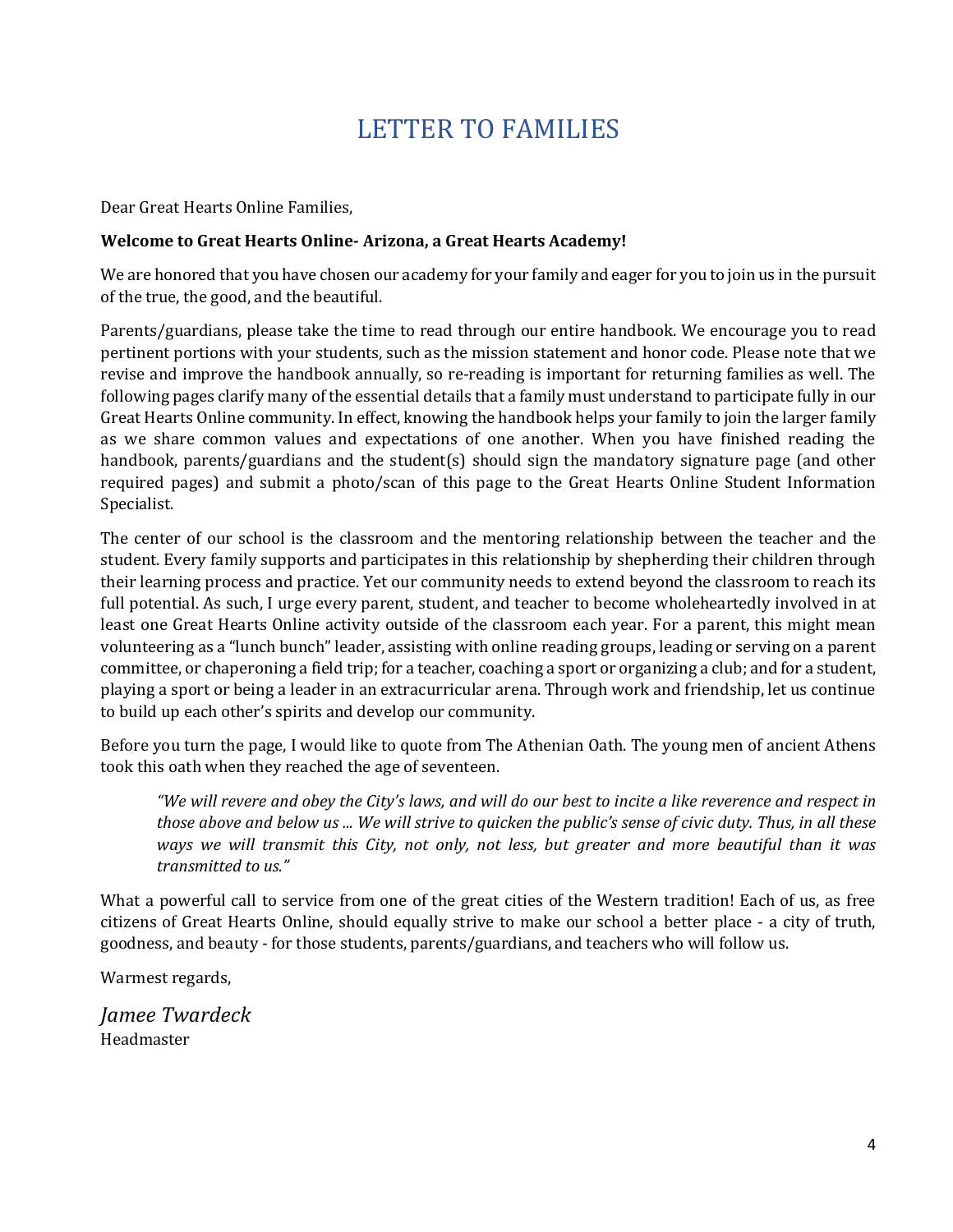# <span id="page-4-0"></span>OUR MISSION

The Academy graduate has a foundation in the liberal arts of grammar and rhetoric, logic and mathematics, history, natural science, and philosophy. The graduate has also practiced the fine arts of music, poetry, drawing and painting, and drama. The graduate is thus prepared for every career, every course of advanced or specialized study, and every kind of leisure. In short, the Academy graduate is ready to live the lifetime of learning that is possible for a human being.

The Academy will fulfill its mission by the following means:

- Service to a rigorous, core liberal arts curriculum in the Western tradition that is the same for all students
- Small class size
- Dedicated, enthusiastic, and intellectually excellent teachers who serve as models of learning and of character
- Detailed student evaluation, with an emphasis upon written, narrative evaluation of learning rather than upon grades and percentages
- Regular and meaningful homework assignments
- High standards of personal conduct and comportment for students

Though the curriculum is rigorous, and expectations of students are high, the Academy is not a school only for the best and the brightest. We provide an environment that allows every student who is curious and diligent the opportunity to fulfill his or her potential.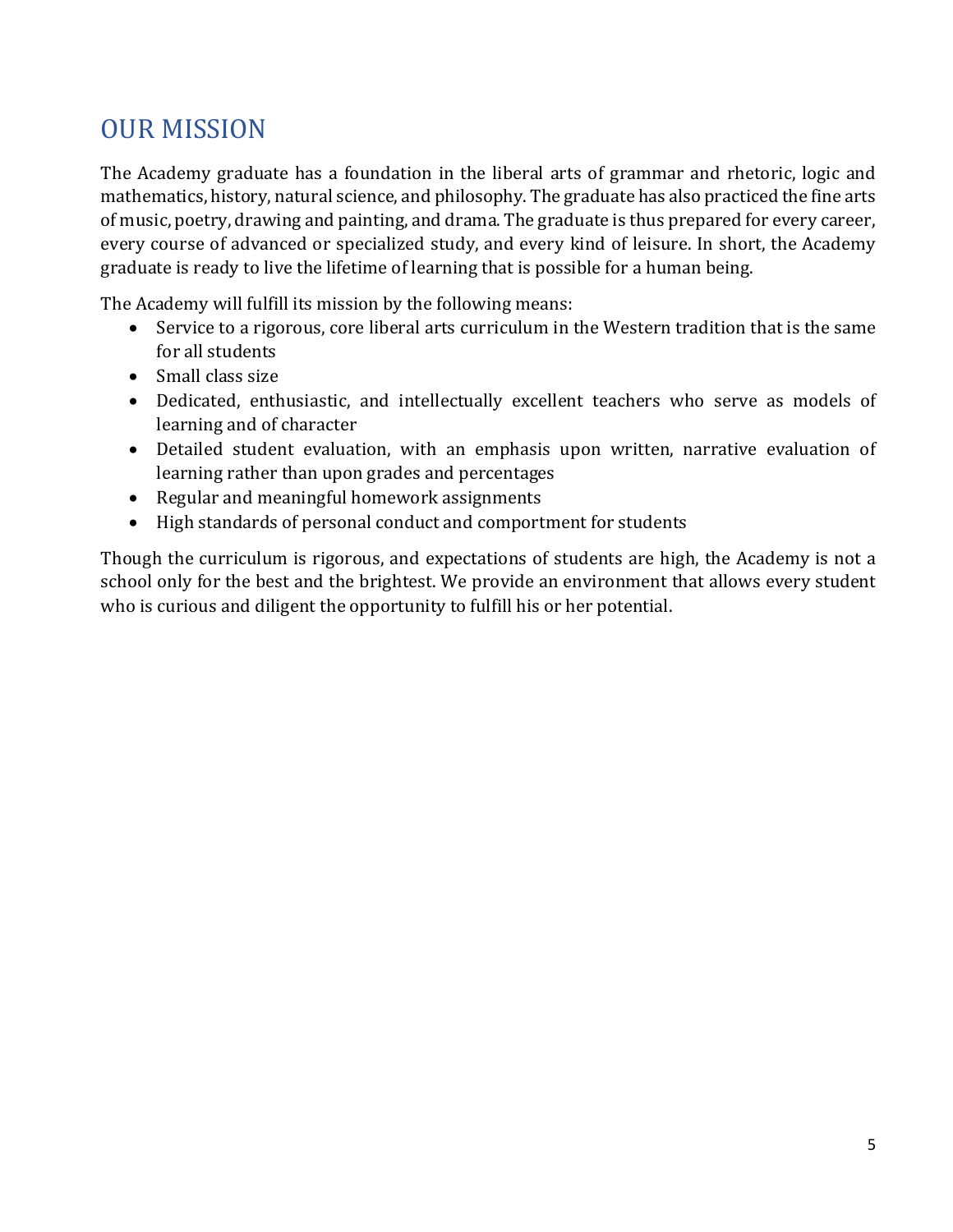# <span id="page-5-0"></span>OUR CHARTER AND AFFILIATIONS

Great Hearts Online- Arizona is a public charter school authorized by the Arizona State Board for Charter Schools.

Great Hearts Online- Arizona operates under Archway Classical Academy Glendale, the Charter Holder. Archway Classical Academy Trivium West is a non–profit 501 (c) (3) corporation governed by a Governing Board of Directors and is a part of the Great Hearts network of academies. Great Hearts academies contract with Great Hearts Arizona, a non- profit management organization, to support its member schools with curriculum, data management, faculty orientation and professional development, human resources services, business management (such as accounting), special education services, standard policies and procedures, and the development of funding and facility opportunities.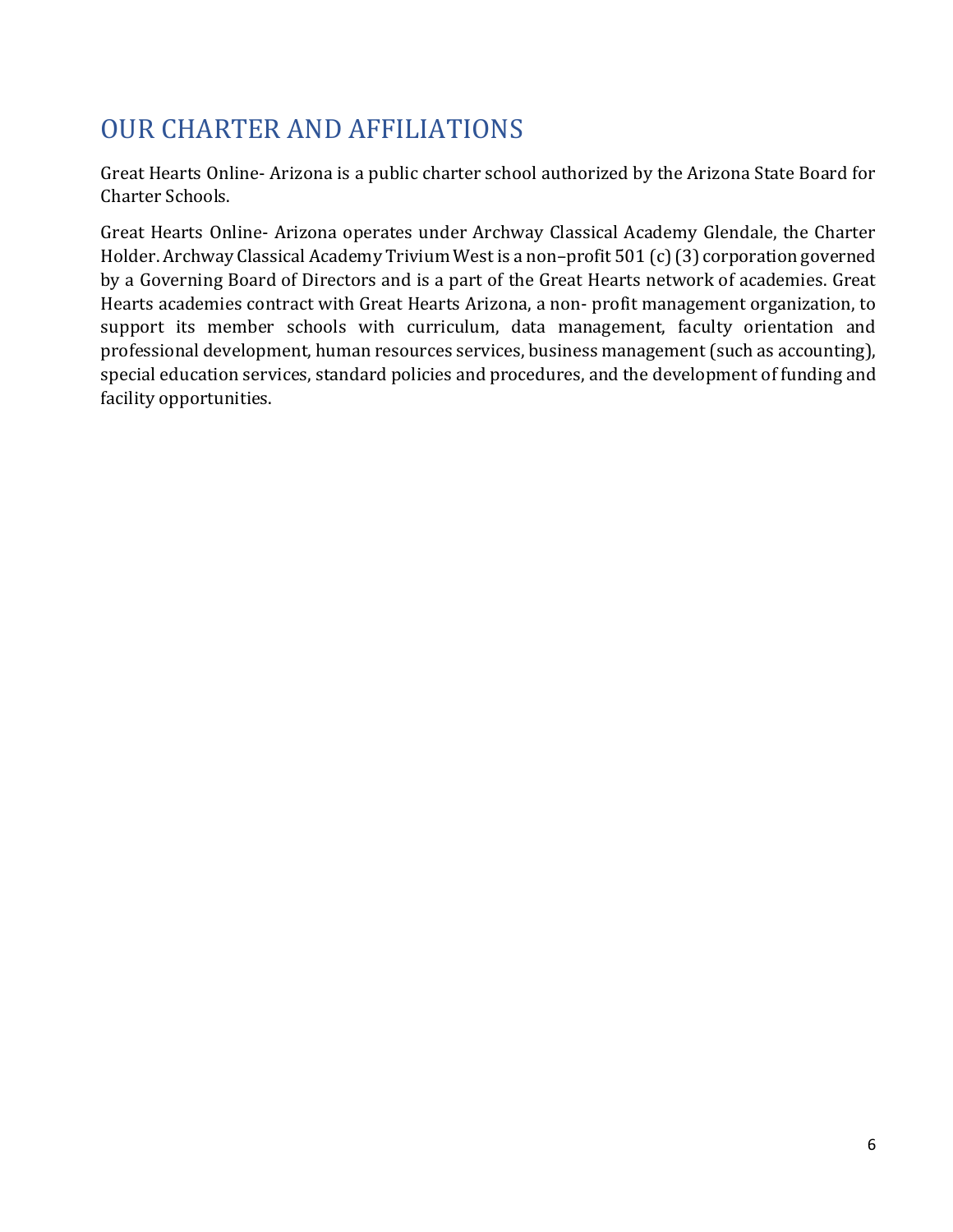# <span id="page-6-0"></span>COMMUNICATION

 implementation of GHO Arizona's curriculum and has sole authority to manage all teachers and staff at GHO The **Headmaster** is Jamee Twardeck. She reports to the Great Hearts Executive Director's office and is responsible for overseeing the day-to-day operations of the school. She directly oversees the Arizona.

 support and supports discipline and daily operations. The **Assistant Headmaster** is Michele Landis. She oversees areas relating to the curriculum, teacher

Michele Land<br>and daily oper<br>**XXX** and **XXX**<br>*z* also regularly The **Deans** are Lisa Swanson, XXX and XXX. They oversee areas related to student growth, academics, discipline, and curriculum. They also regularly coach and train our faculty.

The **Director of Academy Operations** is Raquel Zapata. She works closely with the Headmaster in communicating information to the families. She also assists families with records and school business unrelated to student discipline, curriculum, or the classroom.

 responsible for screening incoming students for special needs and conducts evaluations for special education when necessary. es.<br>n, or t<br><mark>XXX</mark>.<br>dents The **Student Information Specialist** is XXX. She oversees programs for all students with IEPs and is

 Plans, including screening for, and evaluating student needs for 504 accommodation plans. ng m<br>ry.<br><u>XXX</u> .<br><sub>is lo</sub> The **504 Coordinator** is XXX . She is responsible for overseeing the programs of students with Section 504

The **SPED Coordinator** is Joe Barrera. He is responsible for overseeing the programs of students with Section 504 Plans, including screening for, and evaluating student needs for 504 accommodation plans.

 English Language Learner services, including screening for, and evaluating student needs for accommodation plans. - is-jo<br>ling s<br><mark>XXX</mark>.<br>rner The **EL Coordinator** is XXX. He is responsible for overseeing the programs of students who qualify for

Questions or concerns about **curriculum** should be directed to the Assistant Headmaster.

Questions or concerns about **student conduct or discipline** should be directed to the Deans.

**General questions** regarding the school may be directed to the Director of Academy Operations.

#### <span id="page-6-1"></span>GREAT HEARTS CEO AND MANAGEMENT TEAM

 The Great Hearts CEO and Management Team work with the Headmasters and academies and offer [www.greatheartsaz.org.](http://www.greatheartsaz.org/) The Great Hearts management team, as of August 1, 2021 consists of: essential support. For more information about Great Hearts, please visit the website,

Chief Executive Officer - Mr. Jay Heiler President of Arizona Schools - Mr. Erik Twist Executive Director of Online Schools - Mr. Kurtis Indorf Chief Advancement Officer - Dr. Daniel Scoggin Vice President of Operations - Ms. Marilyn Papke

# <span id="page-6-2"></span>GREAT HEARTS 504 AND TITLE IX COORDINATORS<br>504 Coordinator: Exce

Thomas Doebler Great Hearts Arizona **504 Coordinator:** Exceptional Student Service Director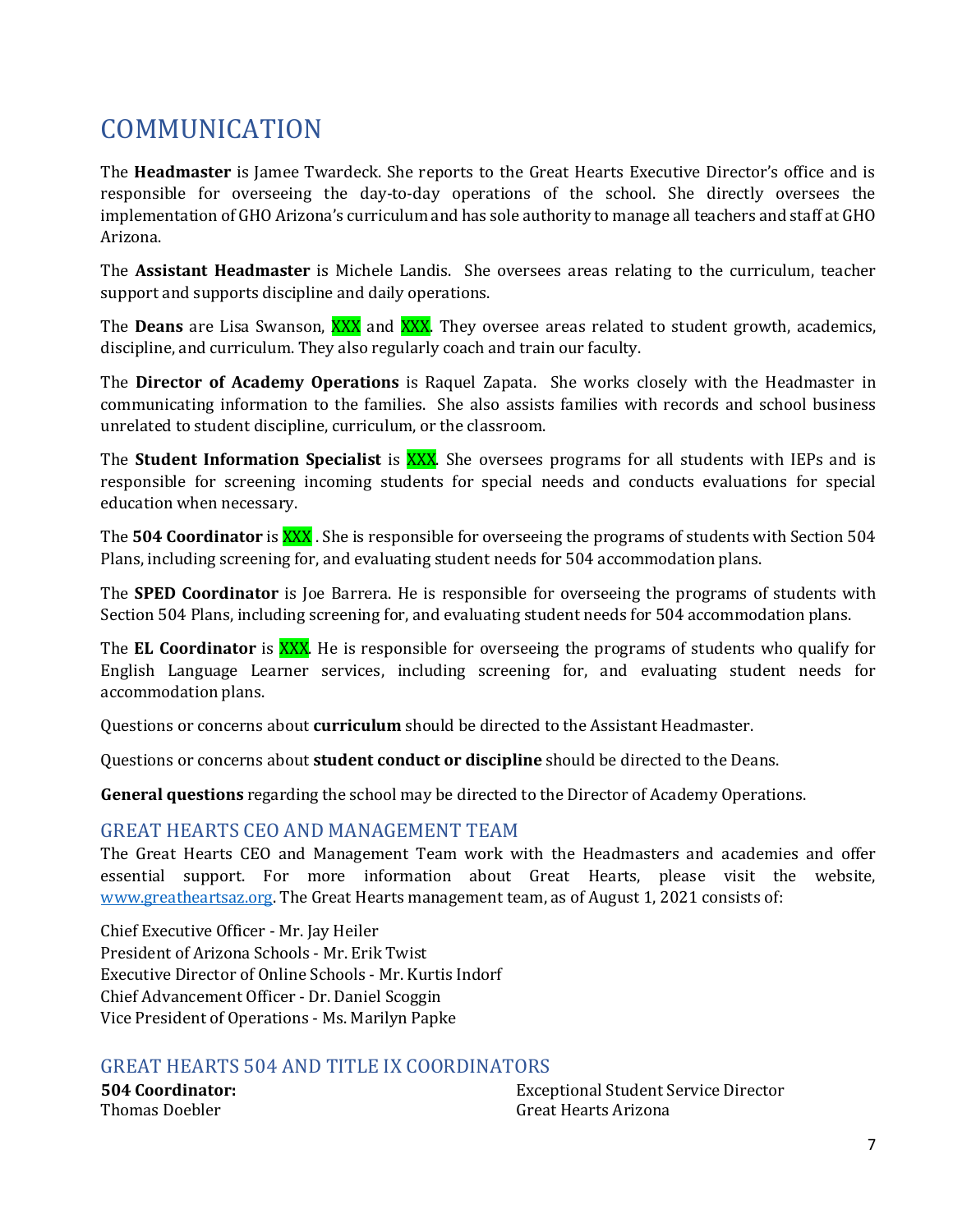4801 East Washington Street, Suite 250 Executive Director of Title I Education Phoenix, Arizona 85034<br>(602) 438-7045 EXT 345 (602) 438-7045 EXT 345 4801 East Washington Street, Suite 250 **Title IX Coordinator:** Phoenix, Arizona 85034

Great Hearts Arizona (602) 438-7045

 *and Governing Board Members are available upon request. Please direct your request to Great Hearts Human Note to parents/guardians: Copies of resumes and fingerprint clearance cards for all faculty, Great Hearts staff Resources via email at [HR@greatheartsaz.org.](mailto:HR@greatheartsaz.org)* 

#### <span id="page-7-0"></span>FACULTY AND STAFF PHONE/E-MAIL REFERENCE\*

*\*A brief email, via Canvas email, is the preferred method for communicating with faculty members.* 

#### <span id="page-7-1"></span>OFFICIAL SCHOOL CALENDAR

 updates and revisions will also be found on the web version of the calendar, which is updated as needed. This calendar should be carefully coordinated with each family's own calendar and should be consulted on The official school calendar for each academic year is posted on the school website [\(www.greatheartsonline.org\)](http://www.greatheartsonline.org/) and distributed to each family prior to the start of school, usually in July. Any a regular basis throughout the year. The calendar identifies school holidays, special events, etc.

### <span id="page-7-2"></span>OFFICIAL SCHOOLS WEBSITE

 The Academy's websites are an important tool for communication. Families are encouraged to visit websites regularly to view communiqués, faculty contact information, updates on athletic and extracurricular schedules and locations, and other school related events and information. Great Hearts is committed to making websites usable by all people, including those with disabilities.

 Great Hearts is dedicated to meeting the accessibility needs of all students, parents/guardians, and assistance in using it, please contact the Director of Academy Operations. members of the public. For specific questions or concerns about the accessibility of the website or need

<span id="page-7-3"></span> Academy will seek parental consent before displaying student artwork, special projects, photographs taken printed materials, by video, or by any other method of mass communication. The Academy will also seek consent before displaying or publishing an original video or voice recording in this manner. assistance in using it, please contact the Director of Academy Operations.<br>DISPLAYING STUDENT ARTWORK, PROJECTS, PHOTOS, AND OTHER ORIGINAL WORK<br>Teachers may display student work in classrooms as recognition of student ach by students, and other original works on the Academy website, on any campus or classroom website, in

## <span id="page-7-4"></span>PARENT INVOLVEMENT

 journey through the Academy. Parents/guardians will want to have an established plan for listening to and then encouraging their students when they are working hard. Likewise, parents/guardians may want to communicate frequently with their student's teachers, so the parents/guardians can develop an initiation for live classes. Parents/guardians should contact the teachers to share important information on The primary way that parents/guardians are involved in the school is by supporting their student in their understanding of the Academy's expectations of how preparatory-level, liberal arts studies form habits of learning. For younger students, parents/guardians will likely need to support with technology set up and how their student approaches the curriculum at home and if the student is experiencing difficulty. Academy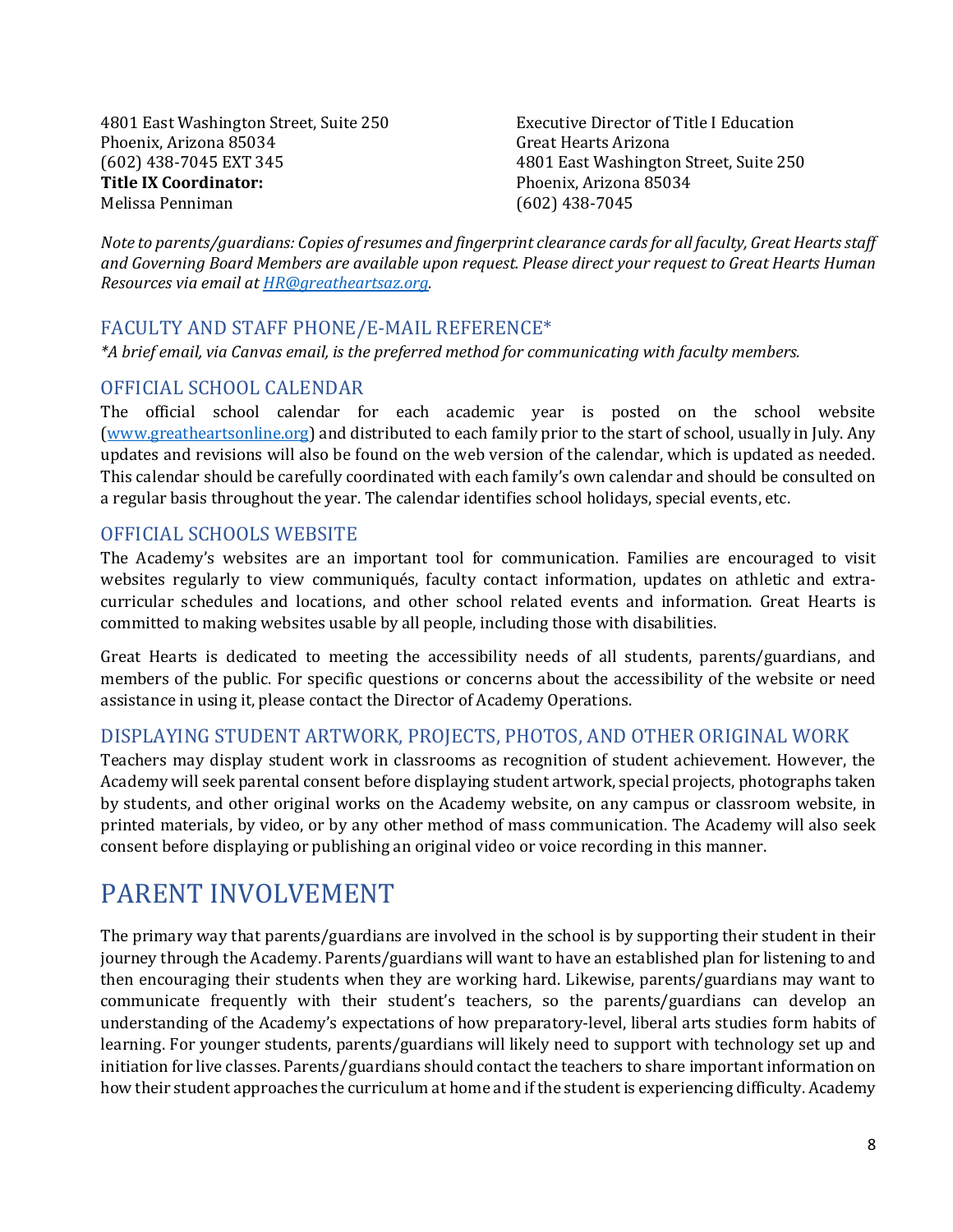students invest a great deal in their education, and thus teachers and parents/guardians should be unanimous in their support of the students and one another.

 The teachers of the Academy are honored by the great trust that parents/guardians have placed in them. communication, but by a mutual understanding of the "big picture": what an Academy education will offer young people in the long run. It can be difficult for both young people and adults to maintain a focus on the long-term benefits that a liberal education offers. Likewise, students, especially younger students, may not fully sense the extent of their own intellectual and moral growth over time. When students are applying for a reaffirmation that their investment is yielding positive gains. As such, mutual trust between This trust between the parents/guardians and the school must be maintained not only by ongoing themselves on a particular part of their journey, they will look to their parents/guardians and their teachers parents/guardians and teachers is essential to convincing students that we have an achievable plan in place for them that is also in their best interest.

# <span id="page-8-0"></span>REGISTRATION AND RECORDS

 In order to complete the registration process, parents/guardians must have records transferred from the student's previous school to the Academy. This documentation should include the student's immunization history and a copy of their birth certificate or other legally acceptable identifying documents, as well as form may be obtained from the Academy Student Specialist. Official transcripts should be sent to the explanation of the documents that may be submitted is included in the Enrollment Policy which is part of their complete academic and disciplinary records, including any special needs or information. A request Academy directly by the previously attended school. If the student was home-schooled, a signed description of the curriculum and course content mastered must be submitted to the Academy. A more complete this handbook.

 verification are listed in the enrollment packets issued by the school and described in detail in the Additionally, in order to complete student registration or re-enrollment, a parent/guardian must provide proof of Arizona residency. This proof must be re-submitted annually; acceptable forms of residency enrollment policy which is part of this handbook.

 Home-school coursework for junior high grades will also be reviewed to assure appropriate preparation to enter the Academy's curriculum at the 6th, 7th, or 8th grade level.

 have a **72-hour waiting period** in order to maintain the smooth flow of school business, although there may be an additional delay during certain times of the year when administrative staff is involved with other Parents/guardians have the right of access to the records of their student. The school reserves the right to tasks, and to charge a reasonable fee for the cost of copying records. Non-custodial parents/guardians also have the right of access to records, unless the school has received a court document to the contrary. Please review the FERPA notification which follows for more information regarding access to and disclosure of student information.

#### <span id="page-8-1"></span>OFFICIAL TRANSCRIPTS

 Specialist. Please make note of whether an unofficial or official transcript is needed. Unofficial transcripts requesting educational institution. Sufficient notice (at least one week) needs to be given to allow for adequate time to process the request. To request a middle school transcript, please submit a request to the school's Student Information are given directly to the parent/guardian. However, official transcripts will be mailed directly to the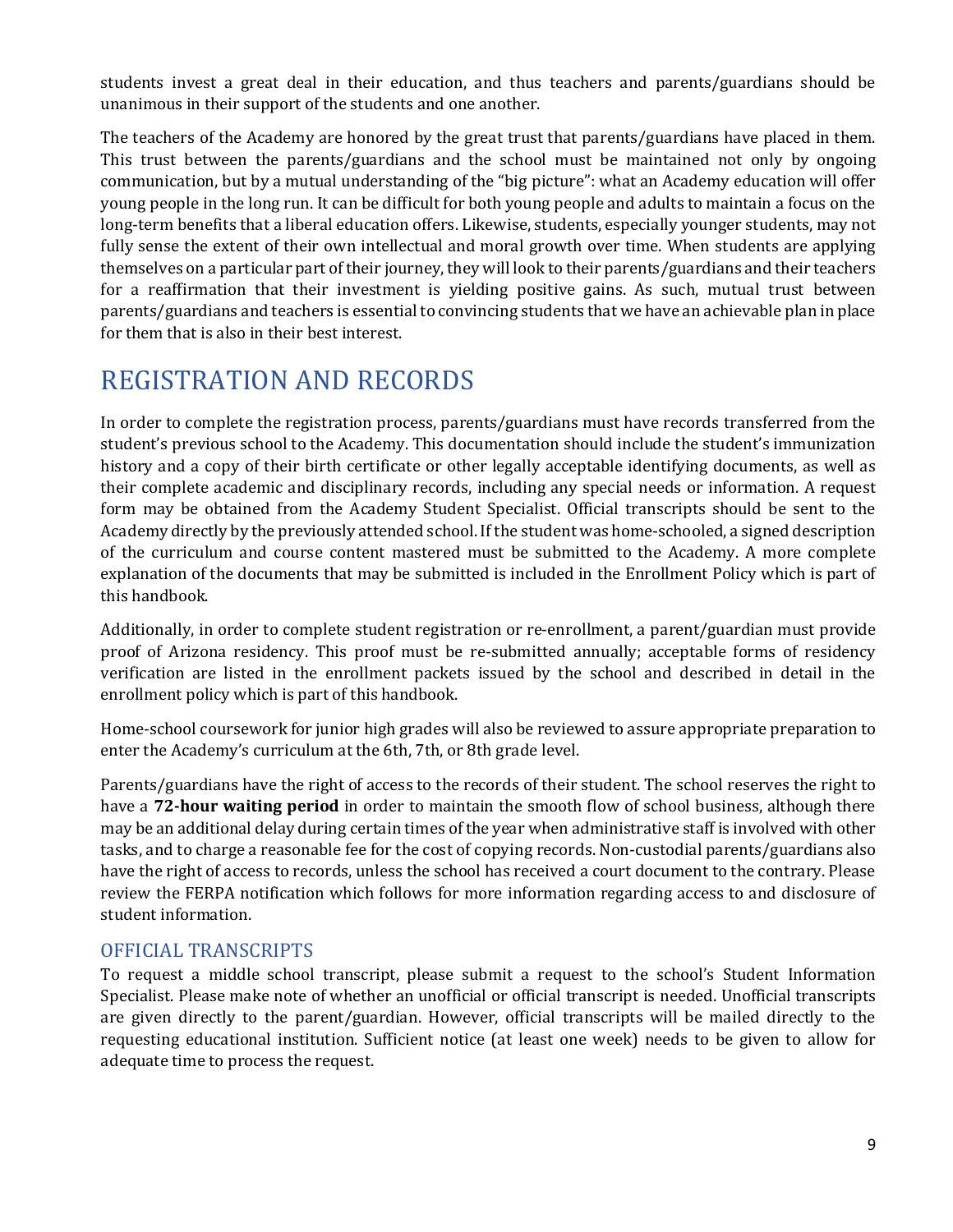#### <span id="page-9-0"></span>OFFICIAL WITHDRAWAL

 A student under 18 may be withdrawn from school only by a parent or legal guardian. The Academy also provide the name of the new school in which the student will be enrolled and must sign the formal requests notice from the parent/guardian at least three days in advance so that records and documents may be prepared. An official withdrawal form may be obtained from the Student Information Specialist. The Headmaster or other administrator will verify the information on the withdrawal form when the parent/guardian submits the signed withdrawal papers to complete the process. The parent/guardian shall withdrawal form.

 A student who is 18 years of age or older, who is married, or who has otherwise been declared by a court to be an emancipated minor may withdraw without parental signature.

Withdrawing students and parents/guardians are expected to:

- Return all textbooks and checked-out materials and equipment;
- Complete any make-up work assigned;
- Pay any unpaid balance for student fees, if any; and
- Sign a release of student records if transferring to a private school, if applicable.

In all cases, withdrawal forms must be appropriately completed and signed before withdrawal is complete.

#### <span id="page-9-1"></span>FAMILY EDUCATIONAL RIGHTS AND PRIVACY ACT ("FERPA") NOTIFICATION

 **Required annual notification to parents/guardians and eligible students regarding student records** This Notification is required by the FERPA and provides parents/guardians with important information regarding their rights as it relates to student educational records. It is directed to parents/guardians (including a natural parent, a guardian or an individual acting as a parent in the absence of a parent or guardian) and eligible students (students aged 18 years or older or attending an institution of postsecondary education).

#### **Your Right as A Parent or Eligible Student**

#### **The Right to Inspect and Review the Student's Educational Records.**

 contact the Headmaster to make an appointment to do so. Parent/guardian or eligible student will be provided access to records within a reasonable period of time, but in no case more than 45 days after a request is received. School personnel will respond to reasonable requests for explanations and interpretations of the records. The Academy will provide the parent/guardian or eligible student with a failure to do so would effectively prevent the parent/guardian or eligible student from exercising their If a parent/guardian or eligible student wishes to inspect/review the student's educational records, please copy of the records or make other arrangements for inspection and review of the requested records if its rights to inspect and review the records.

#### **The Right to Consent to Disclosures of Personally Identifiable Information Contained in the Student's Educational Records, except to the Extent the Law Authorizes Disclosure Without Your Consent.**

 The Academy will limit the disclosure of information contained in a student's education records except: (1) By a parent/guardian or eligible student prior, written consent; (2) as directory information; or (3) under certain limited circumstances permitted by FERPA. Some instances in which disclosure is permitted without consent are set forth below.

Directory Information. Consent is not required for the Academy to release the following student information designated as "directory information":

- 
- Name Date of birth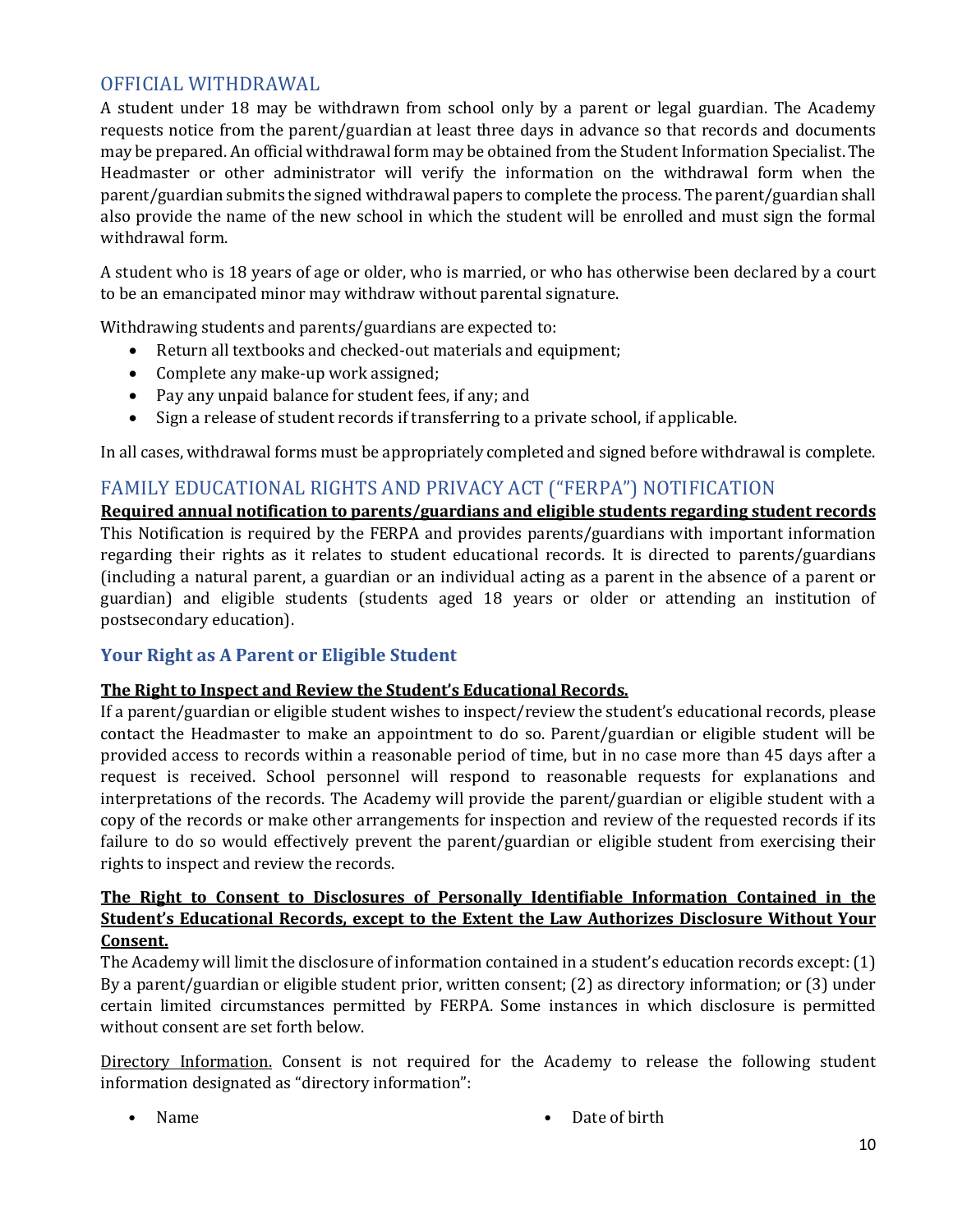- 
- 
- 
- Place of birth Student photograph Previous school or district attended
- Telephone number Email address
- Extracurricular participation Achievement or honors
- Class designation Weight & Height for athletic teams
- • Address Parent/guardian name
	-
	-
	-
	-

 If a parent/guardian or eligible student wishes to **refuse** to permit the Academy to release directory information, a written refusal must be submitted to the Headmaster **within two weeks** of the date of this notice.

 Disclosure to School Officials. The Academy may disclose personally identifiable information from a student's education record without consent to school officials who have a legitimate educational interest in the information. School officials include, but are not necessarily limited to:

- Headmasters, supervisors, and teachers
- Counselors, therapists, and other non-teaching personnel
- Authorized volunteers or interns
- Temporary substitutes for administrative, supervisory, or teaching personnel
- Members of Board of Directors, when acting in their official capacity
- Contracted consultants or other professionals (i.e., attorneys, auditors, evaluators)

A "legitimate educational interest" is the person's need to know in order to fulfill the school official's professional responsibility and/or to provide a service or benefit to the student or the student's family.

#### **The Right to Seek Amendment of the Student's Education Records that the Parent or Eligible Student Believes to Be Inaccurate, Misleading, or Otherwise in Violation of the Student's Privacy Rights.**

 If a parent/guardian or eligible student believes the student's records contain information that is A form for this purpose and additional information is available in the Headmaster's office. inaccurate, misleading, or in violation of the student's privacy or other rights, they may ask the Academy to amend the record. Parent/guardian or eligible student are also entitled to a hearing to present evidence that the record should be changed if the Academy decides not to alter it according to a submitted request.

#### **The Right to File a Complaint with the U.S. Department of Education Concerning Alleged Failures by the Academy to Comply with the Requirements of FERPA.**

 Parent/guardian or eligible student are entitled to file a Complaint with the U.S. Department of Education if they believe the Academy has violated FERPA. Complaints may be sent to the Family Policy Compliance Office, U.S. Department of Education, 400 Maryland Avenue SW, Washington, DC 20202-5901.

 The Academy complies with FERPA (20 U.S.C. § 1232g and § 1232h; 34 C.F.R. Part 99); the Individuals with Disabilities Education Act (20 U.S.C. § 1400; 34 C.F.R. Part 300); and A.R.S. § 15-151 and 15-142.

#### <span id="page-10-0"></span>NOTIFICATION OF RIGHTS UNDER THE PROTECTION OF PUPIL RIGHTS AMENDMENT ("PPRA")

PPRA affords parents/guardians certain rights regarding the Academy's conduct of surveys, collection and use of information for marketing purposes, and certain physical exams. These include the right to:

#### **following protected areas ("protected information survey") if the survey is funded in whole or in Consent before students are required to submit to a survey that concerns one or more of the part by a program of the U.S. Department of Education (ED)–**

- 1. Political affiliations or beliefs of the student or student's parent/guardian;
- 2. Mental or psychological problems of the student or student's family;
- 3. Sex behavior or attitudes;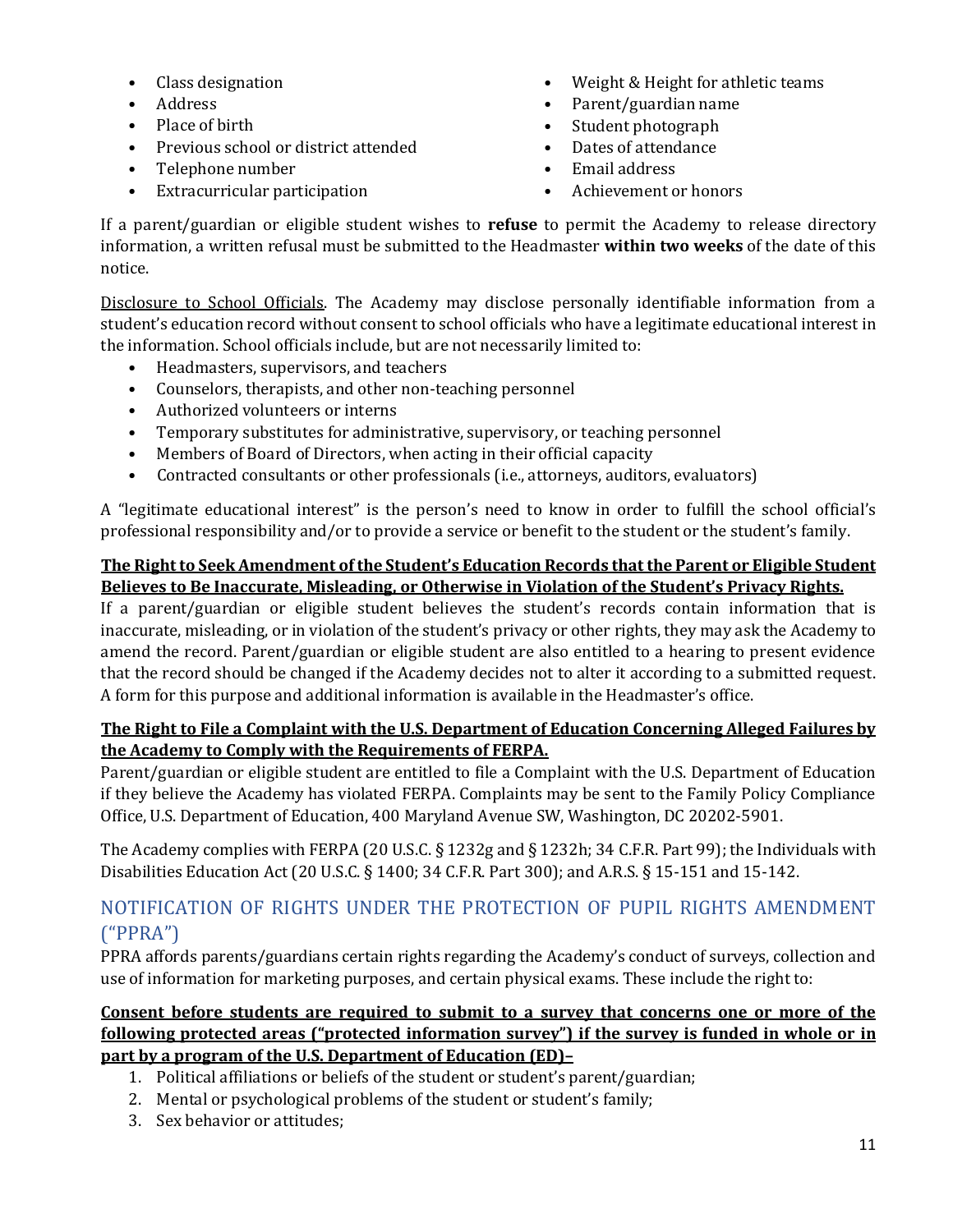- 4. Illegal, anti-social, self-incriminating, or demeaning behavior;
- 5. Critical appraisals of others with whom respondents have close family relationships;
- 6. Legally recognized privileged relationships, such as with lawyers, doctors, or ministers;
- 7. Religious practices, affiliations, or beliefs of the student or parents/guardian; or
- 8. Income, other than as required by law to determine program eligibility.

#### **Receive notice and an opportunity to opt a student out of –**

- 1. Any other protected information survey, regardless of funding;
- safety of a student, except for hearing, vision, or scoliosis screenings, or any physical exam or 2. Any non-emergency, invasive physical exam or screening required as a condition of attendance, administered by the school or its agent, and not necessary to protect the immediate health and screening permitted or required under State law; and
- 3. Activities involving collection, disclosure, or use of personal information obtained from students for marketing or to sell or otherwise distribute the information to others.

#### **Inspect, upon request and before administration or use –**

- 1. Protected information surveys of students;
- 2. Instruments used to collect personal information from students for any of the above marketing, sales, or other distribution purposes; and
- 3. Instructional material used as part of the educational curriculum.

 These rights transfer from the parents/guardians to a student who is 18 years old or an emancipated minor under State law.

 The Academy has developed and adopted policies, in consultation with parents/guardians, regarding these surveys and the collection, disclosure, or use of personal information for marketing, sales, or other annually at the start of each school year and after any substantive changes. The Academy will also directly in the specific activities or surveys noted below and will provide an opportunity for the parent/guardian to specific or approximate dates of the activities or surveys at that time. For surveys and activities scheduled after the school year starts, parents/guardians will be provided reasonable notification of the planned and surveys. Parents/guardians will also be provided an opportunity to review any pertinent surveys. Following is a list of the specific activities and surveys covered under this requirement: rights, as well as arrangements to protect student privacy in the administration of protected information distribution purposes. The Academy will directly notify parents/guardians of these policies at least notify, such as through U.S. mail or email, parents/guardians of students who are scheduled to participate opt his or her student out of participation of the specific activity or survey. The Academy will make this notification to parents/guardians at the beginning of the school year if the Academy has identified the activities and surveys listed below and be provided an opportunity to opt their student out of such activities

- Collection, disclosure, or use of personal information for marketing, sales or other distribution.
- Administration of any protected information survey not funded in whole or in part by ED.
- Any non-emergency, invasive physical examination or screening as described above.

*Parents/guardians who believe their rights have been violated may file a complaint with:* Family Policy Compliance Office U.S. Department of Education 400 Maryland Avenue, SW Washington, D.C. 20202-5901

#### <span id="page-11-0"></span>VOLUNTEER CONFIDENTIALITY POLICY

 grades, faculty, etc. is to remain confidential. Volunteers may observe situations of a sensitive nature. Volunteers often inadvertently have access to sensitive information. Any information about students,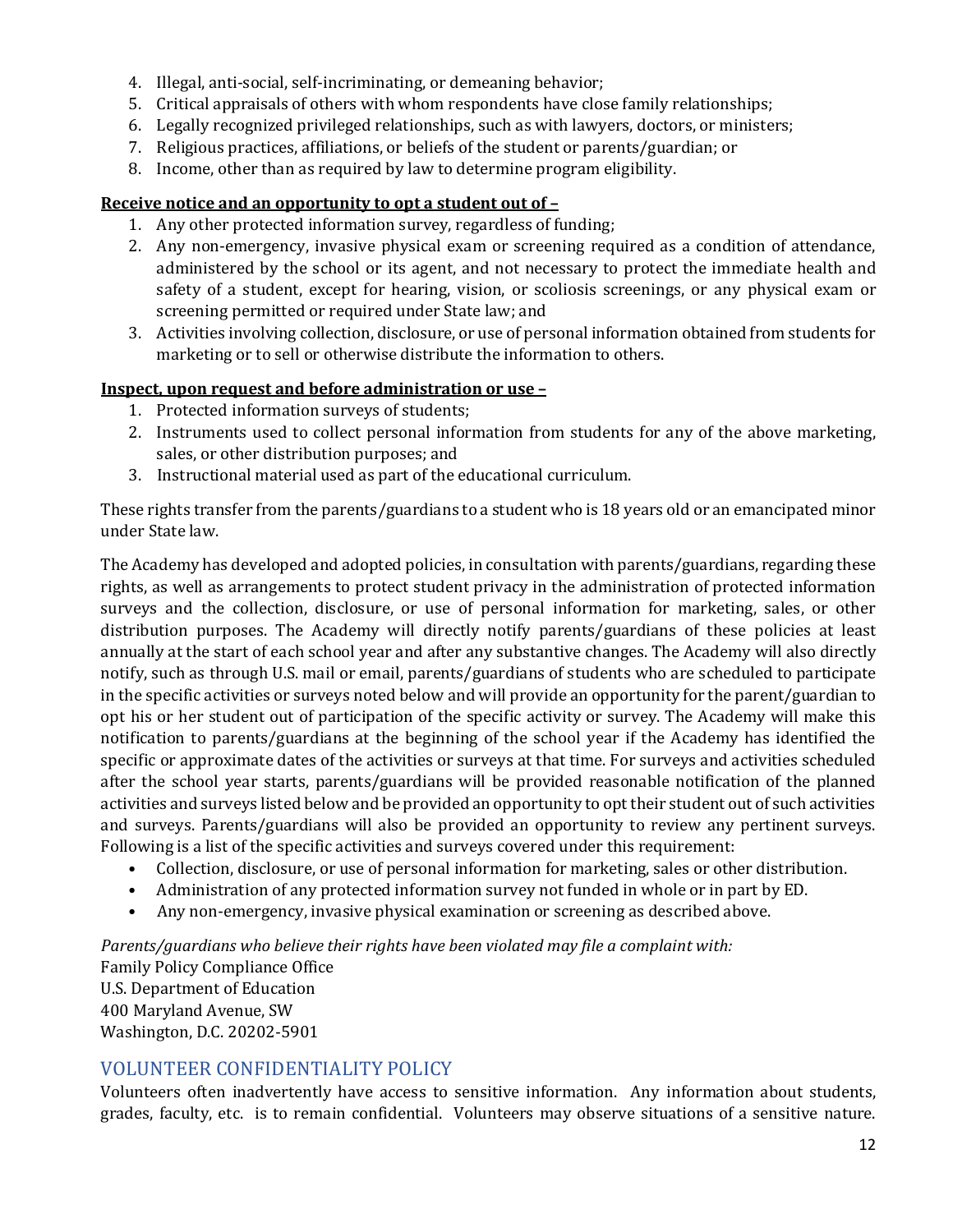These are also to remain confidential. If a volunteer has a concern involving something that is witnessed, Governing Board of Directors. If a volunteer disregards this policy, the privilege of volunteering may be observed, or overheard it may only be discussed with the faculty member, Headmaster, or a member of the revoked.

#### <span id="page-12-0"></span>VOLUNTEER BACKGROUND CHECK

All volunteers shall undergo a yearly criminal background check and be approved before volunteering. Volunteer status must be renewed after July 1st each year. This process can be completed online by going to https://www.greatheartsamerica.org/volunteer/ and filling out an application. The system checks applicants for sex offender status and compiles criminal background results which are reviewed and approved by the school, usually within 48-72 hours. Once approved, the volunteer status will be acknowledged by the Raptor system with a state issued ID. Reach out to John Lund, Great Hearts Safety Manager at *jlund@GreatHeartsaz.org* with any questions and concerns.

#### <span id="page-12-1"></span>MATERIAL SUPPORT OF THE ACADEMY: TIME, TREASURE, AND TALENT

 The Academy provides an outstanding educational offering unprecedented in the public arena, "in the charter schools, unlike regular public schools, cannot levy taxes. Consequently, the Academy must regularly tradition of the finest private schools" but free of tuition. The Academy is a state-funded public school, but the state funding formula does not provide sufficient dollars for capital improvements or ownership of the campus, nor does state funding provide completely for the unparalleled student to teacher ratio. Further, seek outside charitable funding and grants to develop and maintain the high-level program.

 Charitable support is thus encouraged from our parent/guardian community and volunteerism is thus strongly encouraged. The Academy humbly asks for each parent/guardian's time, talent, or treasure. The Academy asks each parent/guardian to consider making all of the following a part of their tenure at the Academy:

- 1. Volunteering regularly to assist with school events and/or through membership in the Parent Service Organization.
- 2. Supporting the Academy's material structure through donation of a unique talent or service.

The Academy is a non-profit,  $501(c)$  3 corporation; as such, all gifts to the Academy may be tax-deductible.

 **absolutely vital to the health of the school.** These donations directly address the reality (the bottom line) that the Academy is not just a public school, but a unique institution that asks for so much more from **Since only 80% of the Academy's budget income actually comes from the state, all donations are**  everyone involved.

 The Parent Service Organization (PSO) helps in the planning and management of school community events. The PSO builds up the school through large and small community events, through support of school activities, generosity to teachers, and through many acts of kindness and school spirit.

#### <span id="page-12-2"></span>TOLERANCE AND PLURALISTIC SENSITIVITY

 respect and tolerance for the religious, political, and cultural traditions and perspectives of others. The sensitivity. Although the curriculum will include studies of world religions and ethical/moral codes, teach. Rather, they encourage a civil and tolerant discussion of ideas when such topics naturally arise in class or on campus. Discussion of contemporary politics and global affairs is not a part of the Academy's The Academy is a public, non-sectarian institution serving a variety of Arizonans. All members of the community—the administration, teachers, parents/guardians, and students—should show profound administration and teachers will take the lead at the Academy in actively promoting tolerance, civility, and teachers are not permitted to encourage or endorse a particular religious perspective in the courses they curriculum, and opinions about such issues are kept out of the classroom.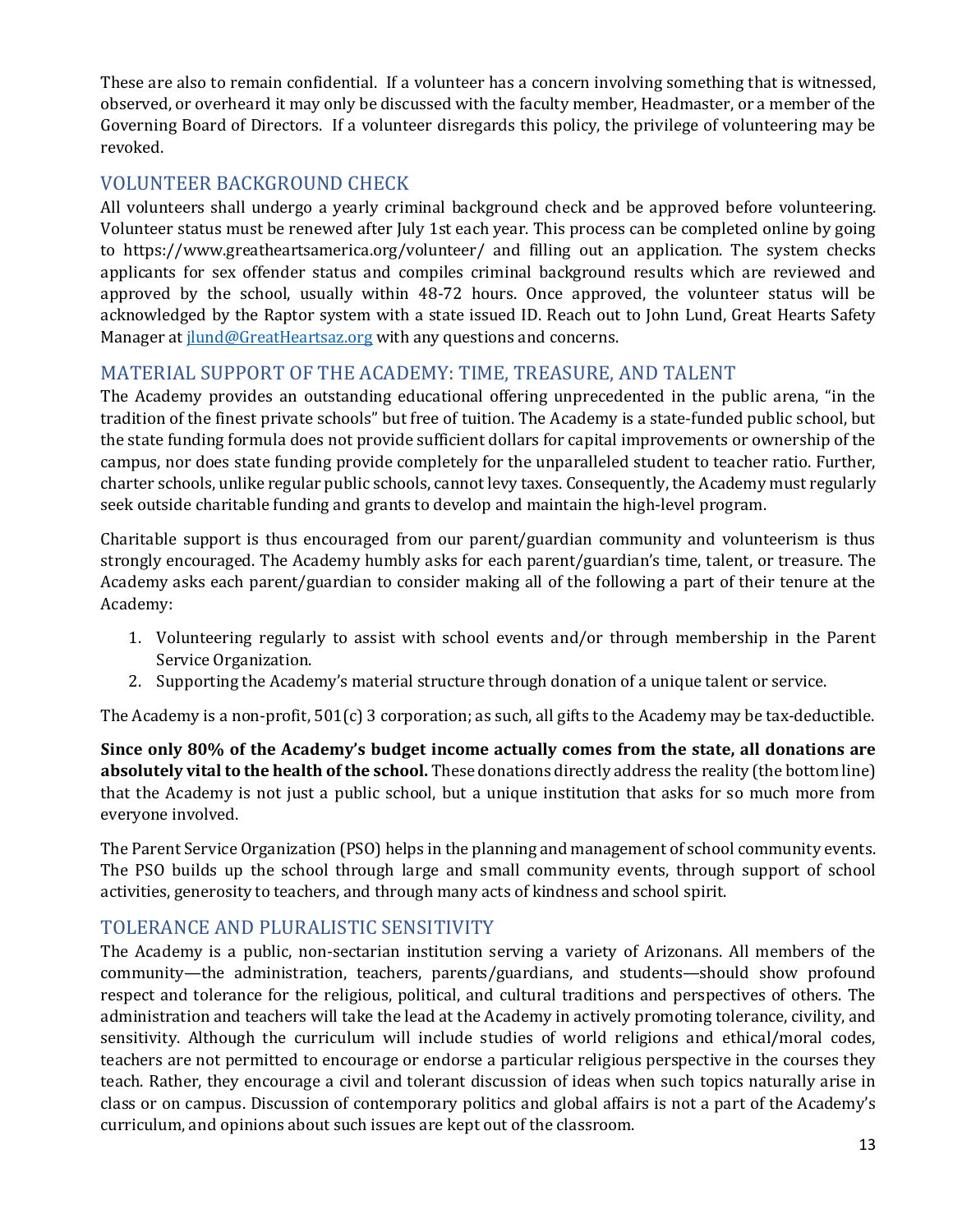#### <span id="page-13-0"></span>FOCUS ON THE WESTERN TRADITION

 The Academy's teachers are able to explain to students, parents/guardians, and the public why we do focus exclusively on Western culture during the seven years of education at the school. This focus is not intended as a statement about other cultural heritages. In brief, we focus on Western culture at the Academy because we believe that seven years is just enough time to offer students a comprehensive introduction to the great works of the Western tradition, including literature, philosophy, history, math, science, languages, and the a superb foundation to our students as they go on to be life-long learners. We would also note that many of fine arts. The Western tradition is one of great depth and diversity (of peoples and ideas) and will serve as the principal values and ideas that underlie our own American society may be clearly traced to the classics we study.

# <span id="page-13-1"></span>STUDENT ACADEMIC EXPECTATIONS, EVALUATION, AND PROMOTION

#### <span id="page-13-2"></span>ACADEMIC EXPECTATIONS

 opportunity to engage with the subjects, ideas and great works of our curriculum, the practice of which will prepare them to lead rich and fulfilling lives. To exclude any student from this opportunity would cause the Academy to fall short of its mission; though the curriculum is rigorous, and expectations of students are high, the Academy is not an exclusive school. The Academy is for students of all aptitudes or capacities. The Academy's mission is to provide an environment that allows every student who wants to learn the

 an equal capacity to learn and grow. But this equality in capacity cannot be confused with equality of and characteristics, students all have different gifts and challenges in the subjects of learning. The Academy is committed to helping all students learn and grow as much as they can, to employ a metaphor the Academy seeks to pour the same "rich cream" of a Great Hearts education into all vessels, no matter their size, shape, or appearance. True excellence across the curriculum is a rare and worthy achievement – to be admired by A key philosophical assumption the Academy holds is that every student can learn. All human beings, have capability, and certainly not with equality of academic results. Just as individuals differ in their physical gifts all, but not to be unreasonably expected of all, or even most, students.

 A student's willingness and desire to learn and grow (the curiosity and perseverance of each student) is the key to the pursuit of excellence and fulfillment at the Academy. While the school understands that some students are more talented than other students in certain subjects, all students who have passed the appropriate prerequisites, are genuinely curious, and apply themselves diligently on a daily basis will succeed at the Academy. Success is measured as a student's growth in maturity, accomplishment, and understanding over the course of years at the Academy, to be demonstrated in character as a senior and graduate; a truly impressive young man or woman.

Since the Academy requires a rigorous course of study, the Academy strongly recommend that students do not work at an outside job during the school year.

 Pursuant to A.R.S. §15-808 (G) If the academic achievement of a pupil declines while the pupil is teacher of the school shall confer to evaluate whether the pupil should be allowed to continue to participate participating in Arizona online instruction, the pupil's parents, the pupil's teachers and the principal or head in Arizona online instruction.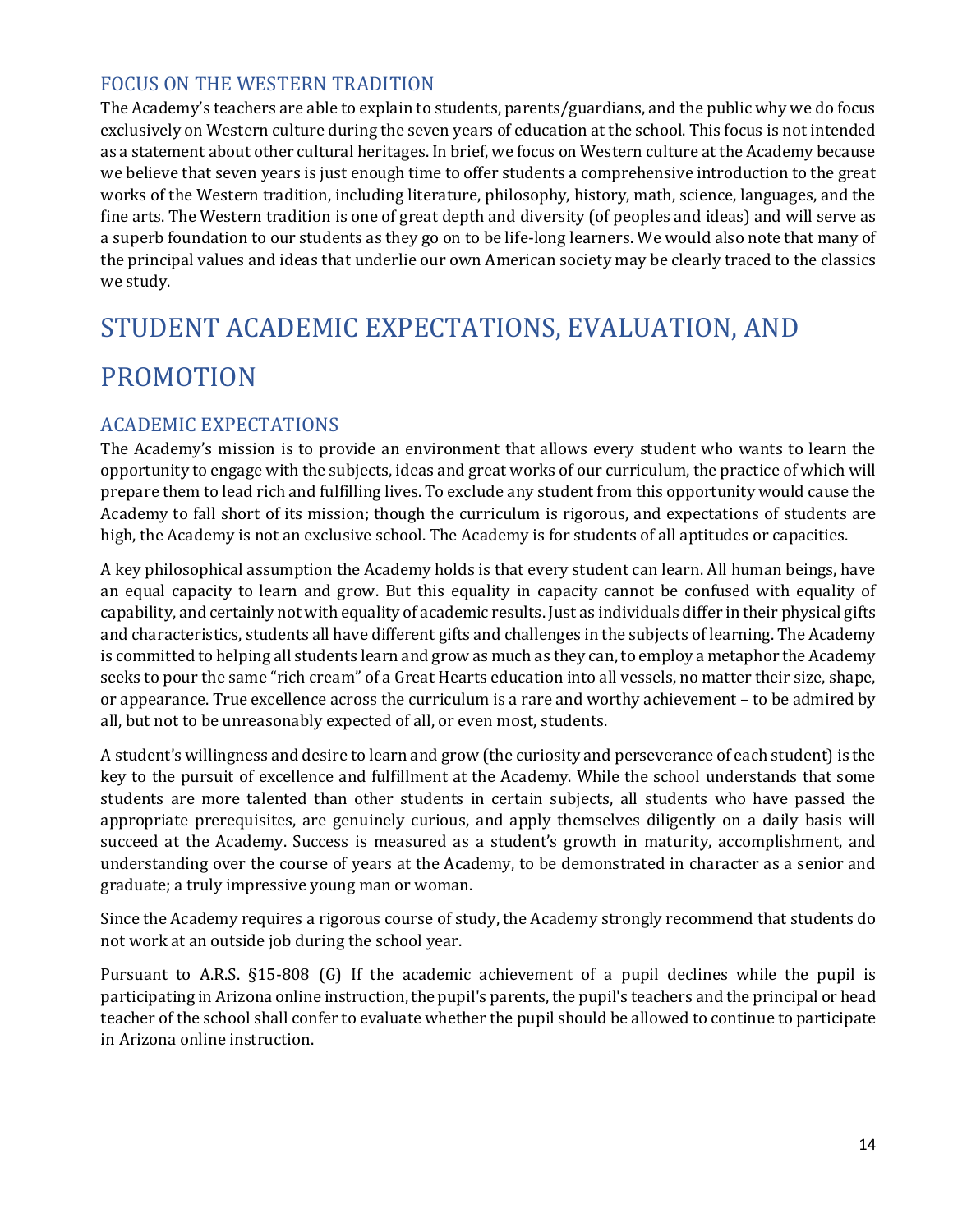#### <span id="page-14-0"></span>COURSE OF STUDY

| Course                 | 6th                            | 7th                     | 8th                 | 9th                                         | 10th                                         | 11 <sup>th</sup>                      | 12th                                                    |
|------------------------|--------------------------------|-------------------------|---------------------|---------------------------------------------|----------------------------------------------|---------------------------------------|---------------------------------------------------------|
| Literature/<br>English | Literature & Composition       |                         |                     | Humane                                      | Humane                                       | Humane                                | Humane<br>Rome<br>Letters                               |
| History/<br>Government | U.S. History                   | Ancient<br>History      | Medieval<br>History | Letters<br>Letters<br>American<br>Tradition | European<br>Tradition                        | Letters<br>Greece<br>and<br>Rome      | Modern<br>to<br>Time/<br>American<br>Rhetorical         |
| <b>Mathematics</b>     | <b>Fundamentals</b><br>of Math | Intermediate<br>Algebra | Algebra I           | Geometry                                    | II/<br>Algebra<br>Trigonometry               | Calculus I                            | II/<br>Calculus<br>Logic & Coding                       |
| Science                | Life Science                   | Physical<br>Science     | Earth<br>Science    | <b>Biology</b>                              | Chemistry                                    | Physics I                             | Physics II                                              |
| Foreign<br>Language    | Latin I                        | Latin II                | Latin III           | Latin IV or<br>Mod. Lang. I                 | V<br>Latin<br><sub>or</sub><br>Mod. Lang. II | Greek<br>I or<br>Mod.<br>Lang.<br>III | $\mathbf{H}$<br>Greek<br><sub>or</sub><br>Mod. Lang. IV |
| Fine Arts              | Fine Arts                      | Music/Art               | Music/Art           | Music/<br>Poetry                            | Music/<br>Economics                          | Music/<br>Drama                       | Art/Drama                                               |

#### <span id="page-14-1"></span>POLICY FOR GRANTING CREDIT FOR ALGEBRA I TAKEN IN GRADE 8

 of the course, the course name, credit, and a "Pass" will appear on the student's high school transcript. The High school credit will be given for a passing grade in Algebra I taken in grade 8. Upon successful completion grade will not influence the student's high school GPA.

 by the student to the high school registrar prior to the end of 11th grade (except in the case of students who Students may opt out of high school credit for 8th grade Algebra. The request to opt out must be submitted transfer into the school after grade 11).

 Upon receipt of the request, the course will not appear on the student's transcript and the grade will not impact the student's GPA. If a student does not choose to accept high school credit, then they will need to take a fourth year of mathematics in the senior year to satisfy graduations requirements.

#### <span id="page-14-2"></span>PHYSICAL EDUCATION

The Academy will ensure that students in kindergarten through grade 5 engage in at least 30 minutes per day or 135 minutes per week of moderate or vigorous physical activity.

#### **Exemption**

 illnesses, or other incapacities that a physician deems severe enough to warrant exemption or severe Short-term exemptions from physical education are possible for students who have physical handicaps, enough to warrant modified activity in such classes. Each case is handled on an individual basis as follows:

- 1. Each request for exemption or for modified activity must be accompanied by a physician's certificate. Such certificates are honored but must be renewed each year.
- 2. When the certificate will allow modified activities in class, the student should remain in physical education class. The teachers adjust the activities of the student to the disability.
- 3. An exempted student may be admitted to regular physical education activities only upon presentation of a written statement from the same physician who signed the original exemption.

#### <span id="page-14-3"></span>TEXTBOOKS AND STUDY MATERIALS

Books are at the heart of a classical, liberal arts education. At Great Hearts, it has always been the tradition for students to develop a personal library of books that they mark in, keep, and return to during their time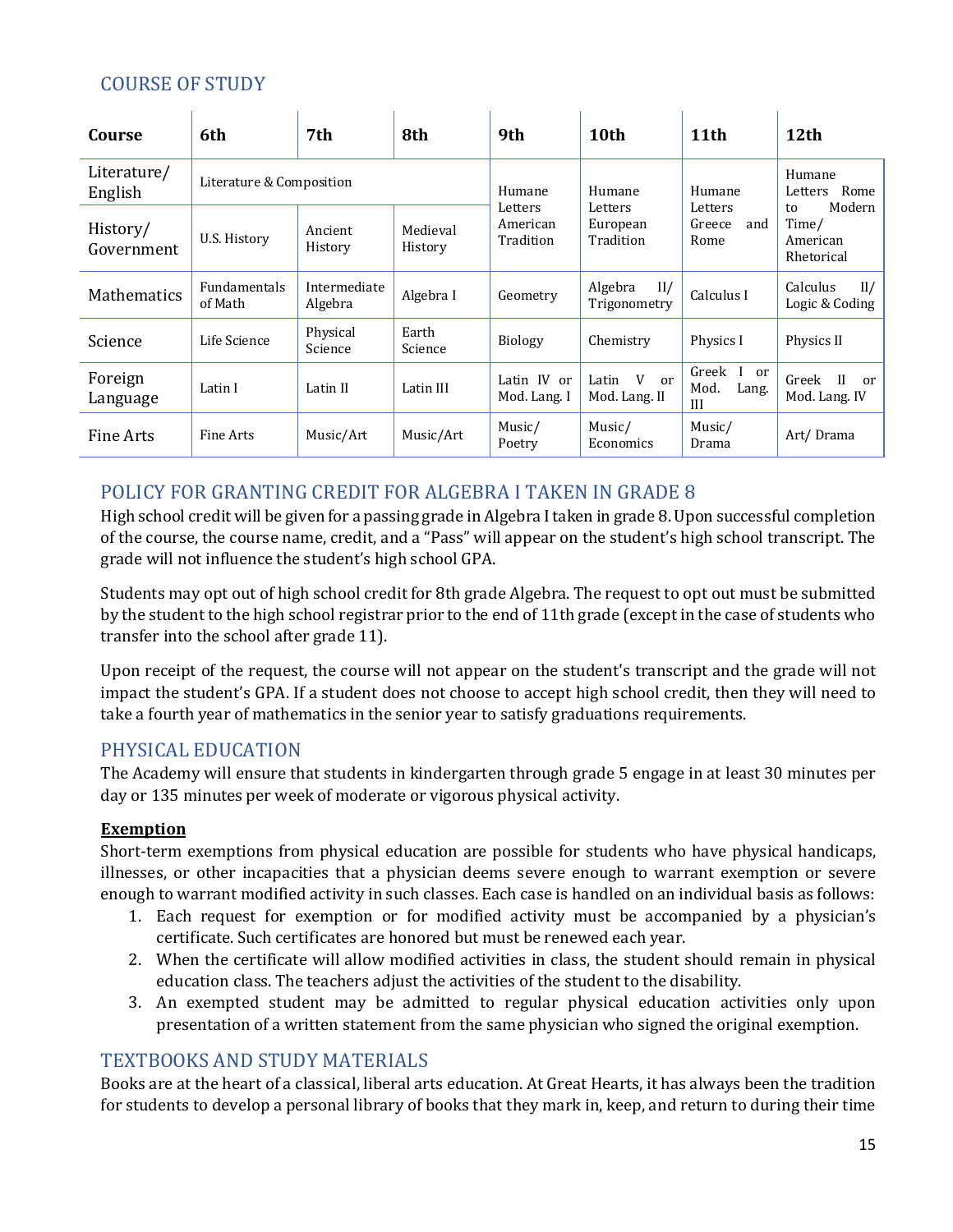at Great Hearts, and treasure for years to come. The Academy calls these books "Classics to Keep." Each them and keep them, allowing students to develop their own impressive personal library of classics over the course of their academic career with Great Hearts. Families may purchase books and other school vendors as a convenience for families. Please check with the Academy website for vendor information. The Academy asks that all books match the ISBNs listed on the website. This ensures that students can all follow student's class will utilize these classics during the upcoming school year. Parents/guardians and students are strongly encouraged to purchase these books for their own personal collections, so that they can mark supplies from whichever vendor they choose, although some academies may have partnered with particular along on the same page when reading and discussing in class.

 For families who do not purchase the texts, students will be given access to a copy of these books as part of their curriculum. Students should not mark these books provided by Great Hearts and will be asked to return the books in good condition once their class has finished working with the book.

 or class. Materials must be treated with care and used as directed by the teacher. A student who is issued a State-approved textbooks and additional curriculum materials are provided free of charge for each subject damaged book should report the damage to the teacher.

 or when the student withdraws from school. Any student failing to return issued materials in an acceptable condition loses the right to free textbooks and educational materials until the student and/or parent/guardian pay for the damages. However, a student will be provided resources for use at school during the school day. The Academy may reduce or waive the payment requirement if the student is from a Students must return all textbooks and supplemental materials to the school at the end of the school year low-income family.

#### <span id="page-15-0"></span>TIME EXPECTATIONS OR SCHOOLWORK

 preparatory studies because it reserves class time for instruction, discussion, dialogue, and the collective subject their own. Students should expect to do meaningful homework each night. Homework is an essential part of pursuit of truth. In turn, homework is a time of quiet concentration in which the student truly makes the

 they may, in fact, spend a significant amount of time working/studying. The Academy thinks junior high essence, students learn how to learn through the rigors of school. Study habits vary, so it is difficult to estimate the amount of homework time for any one student. Often success with homework is a condition of the student's self-regulation. Skillful self-regulators have an arsenal of strategies that enable them to achieve efficiently and effectively: help-seeking, planning, goalsetting, time-management, self-monitoring, reducing distractions, questioning, monitoring comprehension, and using feedback. Students who struggle often do not systematically employ these strategies, even though and high school are appropriate places for young people to develop and strengthen their work skills; in

 As a general guideline, however, students should be prepared for approximately 2 hours of homework a night. Junior high students should expect up to twenty minutes of homework per class each night. Teachers work carefully in measuring out a proper amount of work for their class and will coordinate with other teachers of a section of students in scheduling their major tests and projects. Thus, students will rarely have two major exams and/or projects/essays due on the same day and will never have more than two such exams/projects due on the same day.

 It is the responsibility of the student to make up missed homework after any absence, planned or due to illness, in a timely manner.

 the due date of that assignment. The student should expect to submit the work and/or make-up the exam An absence on the due date of a major assignment (essay, lab report, project, etc.) or exam may not extend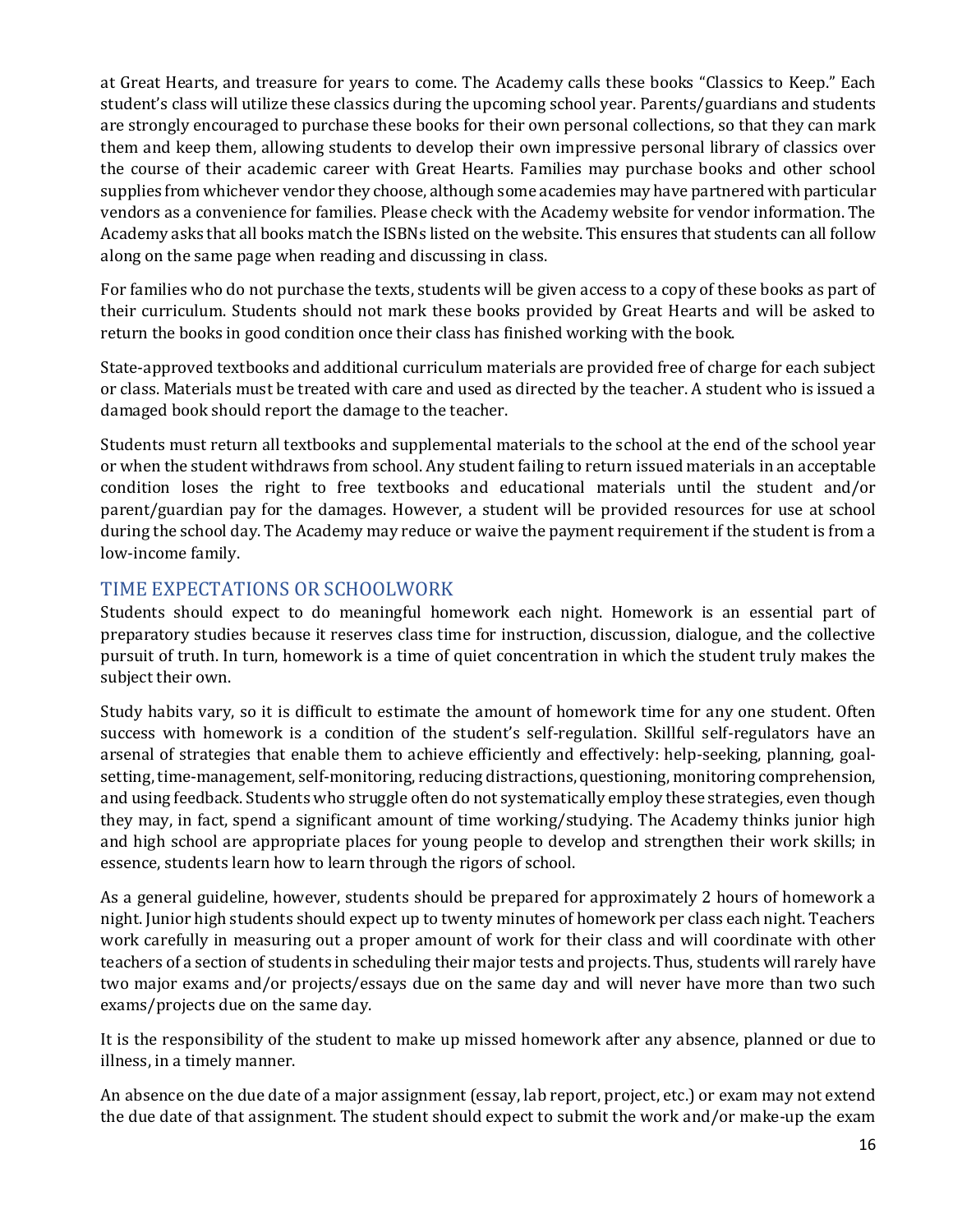soon after their return. Likewise, absences during the preparation time of a major assignment may not extend the due date.

 On average, students will spend a specified amount of time on their academic pursuits each day. The times routinely spending an hour more than the averages listed below, please notify the teacher and set up a family time, so the Academy wants to help support that balance. Also, if a student is spending an hour or below account for both "in class" schoolwork and independent work, or homework. If a student is conference. The Academy believes it is vital for students to also get time for exercise, creative play and more less than the averages, and the parent/guardians would like them to be challenged with deeper learning opportunities, please contact the teacher.

| <b>Kindergarten</b> , minutes per day                        |                                                 |                                                       |                                               |
|--------------------------------------------------------------|-------------------------------------------------|-------------------------------------------------------|-----------------------------------------------|
|                                                              | Live<br><b>Instruction</b><br>(Monday-Thursday) | Independent<br><b>Schoolwork</b><br>(Monday-Thursday) | Independent<br><b>Schoolwork</b><br>(Fridays) |
| <b>Homeroom</b>                                              | 20                                              | O                                                     |                                               |
| <b>Spalding</b>                                              | 40                                              | 30                                                    | 40                                            |
| <b>Math</b>                                                  | 20                                              | 25                                                    | 40                                            |
| Literature/Poetry                                            | 15                                              | 15                                                    | 20                                            |
| <b>Writing/Grammar</b>                                       | 5                                               | 5                                                     | 10                                            |
| <b>History/Science</b>                                       | 20                                              | 15                                                    | 40                                            |
| <b>Specials</b>                                              | avg 20mn/day                                    | avg 40mn/day                                          | avg 40mn/day                                  |
| <b>Independent Reading</b><br>(Including Phonogram Practice) | $\boldsymbol{0}$                                | 20                                                    | 20                                            |
| <b>Reading Groups</b>                                        | avg 10mn/day                                    | $\theta$                                              | 0                                             |
| TOTAL/day                                                    | 5 hours                                         |                                                       | 3 1/2 hours                                   |

| <b>1st Grade</b> , minutes per day                           |                                                 |                                                       |                                            |
|--------------------------------------------------------------|-------------------------------------------------|-------------------------------------------------------|--------------------------------------------|
|                                                              | Live<br><b>Instruction</b><br>(Monday-Thursday) | Independent<br><b>Schoolwork</b><br>(Monday-Thursday) | Independent<br><b>Schoolwork (Fridays)</b> |
| <b>Homeroom</b>                                              | 20                                              | $\theta$                                              | $\mathbf{0}$                               |
| <b>Spalding</b>                                              | 30                                              | 30                                                    | 40                                         |
| <b>Math</b>                                                  | 20                                              | 30                                                    | 50                                         |
| Literature/Poetry                                            | 15                                              | 20                                                    | 20                                         |
| <b>Writing/Grammar</b>                                       | 15                                              | 20                                                    | 10                                         |
| <b>History/Science</b>                                       | 20                                              | 20                                                    | 60                                         |
| <b>Specials</b>                                              | avg 20mn/day                                    | avg 40mn/day                                          | avg 40mn/day                               |
| <b>Independent Reading</b><br>(Including Phonogram Practice) | $\mathbf{0}$                                    | 20                                                    | 20                                         |
| <b>Reading Groups</b>                                        | avg 10mn/day                                    | $\Omega$                                              | $\theta$                                   |
| TOTAL/day                                                    | <b>51/2 hours</b>                               |                                                       | 4 hours                                    |

| 2nd Grade, minutes per day                                   |                                                 |                                                       |                                               |
|--------------------------------------------------------------|-------------------------------------------------|-------------------------------------------------------|-----------------------------------------------|
|                                                              | Live<br><b>Instruction</b><br>(Monday-Thursday) | Independent<br><b>Schoolwork</b><br>(Monday-Thursday) | Independent<br><b>Schoolwork</b><br>(Fridays) |
| <b>Homeroom</b>                                              | 15                                              |                                                       | U                                             |
| <b>Spalding</b>                                              | 25                                              | 30                                                    | 50                                            |
| <b>Math</b>                                                  | 20                                              | 40                                                    | 50                                            |
| Literature/Poetry                                            | 20                                              | 25                                                    | 30                                            |
| <b>Writing/Grammar</b>                                       | 20                                              | 25                                                    | 40                                            |
| <b>History/Science</b>                                       | 20                                              | 30                                                    | 40                                            |
| <b>Specials</b>                                              | avg 20mn/day                                    | avg 40mn/day                                          | avg 40mn/day                                  |
| <b>Independent Reading</b><br>(Including Phonogram Practice) | 0                                               | 20                                                    | 20                                            |
| <b>Reading Groups</b>                                        | avg 10mn/day                                    | $\Omega$                                              | $\theta$                                      |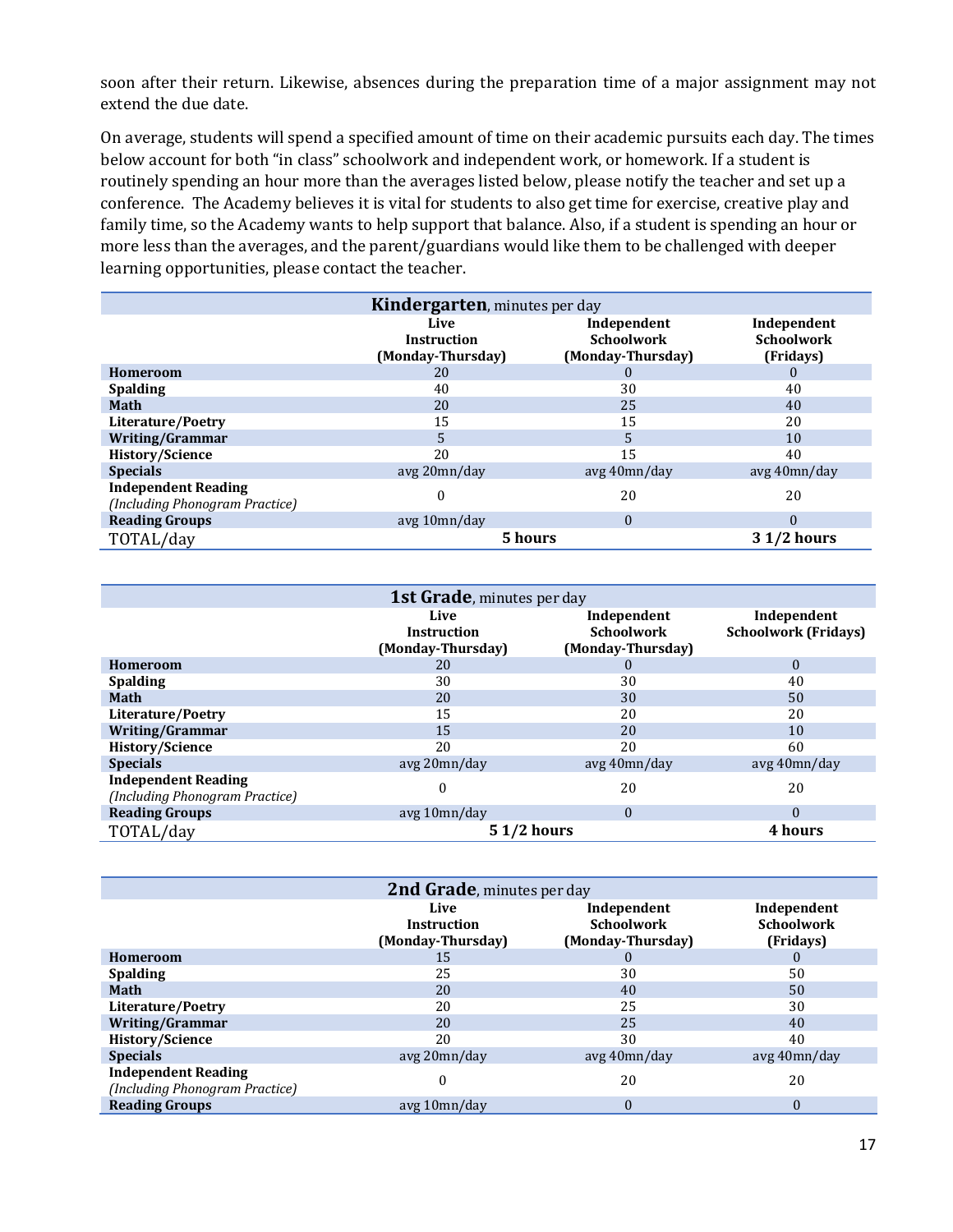| TOTAL/day | 6 hours | $41/2$ hours |
|-----------|---------|--------------|
|-----------|---------|--------------|

|                                                              | 3rd Grade, minutes per day                      |                                                       |                                               |
|--------------------------------------------------------------|-------------------------------------------------|-------------------------------------------------------|-----------------------------------------------|
|                                                              | Live<br><b>Instruction</b><br>(Monday-Thursday) | Independent<br><b>Schoolwork</b><br>(Monday-Thursday) | Independent<br><b>Schoolwork</b><br>(Fridays) |
| <b>Homeroom</b>                                              | 15                                              | $\mathbf{0}$                                          | $\bf{0}$                                      |
| <b>Spalding</b>                                              | 25                                              | 30                                                    | 50                                            |
| <b>Math</b>                                                  | 20                                              | 45                                                    | 60                                            |
| Literature/Poetry                                            | 20                                              | 30                                                    | 35                                            |
| <b>Writing/Grammar</b>                                       | 20                                              | 35                                                    | 45                                            |
| <b>History/Science</b>                                       | 20                                              | 40                                                    | 50                                            |
| <b>Specials</b>                                              | avg 20mn/day                                    | avg 40mn/day                                          | avg 40mn/day                                  |
| <b>Independent Reading</b><br>(Including Phonogram Practice) | $\Omega$                                        | 20                                                    | 20                                            |
| <b>Reading Groups</b>                                        | avg 10mn/day                                    | $\mathbf{0}$                                          | $\mathbf{0}$                                  |
| TOTAL/day                                                    | $61/2$ hours                                    |                                                       | 5 hours                                       |

|                                                              | 4th Grade, minutes per day                      |                                                       |                                               |
|--------------------------------------------------------------|-------------------------------------------------|-------------------------------------------------------|-----------------------------------------------|
|                                                              | Live<br><b>Instruction</b><br>(Monday-Thursday) | Independent<br><b>Schoolwork</b><br>(Monday-Thursday) | Independent<br><b>Schoolwork</b><br>(Fridays) |
| <b>Homeroom</b>                                              | 25                                              |                                                       | $\theta$                                      |
| <b>English Language Arts</b>                                 | 45                                              | 80                                                    | 2 hours                                       |
| <b>Math</b>                                                  | 45                                              | 45                                                    | 1 hour                                        |
| <b>History/Science (Rotates)</b>                             | 45                                              | 30                                                    | $1.15$ hour                                   |
| <b>Specials</b>                                              | avg 20mn/day                                    | avg 40mn/day                                          | avg 40mn/day                                  |
| <b>Independent Reading</b><br>(Including Phonogram Practice) | $\boldsymbol{0}$                                | 20                                                    | 20                                            |
| TOTAL/day                                                    |                                                 | 6 hours, 45 minutes                                   | 5 hours, 15 minutes                           |

| <b>5th - 8th Grades, minutes per day</b> |                                                 |                                                       |                                               |
|------------------------------------------|-------------------------------------------------|-------------------------------------------------------|-----------------------------------------------|
|                                          | Live<br><b>Instruction</b><br>(Monday-Thursday) | Independent<br><b>Schoolwork</b><br>(Monday-Thursday) | Independent<br><b>Schoolwork</b><br>(Fridays) |
| <b>Homeroom</b>                          | 25                                              | $\theta$                                              |                                               |
| <b>English Language Arts</b>             | 45                                              | 80                                                    | 2 hours                                       |
| <b>Math</b>                              | 45                                              | 45                                                    | 1 hour                                        |
| <b>History/Science (Rotates)</b>         | 45                                              | 45                                                    | $1.5$ hour                                    |
| <b>Specials</b>                          | avg 20mn/day                                    | avg 40mn/day                                          | avg 40mn/day                                  |
| <b>Independent Reading</b>               | 0                                               | 20                                                    | 20                                            |
| TOTAL/day                                |                                                 | 7 hours                                               | $51/2$ hours                                  |

#### <span id="page-17-0"></span>EVALUATION

 At the end of each quarter, each student's academic progress will be thoroughly evaluated, and a report will be sent home. Once a year, a longer narrative evaluation for each course will be sent home. If the evaluation is required in an alternative format, please notify the Director of Academy Operations. Once a year, the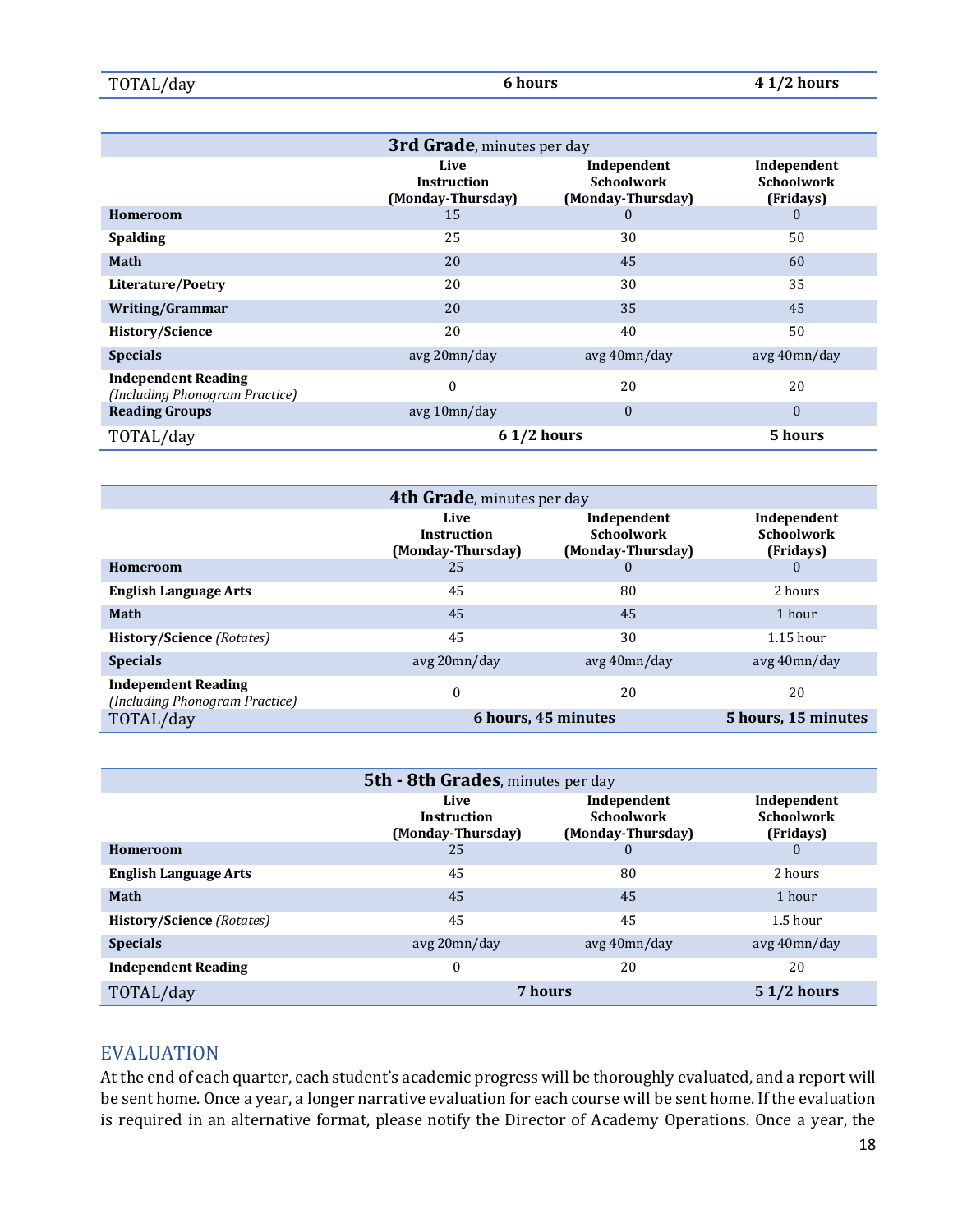evaluation will also be done in conferences with students, teachers, and parents/guardians. Students in 6th to 12th grade are required to attend the conferences and engage in substantial self-assessment. A liberal student's sense of wonder, depth of inquiry, specific areas of mastery and needs for improvement, and attitudes toward learning and towards others. This narrative evaluation is much more meaningful than the arts education requires a special kind of written evaluation – one that offers a prose discussion of the assignment of a single letter grade or a percentage.

 Students will also be assessed according to state requirements using the state standardized achievement which take place multiple times throughout the year. Under Arizona law, there is no right of opt-out from these mandatory assessments required in all public schools. tests, including the AzM2. Parents/guardians will be notified of the dates of administration of these tests,

 For its own internal assessment of student growth and educational effectiveness, the Academy may also bearing upon student grades at the school. No individual students' test scores will be released to any third administer other assessments at different points in the year. None of the results of these tests have any parties.

 tests, etc., where there are clear right and wrong answers that can be tallied in an unambiguous and represent personal whim or feeling. The Academy has full confidence in the ability of teachers to assess the performance of a student relative to the goals of the class and then to assign an accurate grade. This is Teachers at the Academy do not merely crunch numbers to determine grades. It is true that there can be indisputable fashion. Which grade to assign to such results is still, however, a judgment of the teacher and takes into consideration such things as the goals of the course, the way in which the material has been taught, the right expectations from this class, etc. These are not to be understood as "subjective," as if they precisely what any teacher should be able to do, namely, to make the correct judgment about this specific student in this specific class and not simply to reiterate numerical scores and averages.

Students found to be in need of academic support, as evidenced by a progress reports, may be referred to tutoring before or after school.

#### <span id="page-18-0"></span>PROGRESS REPORTS

 When a student falls into the "D" or "F" range for a course, a progress report will be sent by the teacher. Parents/guardians are asked to acknowledge receipt of a notice with an e-mail to the teacher to discuss strategies for helping their struggling student.

 The Academy encourages parents/guardians to talk with the faculty as soon as they think their student parent/guardian wishes to talk with their student's teacher by phone, or to make an appointment for a might be having difficulty. The earlier a problem is recognized, the easier it is to resolve. If a conference, please email the teachers directly through the teacher's Canvas Inbox. Please be aware teachers will not be monitoring email accounts during live class hours and will respond within 24 business hours.

#### <span id="page-18-1"></span>DETERMINATION OF GRADE PROMOTION AND RETENTION

 the academic ability of the student but also social and developmental. Just as the Academy's liberal arts education strives to enlighten students in mind, body, and spirit, decisions concerning the promotion of students from one grade to the next, as well as determinations of retention, account for the "whole student" and the ability to thrive and access the rich curriculum found at the Academy. Foremost in this decision In making the determination of both promotions to the next grade and retentions, teachers weigh not just process is the well-being of the student.

 Determinations of retention and promotion are not taken lightly; factors which influence these decisions include, but are not limited to: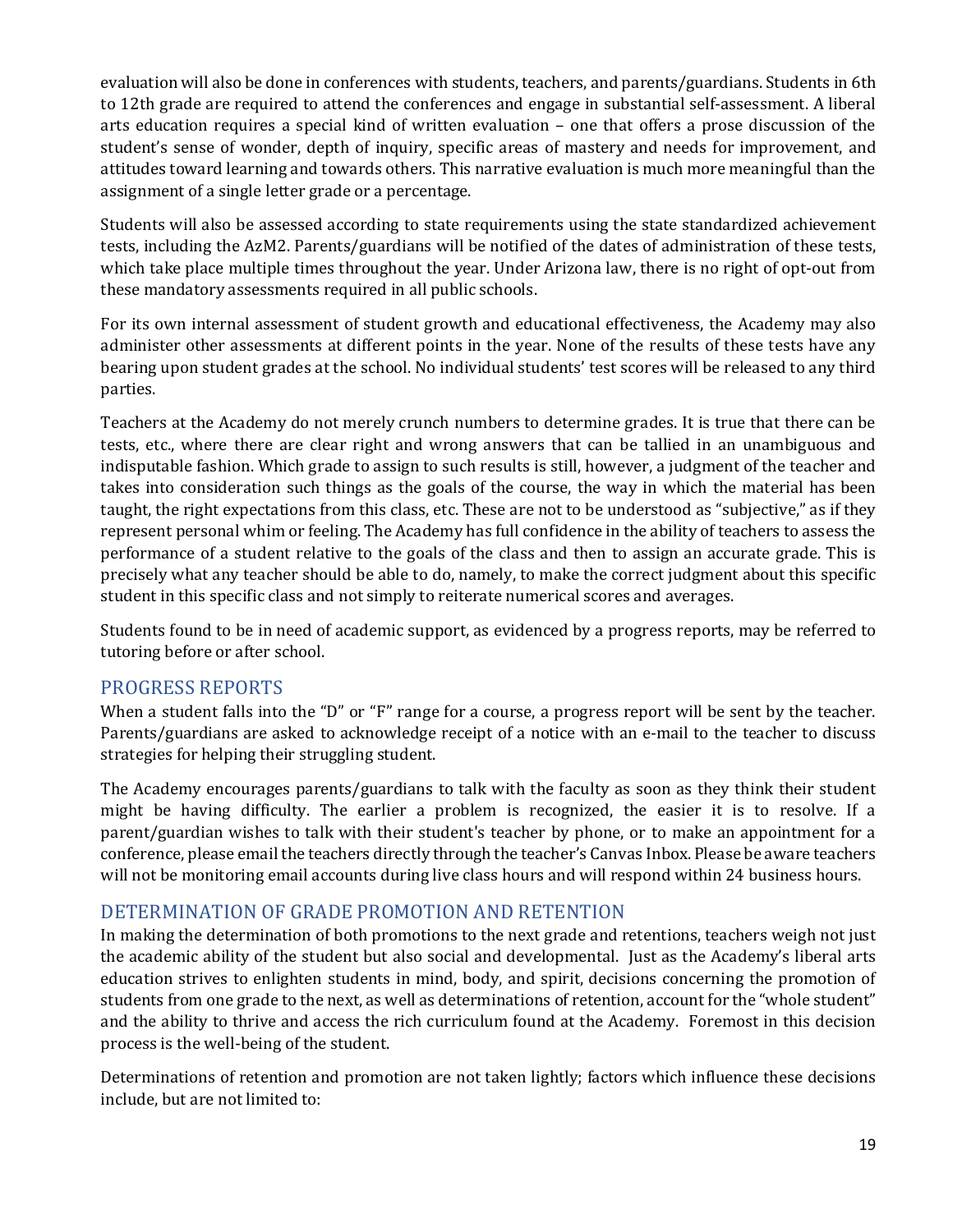- Age, social maturity, and academic and task independence of the student relative to grade level peers
- Level of effort across the curriculum in all academic exercises
- Performance in Language Arts and Mathematics which support success in all academic disciplines
- Performance on standardized tests and recognized assessments such as AzM2, DIBELS, etc.
- • Quality, quantity, and completion of assignments across the curriculum including in-class assignments, homework, and projects
- Reading achievement and the ability of the student to access the rich and rigorous literature
- Student engagement and participation in a variety of subjects, lessons, and assignments
- Behavior as it impacts the student's ability to access the curriculum
- Attendance (Please refer to the attendance policy)

The determination of retention is made by the Headmaster in consultation with the student's classroom teachers.

# <span id="page-19-0"></span>FAMILY-TEACHER ACADEMIC PARTNERSHIP

 **As a preparatory school, the Academy believes that students should be the primary agent in their education**. The Academy's first priority in this regard is to encourage student responsibility by establishing an open line of communication between students and their individual teachers. Timely and effective communication between teachers, students, and parents/guardians is essential in fostering academic growth.

#### <span id="page-19-1"></span>COMMUNICATION ROLES

 meeting deadlines. The Academy strongly encourages students to meet with their teachers regularly for students to communicate honestly to their parents/guardians about their day-to-day performance and Student: Students are responsible for tracking assignments, understanding stated course requirements, and tutoring if they are having difficulty understanding specific concepts or material. It is also the job of the academic standing.

<u>Teacher:</u> Teachers are responsible for clearly communicating student expectations. Teachers are also responsible for notifying parents/guardians when their student is struggling considerably with the material or is not performing as expected. See *Progress Reports*.

 Parent/Guardian: Parents/guardians are responsible for clearly communicating with teachers any conditions that may affect their student's ability to learn and focus in class. Parents/guardians must conduct themselves in a civil manner—towards Academy faculty, towards students, and towards each other. Screaming, vulgarity, and other forms of uncivility will not be permitted on campus, including in the parking lot. Uncivil adult behavior undermines the community and will not be tolerated.

The primary means by which parents/guardians can assist their student are:

- 1. Encouraging their student in their development in academy goals, namely the growth of character and wisdom.
- 1. Providing a distraction-free study environment.

 When students are experiencing significant academic struggles, parents/guardians should generally seek to assist the student according to these guidelines:

- 1. First, student communicates specific difficulty directly to teacher
- 2. Teacher meets with student to create action plan
- 3. If difficulty persists, parents/guardians contact teacher or vice versa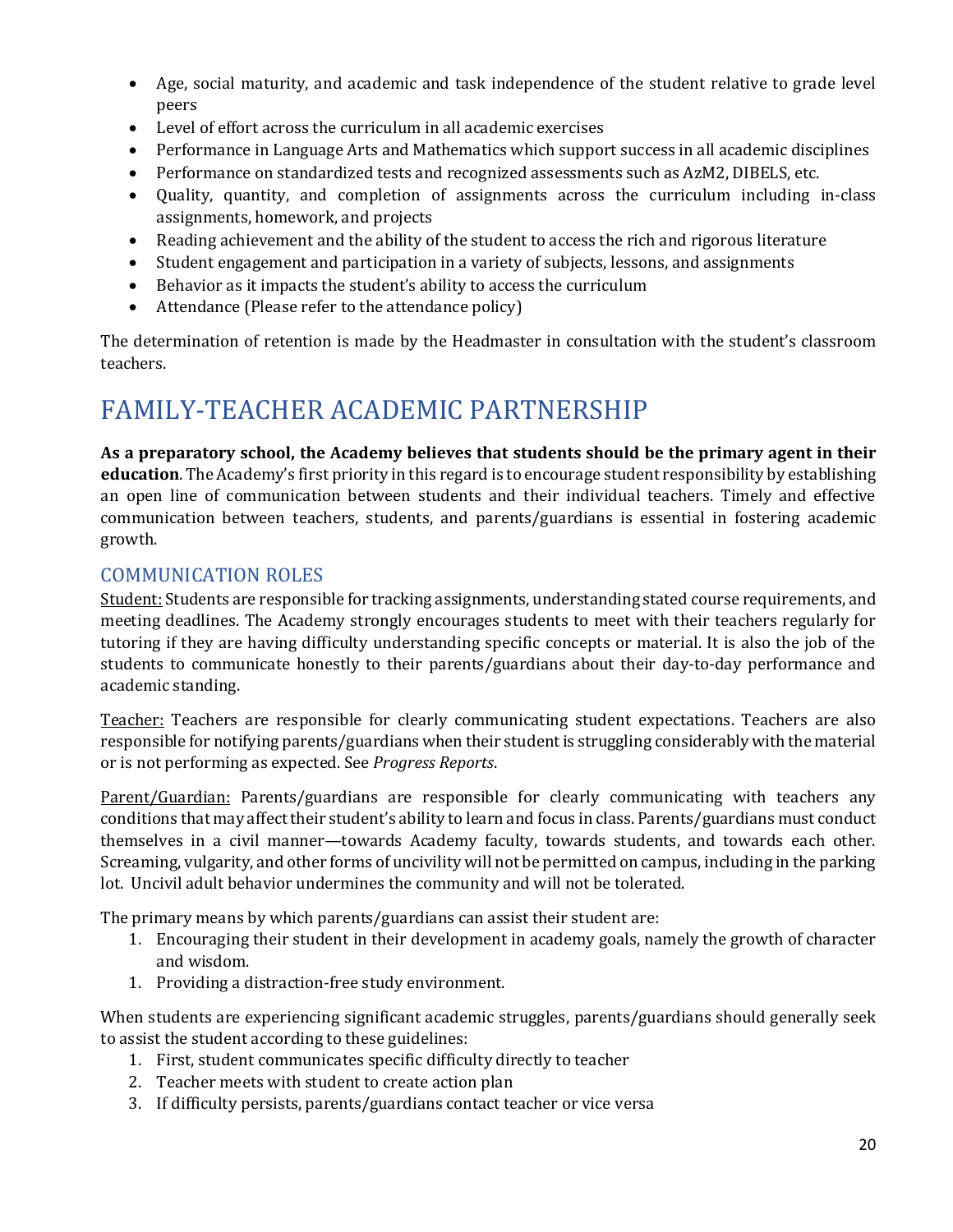- 4. Teacher, parents/guardians, and possibly student meet to discuss and address issue
- 5. If difficulty persists, parents/guardians and/or teacher may contact the Assistant Headmaster
- 6. Assistant Headmaster facilitates conference with parents/guardians and teacher

### <span id="page-20-0"></span>STUDENT-TEACHER RELATIONSHIPS: ON AND OFF CAMPUS

 relationship best characterized as a professional friendship grounded in mutual respect. Teachers will treat each student as a unique individual and will serve the student with a heart of charity. Students, on their leader here at the Academy. With this in mind, students should address teachers by their formal title, i.e. Mrs., Ms., Mr., Dr., Instructor, and their last name. The Academy highly values the working relationship between teachers (or staff) and students. This is a part, will treat each teacher with the respect properly accorded his or her role as an authority figure and

 The Academy's teachers and staff members will maintain a proper professional boundary between that issue will be referred confidentially to the Headmaster and/or parents/guardians). The faculty/staff of the Academy will insist on maintaining appropriate physical boundaries and will not meet in a Zoom room to have the parent/guardian on the call or work with multiple students at a time. It is also Academy policy transporting their own student, or when acting in some other capacity (for example as a camp counselor, themselves and students. They will not be overly familiar with the student or get involved in the details of the student's personal life. (If a teacher senses that a student requires counseling for a social or family issue, alone with a student without permission of the parent/guardian. Faculty/staff will look for opportunities that faculty/staff do not transport students in their personal vehicles. This is excepting, of course, when etc.) and parent/guardian permission for such transportation is explicitly granted.

 Many of the Academy's faculty and staff live in the same neighborhoods as Academy students hence it is important to offer a word regarding off-campus relationships. The same professional rules governing oncampus relationships apply to off-campus relationships or chance meetings between students and faculty.

 It is not appropriate for students and teachers/staff to interact as anything other than students and teacher/staff, regardless of the location, time, or day of the week. Furthermore, students should not contact or visit teachers or staff members off campus unless the teacher or staff member has spoken with the parents/guardians and explicitly invited such contact, nor should teachers or staff contact students offcampus (other than phone calls regarding academics or school-sponsored extra-curricular activities), unless such contact has been approved by the parents/guardians.

 Parents/guardians, students, and Great Hearts staff are advised that once a Academy employee has separated from employment, the separated employee no longer represents Great Hearts in any personal, professional, or political activities or relationships.

# <span id="page-20-1"></span>ATTENDANCE, ILLNESS, AND TARDINESS

#### <span id="page-20-2"></span>**ATTENDANCE**

 participate. Some of this will be live, synchronous Zoom video classes, lessons, and activities which take Great Hearts Online students will have a daily program of regular, structured school in which they must place at scheduled, regular times. Daily engagement through Canvas will be required.

 Students will be accountable for daily work, and teachers will regularly and actively assess student progress. Discrete grades and scores will be given for activities, assignments, and assessments; there will be no "pass/fail" grading at the end of the quarter or semester.

A student will be considered as "present" on a given day of distance learning if any of the following occur:

• A student logs into a Zoom synchronous class or tutoring session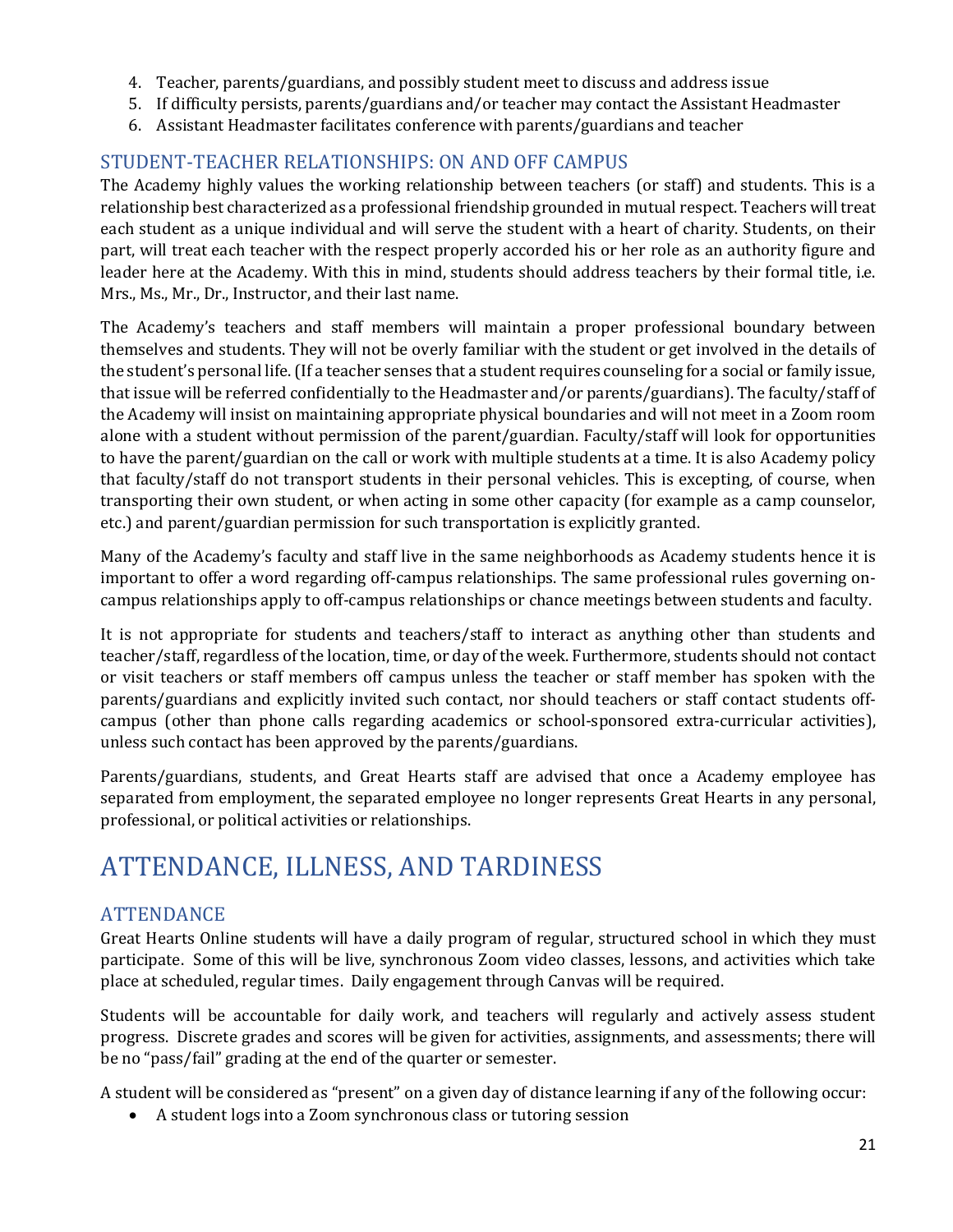- A student submits on-line "bell work", or a daily attendance assignment
- A student submits an assignment, activity, or completed assessment on its due date
- The teacher communicates with the student regarding academic progress via phone and/or email

 learning as much as they need to be. In the regular classroom, students are invited by the teacher to engage to share their work or answers, ask their own questions, and take part in discussions; in all of these activities, students build their understanding just as surely as they do by studying, practicing math facts, or completing homework independently. And as experienced Great Hearts families know, active participation in class, especially in upper schools, and especially in the seminars of Humane Letters, is a component of But merely being "present" at school, even distance learning school, does not ensure that students are actively in lessons, activities, and discussions. They volunteer, get called on (with or without raised hands) student grades.

 Thus, it is doubly important that students attend and actively participate in live synchronous class. Not to do so will adversely affect student progress and may even have a direct impact upon students' grades in certain courses.

Pursuant to A.R.S. §15-803, it is unlawful for any child who is between six and sixteen years of age to fail to attend school during the hours school is in session, unless either:

- 1. The child is excused pursuant to section 15-802, subsection D or section 15-901, subsection A, paragraph 5, subdivision (c).
- 2. The child is accompanied by a parent, or a person authorized by a parent.
- 3. The child is provided with instruction in a homeschool.

 A child who is habitually truant or who has excessive absences may be adjudicated an incorrigible child as defined in section 8-201. Absences may be considered excessive when the number of absent days exceeds ten per cent of the number of required attendance days prescribed in section 15-802, subsection B, paragraph 1.

For the purposes of this section:

- • "Habitually truant" means a truant child who is truant for at least five school days within a school year.
- "Truant" means an unexcused absence for at least one class period during the day.
- attendance at a public or private school during the hours that school is in session, unless excused as • "Truant child" means a child who is between six and sixteen years of age and who is not in provided by this section.

#### <span id="page-21-0"></span>ABSENCES

 Regular attendance and prompt arrival at school are vital to an Academy student's attitude and subsequent success as a serious student.

 appointment, bereavement, family emergencies, and out-of-school suspensions." All other cases of absence, whether reported by the parent/guardian or not, shall be considered unexcused. An unexcused absence of ten consecutive days or longer will automatically result in the withdrawal of the student from the Academy. Unexcused absences in excess of eighteen days will be considered truancy. Teachers will not provide homework and/or class work in advance for unexcused absences. The Department of Education defines "...an excused absence as being an absence due to illness, doctor

 It is the responsibility of the parent/guardian to call the school before 8:00 a.m. to report an absence by leaving a message on the attendance line. Students will be recorded as having an unexcused absence if no message is left. (The administration will not usually attempt to contact parents/guardians in the event of a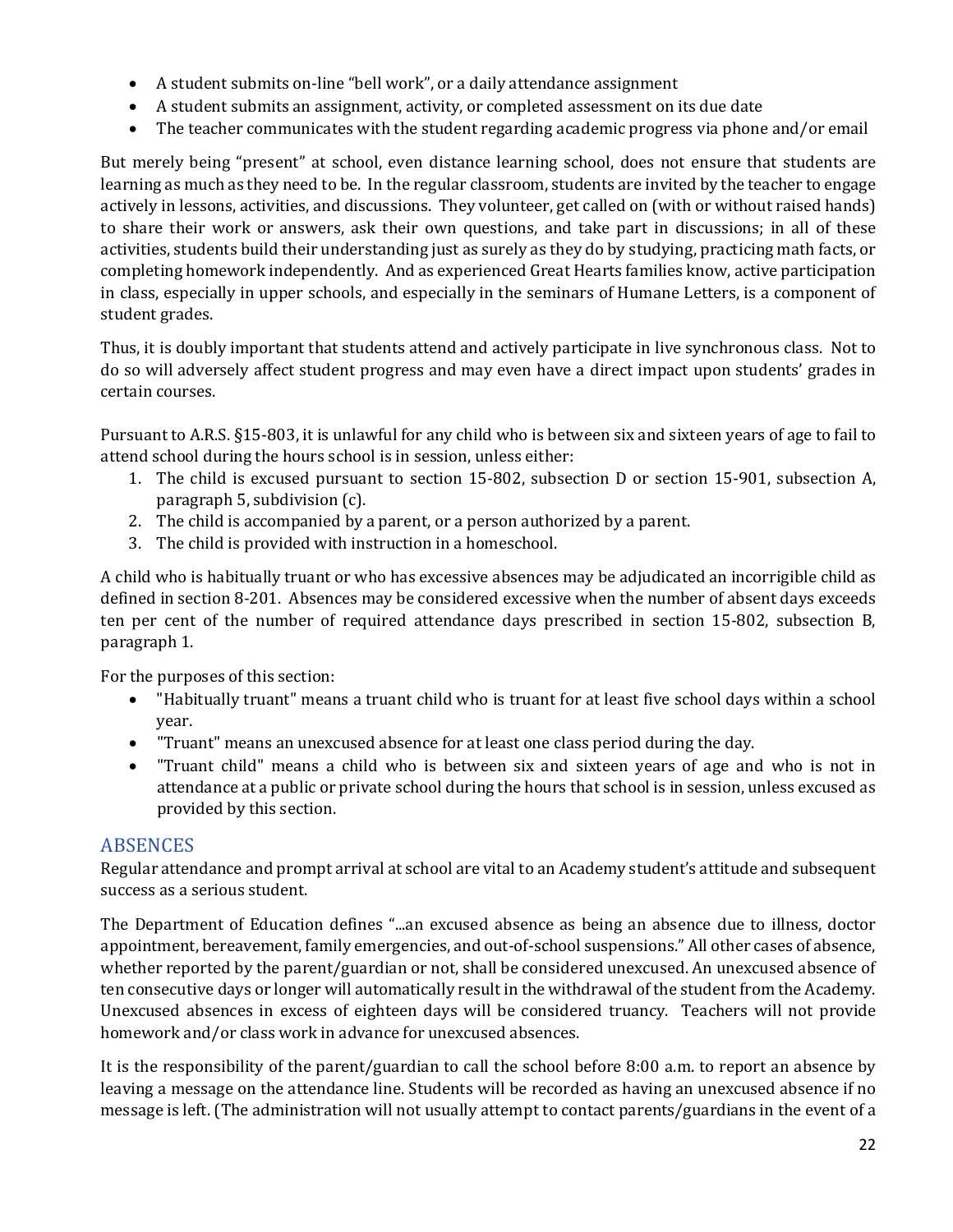message not being left.) Please be sure the school Student Specialist has current telephone numbers on file. Whenever possible, if a student absence is anticipated, it is recommended that the parent/guardian notify the school Student Specialist and teachers to request the assignments prior to the absence.

 It is the responsibility of the student to make up all missed assignments after an absence from school. If a contact the teacher. Each teacher will have an established make-up policy, including appropriate deadlines, due to an unexcused absence. Parents/guardians may receive a detailed attendance report upon request student is unable to attend school and seeks their assignments, the student or parent/guardian should for missed work. At the discretion of the Headmaster, students may not be allowed to make-up missed work from the school Student Specialist.

#### <span id="page-22-0"></span>COVID-19

If a student has a fever or any other symptom of COVID-19, or tests positive for COVID-19, please keep the student at home, rather than send the student to school where others may be exposed to the virus.

All COVID-19 related absences or tardiness will be excused.

#### *Please note: Great Hearts Arizona or any of its academies cannot guarantee a contagious free environment.*

#### <span id="page-22-1"></span>VACATIONS

 vacations will be considered unexcused absences. Since regular attendance is essential to a student's success at the Academy, and numerous absences are also damaging to student morale, all vacations should be scheduled during school breaks. Absences due to

#### <span id="page-22-2"></span>EXCUSE OF PUPILS FOR RELIGIOUS PURPOSES

 In accordance with A.R.S. §15-806 (A)(1) and (2), the Academy permits students to be excused from school attendance for religious purposes, including participation in religious exercises, religious instruction, or the observance of religious holidays, subject to the following conditions:

- 1. A reasonable number of excused absences from school incurred by a student for religious purposes shall be allowed. For purposes of this policy, "reasonable number of excused absences for religious purposes" shall not exceed 2 school days in any one school year.
- 2. The parent/guardian who has custody of the student shall provide written consent for the student to be absent from school on the designated days, the dates of which will be included in the written consent. The written consent should be sent in sufficient time to be received by the school no later than one week prior to the dates of the designated days on which the student will be absent.
- 3. A request for reasonable accommodation for absences for religious purposes in excess of 2 school days in one school year must be made and approved in advance by the Headmaster.
- 4. Unless specifically approved by the Headmaster in advance, all absences for religious purposes that exceed 2 school days in any one school year shall be designated as unexcused absences.
- 5. Any religious exercise, instruction, or observance of religious holidays shall take place at a suitable place away from school property designated by the church or religious denomination or group.

#### <span id="page-22-3"></span>ILLNESS

 If a student has a fever or is otherwise ill, it is best to keep the student at home, rather than send the student to school where others may be exposed to infection. Students who come to the reception desk with a fever will be sent home. Students must be fever-free for at least 24 hours before returning to school. Each student should have emergency contacts on file.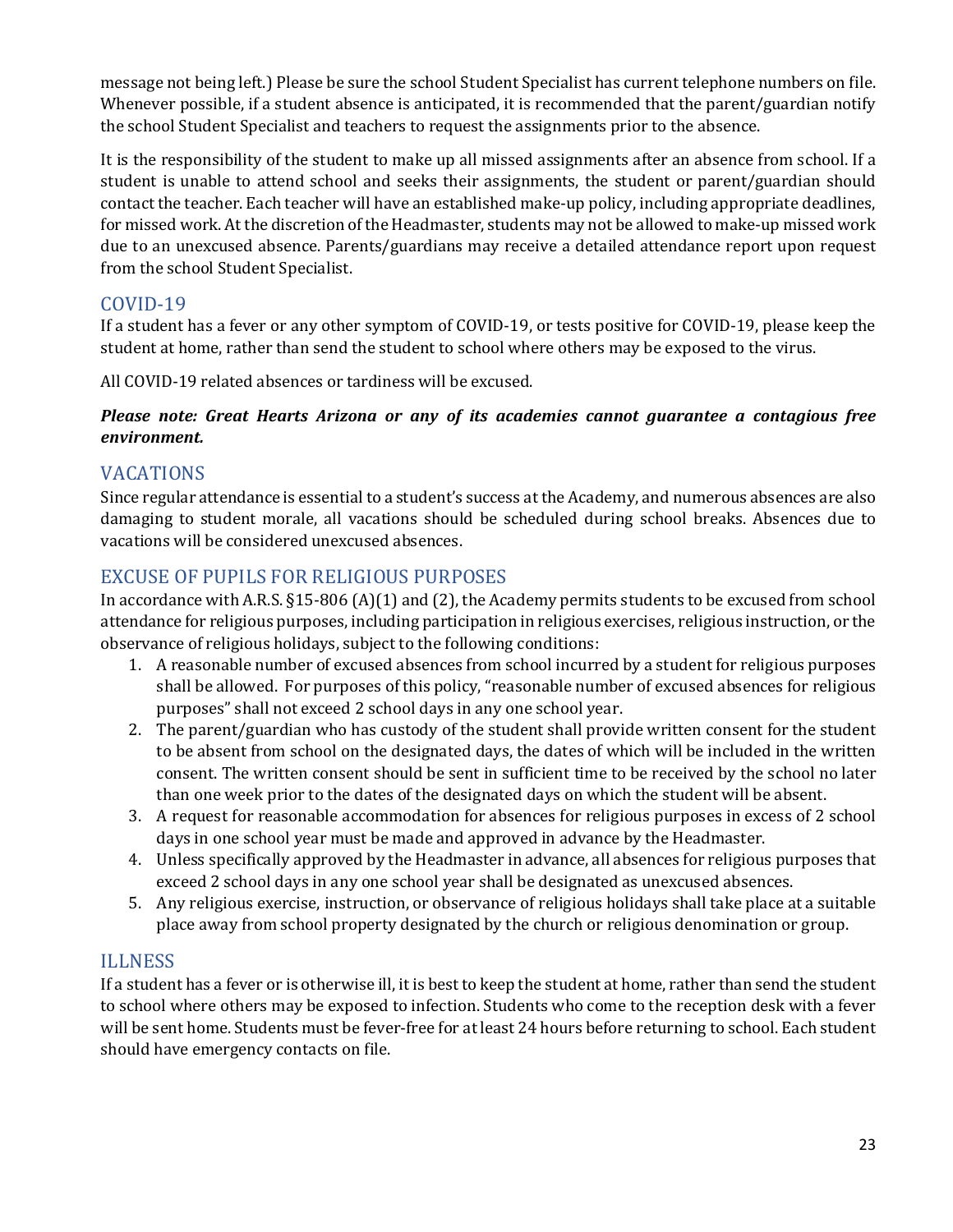#### <span id="page-23-0"></span>TARDINESS

 If a student will be late, the parent/guardian should notify the teacher and Student Specialist via phone or email.

 a distinction between cases of excused tardiness (e.g., due to a doctor's appointment, illness, or other family Following the distinction between excused and unexcused absences described above, the Academy makes business) and unexcused tardiness (e.g., due to oversleeping, transportation problems, or some other reason).

 The school disapproves of the accumulation of unexcused tardiness, irrespective of the circumstances. occasion that a student has an unexcused tardy in a quarter, a restitution will be issued to the student by a student has received four restitutions for tardiness in a quarter then they may receive an in-school Persistent tardiness is highly disruptive of instruction and undermines student morale. On the third the teacher. For each subsequent unexcused tardy in the quarter, another restitution will be issued. When suspension for a duration determined by the administration.

#### <span id="page-23-1"></span>SPECIAL EDUCATION

 As a public charter school, the Academy will provide identification, evaluation and instructional services to evaluated for possible special education placement. Parental approval is required prior to an evaluation. under the "Child Find" law to offer possible referrals and/or evaluations for children not enrolled in the any enrolled student as required by state and federal law. As required by law, all new students will also be screened by teachers within the first 45 days of their attendance at the Academy for possible special education eligibility; results of these screenings are confidentially referred to the Great Hearts National Director of Exceptional Student Services. If requested by the parent/guardian or teacher, a student may be Please contact the Director of Academy Operations for more information. The Academy is also required school. More information can be found in the Academies Standard School Policies Guide[, linked here.](https://transparency.greatheartsamerica.org/compliance/)

#### <span id="page-23-2"></span>INDIVIDUALS WITH DISABILITIES EDUCATION ACT (IDEA)

 IDEA is a federal law that protects the rights of students with disabilities. In addition to standard school sources, such as doctors and other health care providers. This information is collected to assure the student records for students with disabilities, education records could include evaluation and testing materials, medical and health information, Individualized Education Programs and related notices and consents, progress reports, materials related to disciplinary actions, and mediation agreements. Such information is gathered from a number of sources, including the student's parents/guardians and staff of the school of attendance. Also, with parent/guardian permission, information may be gathered from additional pertinent is identified, evaluated, and provided a Free Appropriate Public Education in accordance with state and federal special education laws.

 Each agency participating under Part B of IDEA must assure that at all stages of gathering, storing, retaining and disclosing education records to third parties that it complies with the federal confidentiality laws. In addition, the destruction of any education records of a student with a disability must be in accordance with IDEA regulatory requirements. For information on the IDEA Grievances Procedures can be found in the Academies Standard School Policies Guide[, linked here.](https://transparency.greatheartsamerica.org/compliance/) 

#### <span id="page-23-3"></span>SECTION 504 OF THE REHABILITATION ACT AND TITLE II OF THE AMERICANS WITH DISABILITIES ACT

 Section 504 of the Rehabilitation ACT and Title II of the Americans with Disabilities Act ("ADA") is a civil students with disabilities have educational opportunities and benefits equal to those provided to nonrights statute designed to prevent discrimination against individuals with disabilities and to assure that disabled students.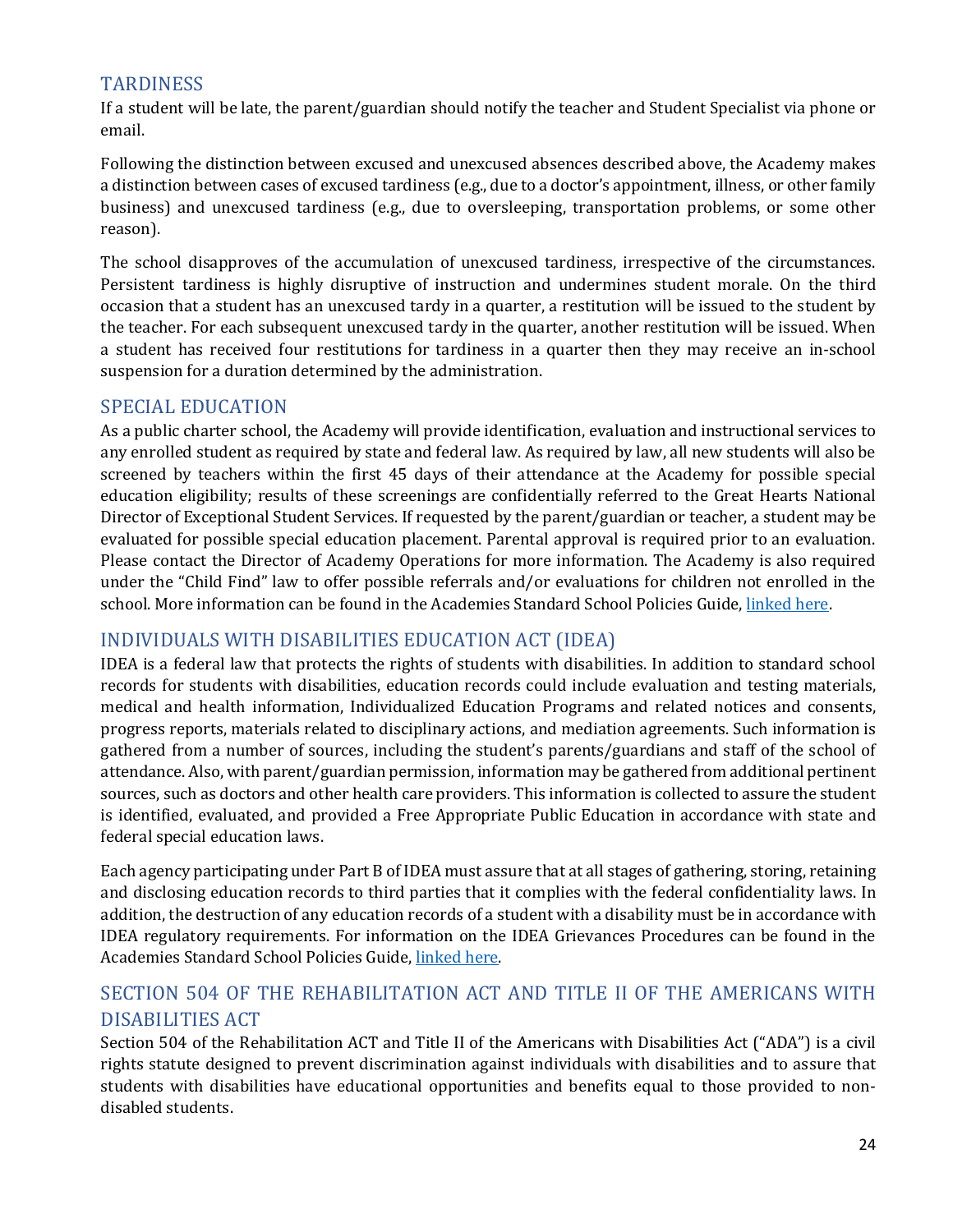It provides that:

- • No otherwise qualified individual with disabilities in the United States... shall, solely by reason of discrimination under any program or activity receiving Federal financial assistance. her or his disability, be excluded from participation in, be denied the benefits of, or be subjected to
- • Congress enacted a similar civil rights statute, the ADA, in 1990, also for the purpose of preventing federal financial assistance, the ADA protects individuals from discrimination by both public and discrimination against individuals with disabilities. While Section 504 only applies to recipients of private entities.

 applies to public institutions such as state governments, not just to schools, it does not include the same disabilities (e.g., in providing students a FAPE). More information can be found in the Academies Standard Both Section 504 and Title II of the ADA include similar nondiscrimination requirements. Since Title II level of detail as Section 504 with regard to certain obligations of schools in educating students with School Policies Guide, [linked here.](https://transparency.greatheartsamerica.org/compliance/)

# <span id="page-24-0"></span>ANTIDISCRIMINATION POLICIES AND PROCEDURES

#### <span id="page-24-1"></span>NON-DISCRIMINATION POLICY

 Great Hearts Online- Arizona, a Great Hearts academy, does not discriminate on the basis of race, color, national origin, immigration status, sex, disability, or age. The following person has been designated to handle complaints regarding the non-discrimination policies:

#### **Disabilities: All Other:**

Exceptional Student Service Director HR Director HR Director<br>Great Hearts Arizona Great Hearts Arizona Great Hearts Arizona Thomas Doebler **Lauri Myracle** 4801 East Washington Street, Suite 250 4801 East Washington Street, Suite 250 Phoenix, Arizona 85034 Phoenix, Arizona 85034 (602) 438-7045 EXT 345 (602) 438-7045

**HR** Director Great Hearts Arizona<br>4801 East Washington Street, Suite 250

#### <span id="page-24-2"></span>MCKINNEY-VENTO ACT AND STUDENTS

The McKinney-Vento Act ensures that homeless children and youth have access to a free, appropriate public education, comparable to that provided to the students of any Arizona resident and consistent with Arizona's mandatory school attendance laws.

 Great Hearts Academies will work with families to provide the required and necessary transportation to Great Hearts academies do not offer any additional type of priority status to families qualifying under the McKinney-Vento Act. If an offer is given to a student who is deemed to be under the McKinney-Vento Act, and from the Academy.

#### <span id="page-24-3"></span>TITLE IX POLICY AND PROCEDURES

#### <span id="page-24-4"></span>**Statement of Non-Discrimination**

Great Hearts academies do not discriminate on the basis of race, color, national origin, sex, disability, or age.

#### <span id="page-24-5"></span>**Title IX Coordinator**

 law, including any investigation of any complaint communicated to the Academy alleging noncompliance contact information are as follows: The Academy has designated Melissa Penniman, Executive Director of Title I Education, to serve as its Title IX Coordinator and to coordinate its efforts to comply with and carry out its responsibilities under federal with Title IX or alleging any actions which would be prohibited by Title IX. The Coordinator's name and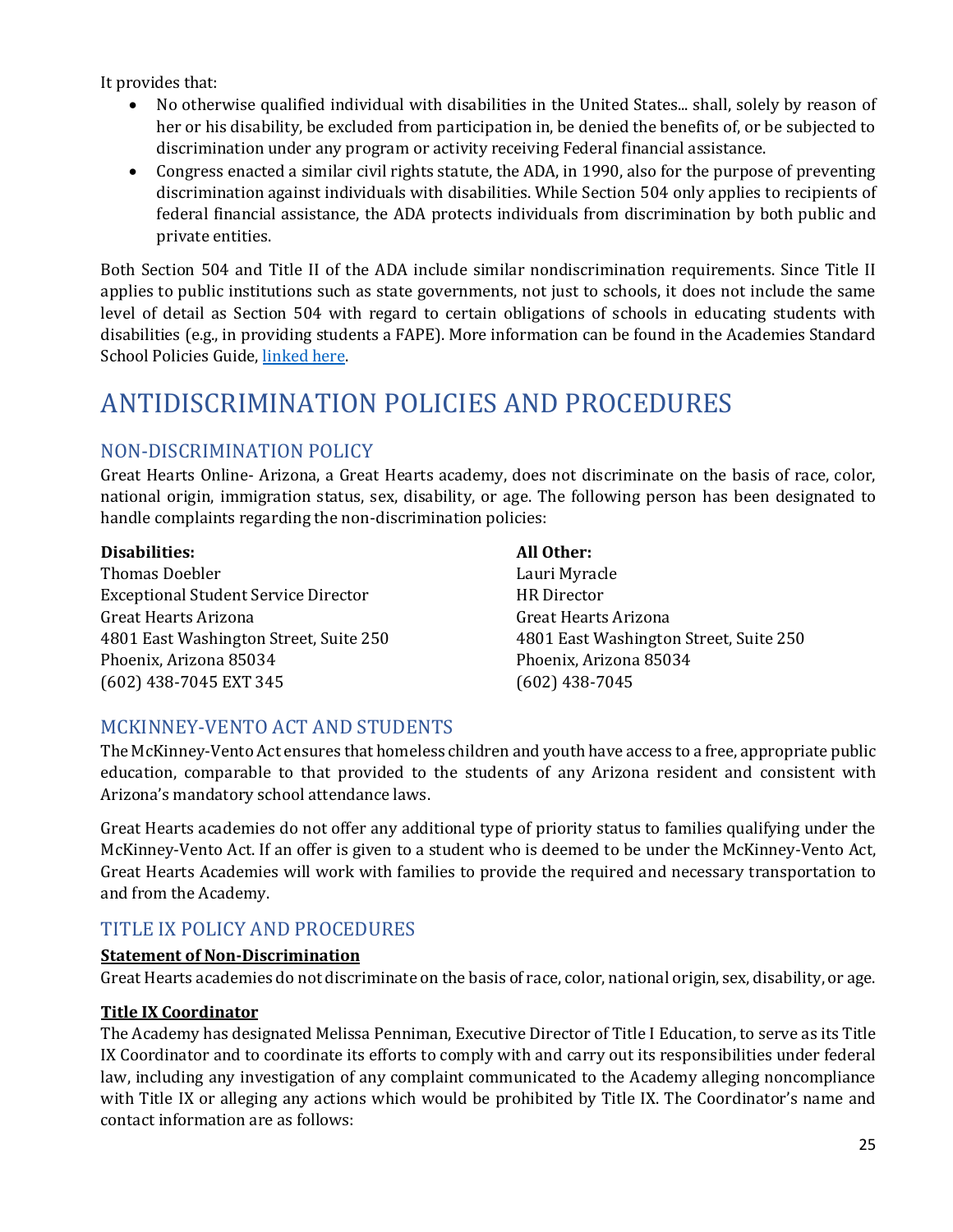#### <span id="page-25-0"></span>**Title IX Coordinator:**

 Melissa Penniman Executive Director of Title I Education<br>Great Hearts Arizona Great Hearts Arizona 4801 East Washington Street, Suite 250 Phoenix, Arizona 85034 (602) 438-7045

#### <span id="page-25-1"></span>**Grievance Procedures**

 It is the Academy's policy to ensure that students or parents/guardians with a grievance relating to the Academy, its administration, and/or other employees shall, except as otherwise set forth below, use a procedure which may resolve grievances as quickly and as fairly as possible.

#### <span id="page-25-2"></span>**Grievance Process for General Concerns**

 Academy, its administration, and/or other employees shall, except as otherwise set forth below, use a procedure which may resolve grievances as quickly and as fairly as possible. It is the Academy's policy to ensure that students or parents/guardians with a grievance relating to the

*The grievance procedure is clearly outlined and distributed to all families and staff in the handbook.* 

| <b>Process</b>                                                                                                                                                                                                                                                                                                                                                         | Guidance                                                                                                                                                                                                                                                   |
|------------------------------------------------------------------------------------------------------------------------------------------------------------------------------------------------------------------------------------------------------------------------------------------------------------------------------------------------------------------------|------------------------------------------------------------------------------------------------------------------------------------------------------------------------------------------------------------------------------------------------------------|
| Stage 1<br>If parents/guardians or student has a<br>grievance it should be discussed informally<br>with the teacher, Headmaster, coach, or staff<br>member directly involved in the matter. ACA<br>hopes that the majority of concerns will be<br>resolved at this stage.                                                                                              | Informal discussions should resolve the vast<br>majority of grievances. NOTE: Grievance or<br>information involving an ongoing or imminent<br>threat to a student's well-being should skip this<br>stage and be immediately directed to the<br>Headmaster. |
| Stage 2<br>If the matter is not satisfactorily resolved, the<br>matter may be raised, in writing, with the<br>Headmaster, who must give a response<br>within 5 school days. This response may take<br>the form of a letter and/or follow-up meeting<br>with the family and any employee(s) involved<br>in the matter. This meeting will be led by the<br>Headmaster.   | The Headmaster is the acting supervisor over<br>all school employees.                                                                                                                                                                                      |
| Stage 3<br>If the matter is still not satisfactorily<br>resolved, the matter may be raised to the<br>Executive Director's Office by addressing the<br>matter in writing to the Executive Director of<br>Lower Schools or Upper Schools, who must<br>give a response within 10 school days. This<br>response may take the form of a letter and/or<br>follow-up meeting. | The Executive Director's office oversees the<br>Headmasters.                                                                                                                                                                                               |
| Stage 4<br>If the matter is not resolved satisfactorily,<br>and the parent/guardian wishes to pursue<br>the matter further, the grievance should be<br>put in writing to the President of the<br>Governing Board of Directors. The President                                                                                                                           | Stages 1, 2, and 3 must be completed before the<br>action is brought to the Governing Board of<br>Directors. A response by the Board may include<br>dismissal of the grievance, a formal<br>$\mathfrak{a}$<br>reprimand of the school employee(s), or      |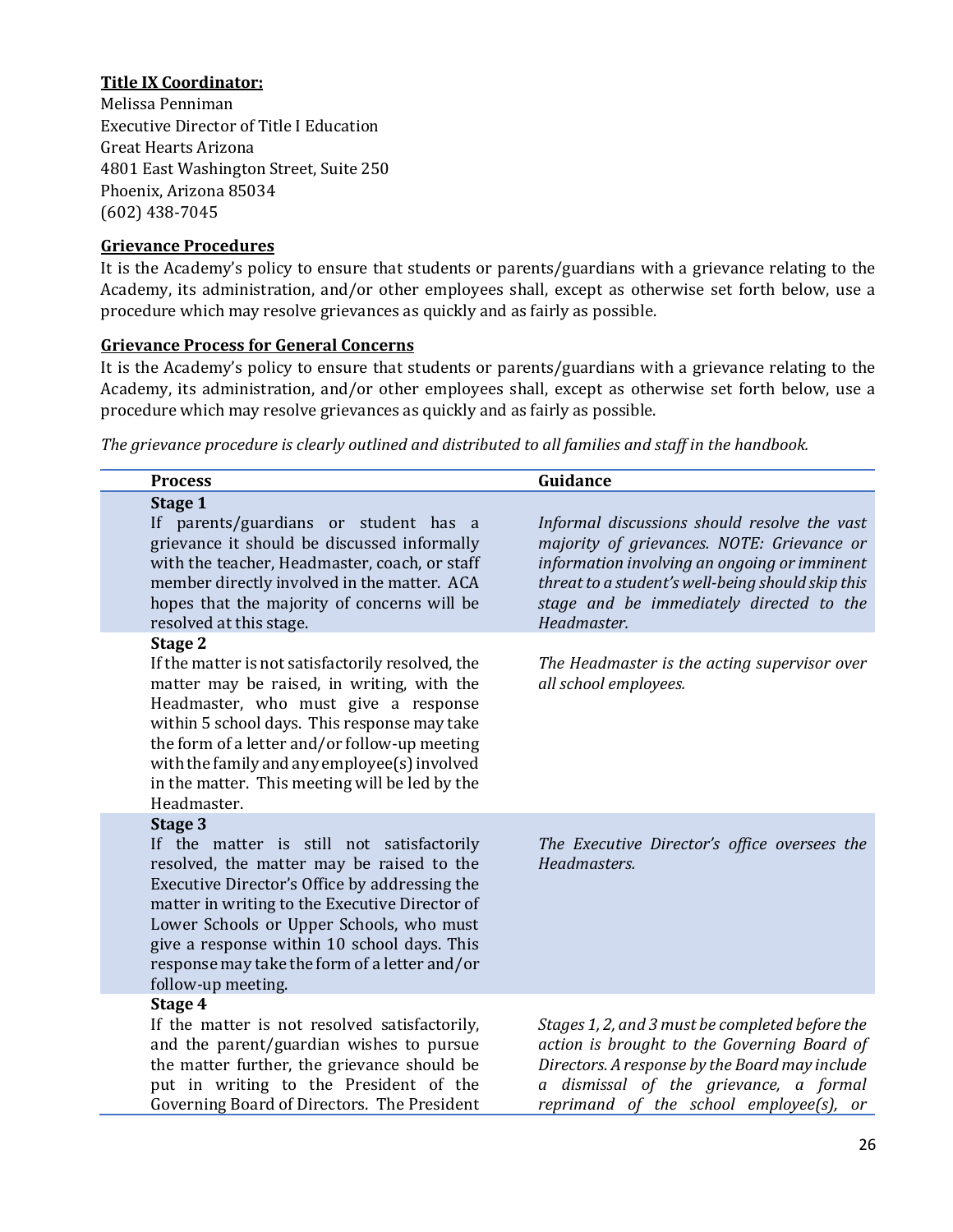school days. If the Board as a whole is applicable public open meeting laws will be executive session for the hearing. The will formally respond by setting a meeting or taking another course of action within 30 convened to address the grievance, all followed, including prior notice and the right of the employee(s) directly involved in the matter to request an open meeting or an executive session for the hearing. The Board's decision is final.

*Headmaster, and/or a directive for staff to develop an additional policy recommendation for Board consideration.* 

The Title IX Grievance Procedures can be found in the Academies Standard School Policies Guide, <u>linked</u> [here.](https://transparency.greatheartsamerica.org/compliance/)

#### <span id="page-26-0"></span>POLICY FOR HARASSMENT, INTIMIDATION, OR BULLYING OF STUDENTS

 or bullying" means any gesture or written, verbal or physical act toward a student that takes place on school The Academy prohibits acts of harassment, intimidation, or bullying of students. "Harassment, intimidation, property or at a school-sponsored activity and that:

- 1. Is motivated by any actual or perceived characteristic of the student, such as race, ethnicity, religion, ancestry, sex or sexual orientation, socio-economic status, or disability; and
- 2. Harms the student or damages the student's property or threatens personal harm or damage to his property; or
- 3. Insults, demeans, or intimidates the student or a group of students in such a way as to substantially interfere with the student or students' educational or social activities at school or cause a substantial disruption of the orderly operation of the school.

 and demonstrated capabilities with a proper regard for the rights and welfare of other students and school The school expects students to conduct themselves in keeping with their levels of development, maturity staff, the educational purpose underlying all school activities, and the care of school facilities, and equipment.

 The Dean is the first person responsible for receiving complaints alleging violations of this policy. All school employees are required to report alleged violations of this policy to the Dean. All other members of the Reports may be made anonymously, but formal disciplinary action may not be based solely on the basis of an anonymous report. school community, including students, parents/guardians, volunteers, and visitors, are encouraged to report any act that may be a violation of this policy. Oral reports also shall be considered official reports.

 alleged incident. The Dean may conclude that the alleged violation occurred or did not occur, or that the The Dean, in consultation with the Headmaster, will determine whether an alleged act constitutes a violation of this policy. In so doing, the Dean shall conduct a prompt and thorough investigation of the evidence is inconclusive. If the Dean concludes that the alleged violation did not occur or that the evidence is inconclusive, no written report of the matter will be maintained in a student's file.

 In advising the Headmaster on the appropriate response to students who commit one or more acts of harassment, intimidation or bullying, the Dean will consider the following factors:

- The developmental and maturity levels of the parties involved.
- The levels of harm, the surrounding circumstances
- The nature of the behaviors, past incidences or past or continuing patterns of behavior.
- The relationships between the parties involved, and
- The context in which the alleged incidents occurred.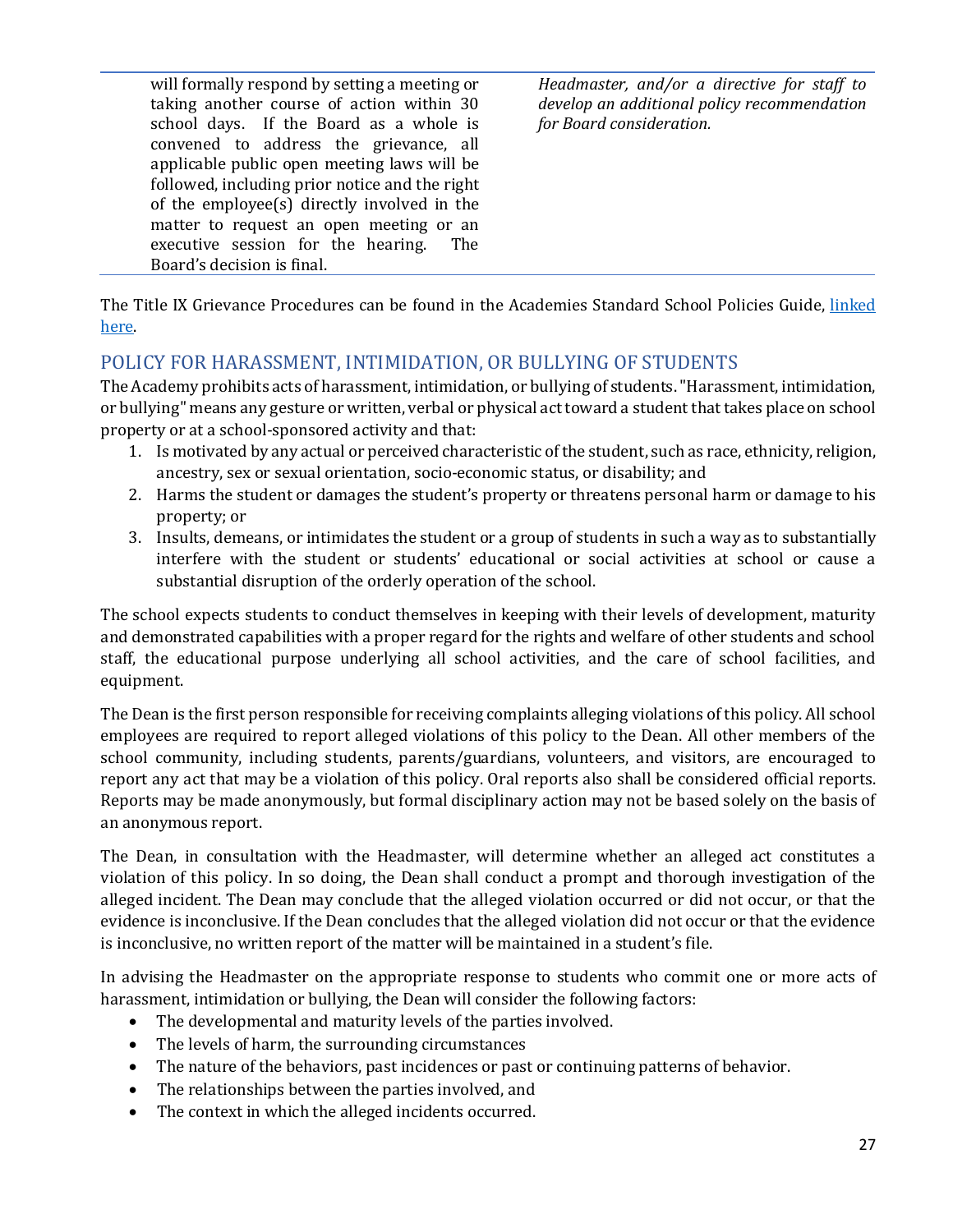determination based on all of the facts and surrounding circumstances. It is only after meaningful consideration of these factors that an appropriate consequence should be determined, consistent with the Concluding whether a particular action or incident constitutes a violation of this policy requires a school's policies and applicable law.

 a response by law enforcement officials. **Any act of harassment, intimidation or bullying that may**  Consequences and appropriate remedial action for students who commit acts of harassment, intimidation, or bullying may range from positive behavioral interventions up to and including suspension or expulsion. Some acts of harassment, intimidation or bullying may be isolated incidents requiring that the school respond appropriately to the students committing the acts. Other acts may be so serious that they require **constitute sexual abuse or any other form of child abuse, and threats of violence against students, teachers, or staff, shall be reported to law enforcement officials as required by state law.** 

 The school prohibits retaliation against any student who reports an act of harassment, intimidation, or retaliation shall be determined by the Headmaster after consideration of the nature and circumstances of bullying. The consequence and appropriate remedial action for a student who engages in reprisal or the act, in accordance with applicable school policies and law.

 Great Hearts Online prohibits bullying as defined by this section, as well as retaliation against anyone involved in the complaint process. Bullying means a single significant act or a pattern of acts by one or more students directed at another student that exploits an imbalance of power and involves engaging in written or verbal expression, expression through electronic means, or physical conduct that:

- • Has the effect or will have the effect of physically harming a student, damaging a student's property, or placing a student in reasonable harm to the student's person or of damage to the student's property;
- • Is sufficiently severe, persistent, or pervasive enough that the action or threat creates an intimidating, threatening, or abusive educational environment for a student; or
- Materially and substantially disrupts the educational process or the orderly operation of a classroom or the School; or
- Infringes on the rights of the victim.

 Cyberbullying means bullying that is done through the use of any electronic communication device, including through the use of a cellular or other type of telephone, a computer, a camera, electronic mail, instant messaging, text messaging, a social media application, an Internet website, or any other Internetbased communication tool.

The Academy's bullying policy applies to:

- • Bullying that occurs on or is delivered to school property or to the site of a school- sponsored or school-related activity on or off school property;
- transportation of students to or from school or a school-sponsored or school-related activity; and • Bullying that occurs on a publicly or privately-owned school bus or vehicle being used for
- • Cyberbullying that occurs off school property or outside of a school-sponsored or school- related activity if the cyberbullying:
	- o Interferes with a student's educational opportunities; or

Substantially disrupts the orderly operation of a classroom, school, or school-sponsored or school-related activity.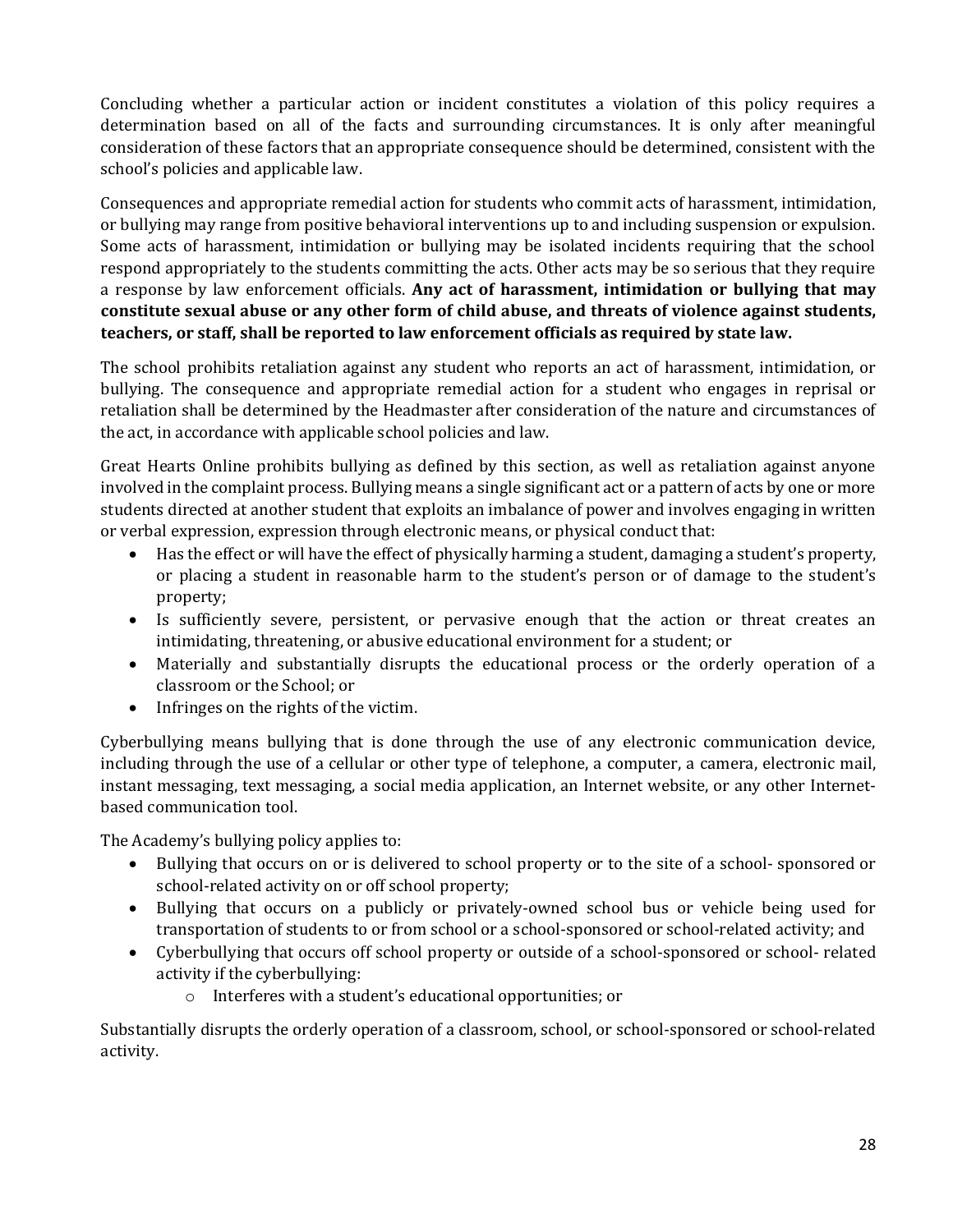#### <span id="page-28-0"></span>POLICY FOR HAZING

 Hazing, solicitation to engage in hazing, and aiding and abetting another person who is engaged in hazing enrollment, or intends to enroll within the next 12 calendar months. This policy applies to all students until is strictly prohibited. A person is considered a "student" who has enrolled, who has been accepted for graduation, transfer, promotion, or withdrawal from the school.

"Hazing" is defined as any intentional, knowing, or reckless act committed by a student, whether individually or with others, against another student, and in which both of the following apply:

- membership in any organization that is affiliated with the Academy; and • The act is committed in connection with an initiation into, an affiliation with or the maintenance of
- • The act contributes to a substantial risk of potential physical injury, mental harm or degradation or causes physical injury, mental harm, or personal degradation.

 group that is affiliated with the Academy and whose membership consists primarily of students enrolled at that educational institution. Violations of this policy do not include customary athletic events, contests or "Organization" means an athletic team, association, order, society, corps, cooperative, club or other similar competitions that are sponsored by the Academy or any activity or conduct that furthers the goals of a legitimate educational curriculum or legitimate extracurricular program.

 It is no defense to a violation of this policy if the victim consented or acquiesced to hazing. All students, teachers, and staff shall take reasonable measures within the scope of their individual authority to prevent violations of this policy.

 and staff member. It is the responsibility of the faculty/staff member to submit a report of the incident to the Headmaster within 1 school day. The faculty/staff member shall respect the confidentiality of those involved, disclosing the incident only to those with a need to know or as required by law. Any incident of Students and others should report hazing to the Headmaster but may also report hazing to another faculty hazing that includes possible violation of state or federal statutes shall be treated as required by statutory requirements and reported to law enforcement.

 All violations of this policy shall be treated in accordance with the discipline procedures and penalties in effect for violation of the Academy's Behavior Code and Discipline.

If an organization knowingly permitted, authorized, or condoned hazing activity, its permission to conduct operations at the Academy may be revoked or suspended.

#### <span id="page-28-1"></span>POLICY FOR ANONYMOUS REPORTS OF SUSPICIOUS ACTIVITY

 addressing it to the attention of the Headmaster. Anyone who has such concerns is encouraged to report Parents/guardians or students who would like to provide an anonymous report to the school regarding bullying, illegal activity, or suspected abuse can do so via school website or by mailing a note to the school, them, either anonymously or in person.

#### <span id="page-28-2"></span>POLICY ON SOCIAL MEDIA

 threats that occur on social media venues and are directed at or which disrupt the learning environment of the school. Not everything said or done by students online is the school's business, but actions and words school will also notify law enforcement when credible threats of violence are detected. The Official Social The Academy reserves to itself the right to investigate allegations of bullying, harassment, intimidation, and directed against fellow students, parents/guardians, or school employees will be considered as such. The Media Accounts Policy can be found in the Academies Standard School Policies Guide[, linked here.](https://transparency.greatheartsamerica.org/compliance/)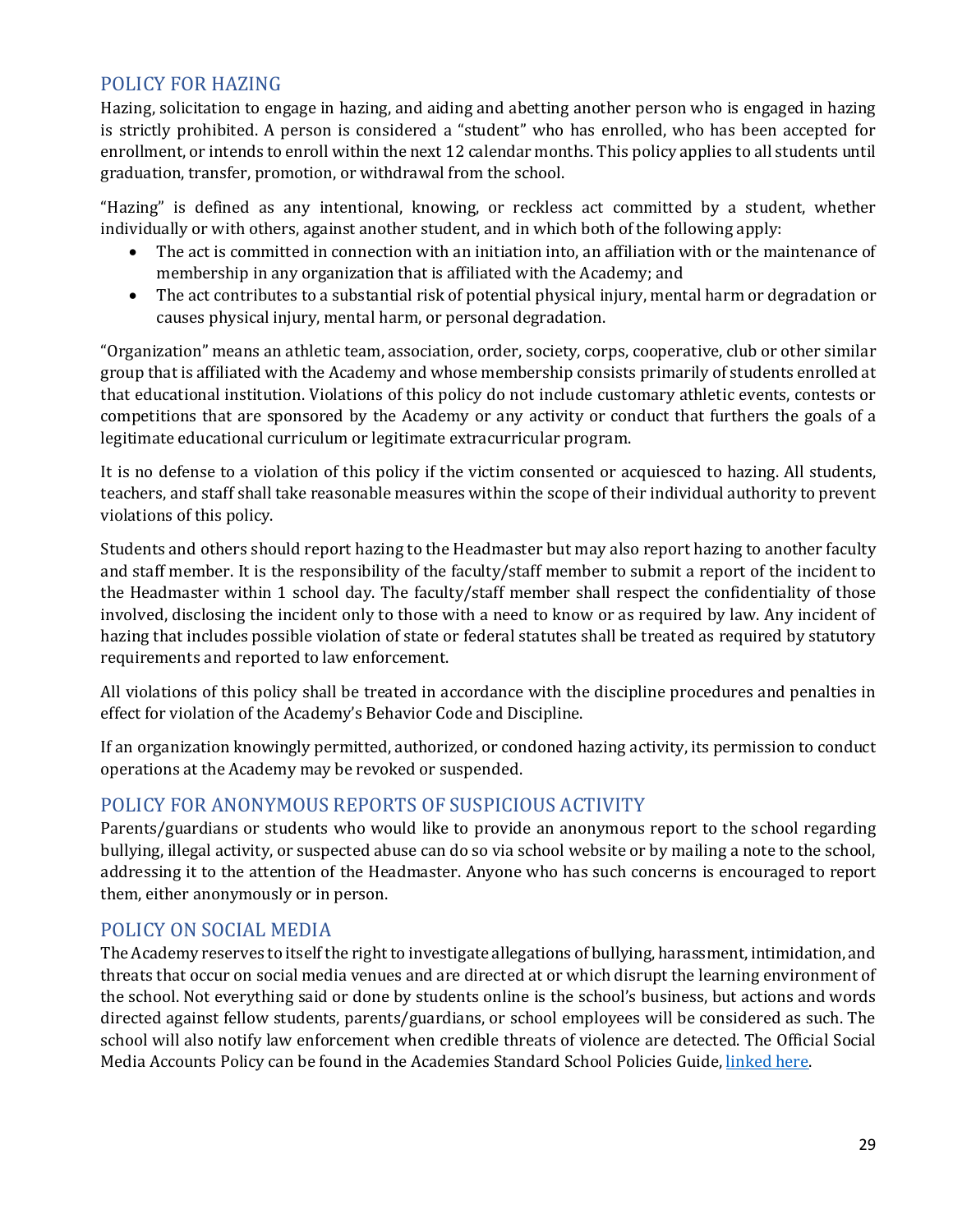#### <span id="page-29-0"></span>POLICY FOR PRIVACY PRACTICE AND ACCOMMODATIONS GUIDANCE

 All Great Hearts academies will comply with all settled law (statute, controlling case law and administrative regulations) for the jurisdictions in which it operates schools.

Great Hearts academies will take into account each student's privacy and safety;

 Students entrusted to a Great Hearts academy are to be educated with exactly the same level of care and respect for their dignity.

 At the request of the parents/guardians, accommodations and/or modifications to standard policies and procedures will be considered through a formal process.

#### **Student enrollment and instruction**

- 1. The Academy will record and identify each enrolled student as required by state law.
- student by a variant name or nickname sanctioned by the student and the parents/guardians. 2. The Academy will record and report the legal name of the student as recorded in enrollment documents submitted by the parent/guardian. Faculty and staff will upon request refer to the

#### **Use of School Facilities**

- 1. The Academy shall maintain single sex restroom and locker room facilities (if applicable) and shall also provide single-occupant restroom and changing facilities. Students may use the single-sex facilities that correspond to their current school records described above, and single-occupant restrooms and locker/changing rooms that are open to use by all students.
- 2. This section shall not apply to a person or persons who enter a single-sex facility for purposes of
	- a. Maintenance
	- b. Providing medical assistance
	- c. Protecting students from a threat to good order or safety
	- d. Shelter in an emergency
- 3. No students shall be compelled to use a single-sex restroom or locker/changing room facility against their wishes; access to private, single occupant facilities will be provided.

#### **Participation in school activities**

Students are eligible to participate in athletic activities based on requirements of the specific league or ruling body for the athletic activity.

#### <span id="page-29-1"></span>ADDITIONAL POLICIES AND FORMS

All other applicable policies, procedures and forms can be found in the Great Hearts Academies Standard School Policies Guide. Below is a list of some of the policies included in the guide. To view the full Standard School Policies Guide, clic[k here.](https://transparency.greatheartsamerica.org/compliance/)

- Chronic Illness Policy
- Enrollment and Admission Policy
- McKinney- Vento Act Policy
- Medical and Health Policy

# <span id="page-29-2"></span>STUDENT HONOR CODE AND DISCIPLINE

#### <span id="page-29-3"></span>ACADEMY HONOR CODE

 actions which sacrifice honesty and learning to other ends. The Honor Code codifies those values which Knowledge, skill, and character are fundamentally the possessions of individuals, and only the individual, through their actions, may obtain and preserve these goods. The Academy Honor Code exists to guide individual students towards those actions which promote honesty and learning and away from those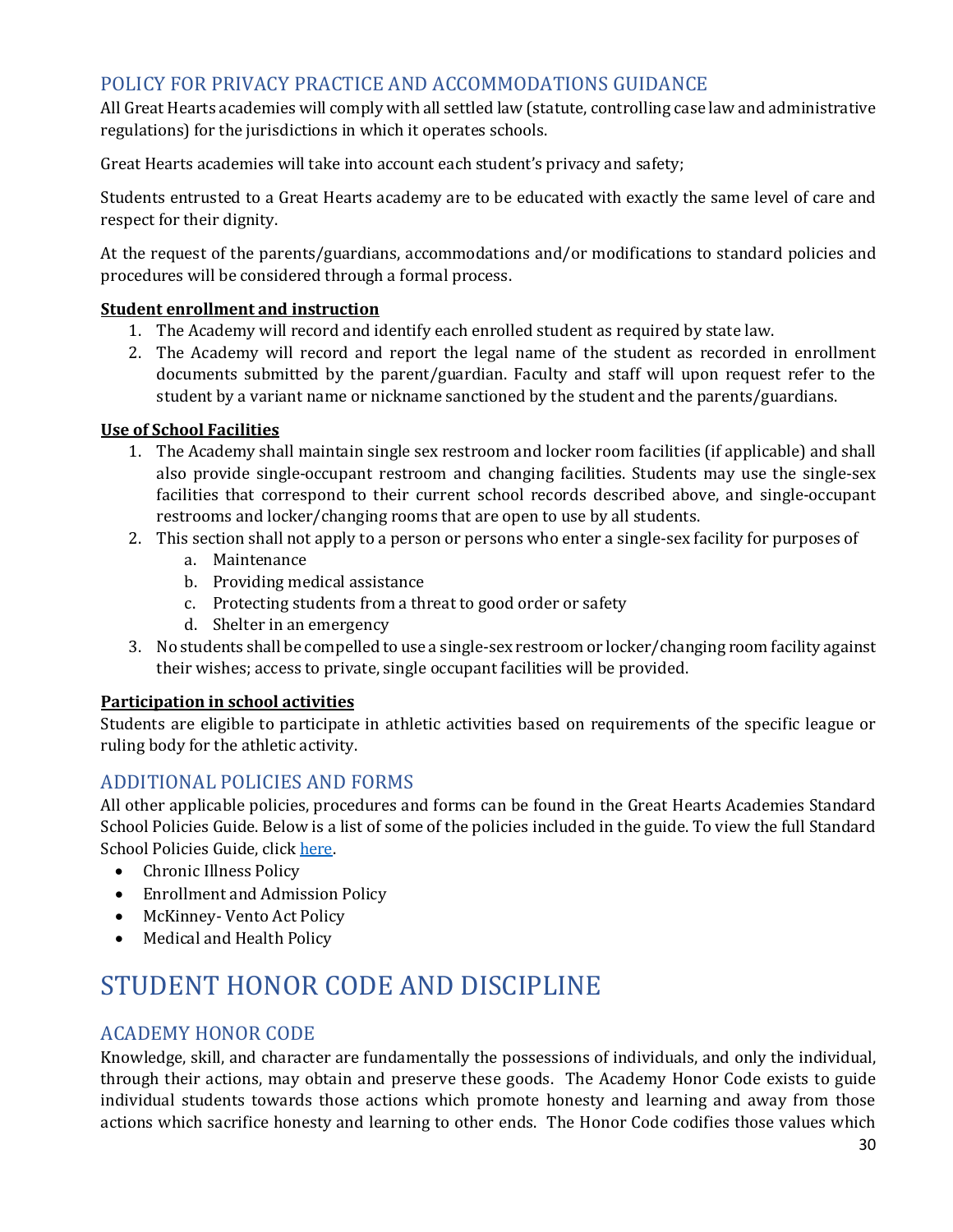must be upheld for the health of our academic community, and universal subscription to it builds trust amongst students, faculty, and families. The Academy Honor Code is given below.

As a student and citizen of the Academy, I agree to the following:

- *I will not lie, cheat, or steal in any of my academic endeavors.*
- *I will forthrightly oppose each and every instance of academic dishonesty.*
- *I will not request, receive, or give aid in examinations/tests/quizzes.*
- *I will not give or receive illicit aid in class work, homework, in the preparation of reports, or in any other work that is to be used by the teacher as the basis of grading. I will understand the difference between studying and reviewing with others (which often is acceptable) and producing written documents that are submitted under my name for credit (which can only be done alone).*
- *I will not copy from or collaborate with others in completing homework. When I put my name on a homework assignment, I attest that all of the work on the assignment is my own in origin and content.*
- *In the case of all essays and research papers, I will carefully cite all external sources. I will not represent someone else's work as my own. I will do my very best to learn from my teachers the clear distinctions between appropriate research and plagiarism, intentional or unintentional.*
- *I will never use any "study aids" such as Cliff's Notes, Sparks Notes, or other materials, nor will I watch a movie/video version of a work of literature before or during study of it in school. I will do the reading for myself and strive to understand it for myself.*
- *Headmaster if I observe academic dishonesty in any course. I will let my conscience be my guide if I*  • *I will give prompt (and confidential) notification to the appropriate faculty member or the Dean and should make such a report.*
- *I join the entire student body of the Academy in a commitment to this Honor Code.*

 and unreasonable precautions to prevent the forms of dishonesty mentioned above. The faculty will also avoid, as far as practicable, academic procedures that create temptations to violate the Honor Code. On The faculty on its part manifests its confidence in the honor of its students by refraining from taking unusual some occasions, teachers may ask students to write "AHC" (Academy Honor Code) on the heading of their assignments to remind them of the details and spirit of this honor code.

 Please see the discipline policy below for information about how violations of the Academy Honor Code are addressed by the school. Since academic dishonesty is viewed as a serious offence, even first offenders may be punished with a suspension. The Academy Honor Code is typically reviewed in class with students during the first week of school each year.

 *-Portions of this honor code are derived from the current Duke University and Stanford University honor codes.* 

#### <span id="page-30-0"></span>APPROACH TO STUDENT DISCIPLINE

In general, discipline is intended to correct misconduct, to promote each student's development in character and the virtues, and to foster the common good of the school community.

 of disciplinary techniques. Disciplinary action correlates to the seriousness of the offense, the student's age and grade level, the frequency of misbehavior, the student's attitude, and the effect of the misconduct on Disciplinary action will draw on the professional judgment of teachers and administrators and on a range the school environment.

 The following approaches may be used-alone or in combination-for misbehavior violating the Code or campus or classroom rules:

- Removal from live Zoom classes
- Assignment of school service or community service duties
- Behavioral agreements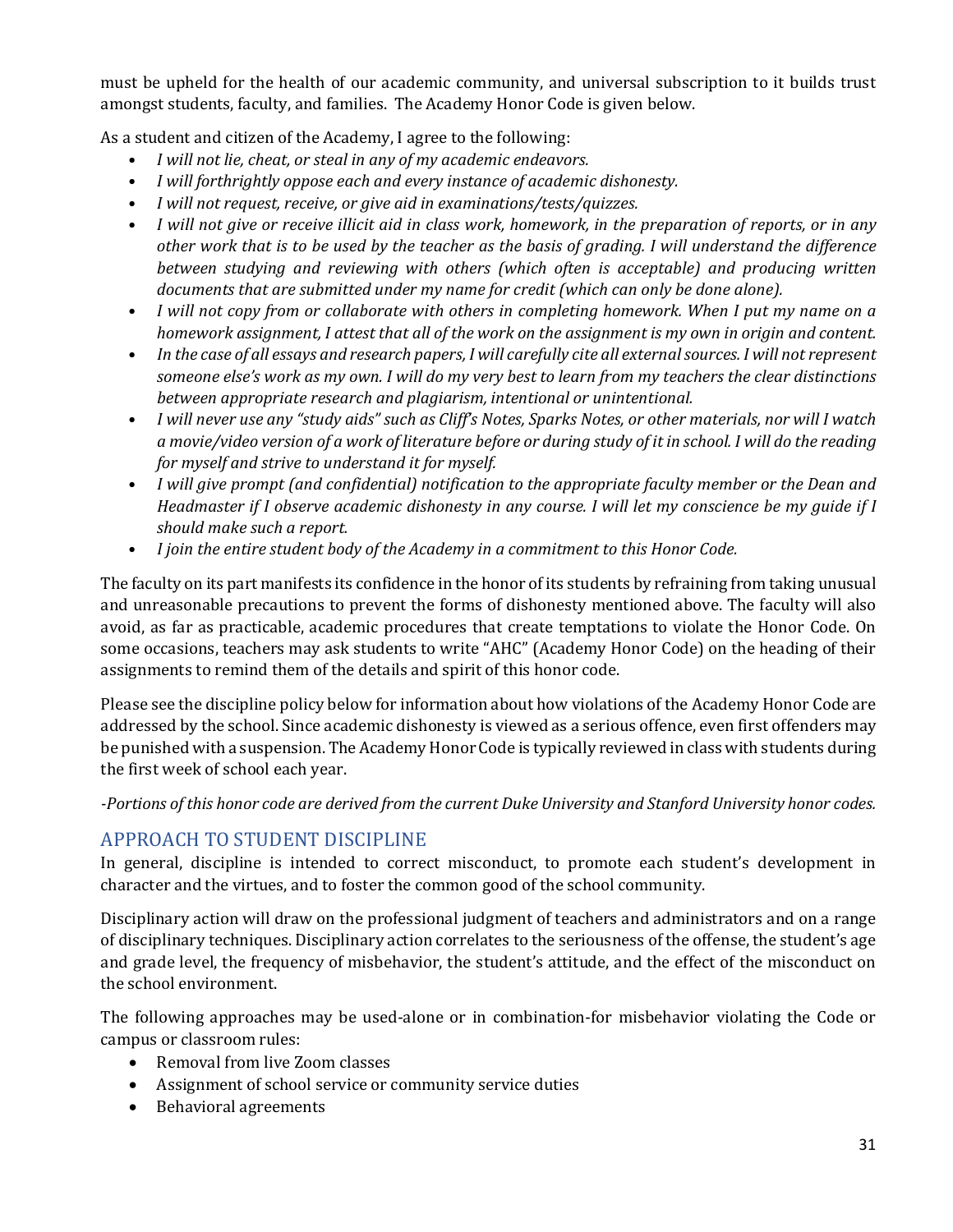- Cooling off time or "time out" in Zoom waiting room
- Counseling by teachers, counselors, or administrative personnel
- In school suspension or restitution, as specified in the suspension section of the Code
- Expulsion, as specified in the expulsion section
- Grade reductions as permitted as policy
- Out of School Suspension, as specified in the suspension section of the Code
- Parent-Teacher conferences
- • Referral to an outside agency and/or legal authority for criminal prosecution in addition to disciplinary measures imposed by the Academy
- School assessed and school administered probation
- Meeting with the student to the Headmaster
- • Techniques or penalties identified in individual student organization's extracurricular standards of behavior
- Request temporary confiscation of items that disrupt the educational process
- Verbal correction
- Withdrawal of privileges, such as participation in extracurricular activities and eligibility for seeking and holding honorary offices, and/or membership in school sponsored clubs or organizations
- Other strategies and consequences as specified by the Code

 an administrator collects an account of the situation. Students may be removed from class for a short duration following a perceived disciplinary infraction while

#### <span id="page-31-0"></span>DISCIPLINE POLICY

 All of the following information below is directed toward the common good of the Academy and its maintenance as a place of learning and moral development. At the Academy, it is the belief that habits of behavior play a significant part in forming habits of mind. The Academy's teachers will make every effort to enforce the rules below consistently, informatively, and with a heart of mercy for the student's overall wellbeing.

 Students at the Academy strive to make the most of their educational opportunities. No less than their for the good of the entire school community. It does not take long for students to recognize the benefits of mutual encouragement, respect, courtesy, and helpfulness. As many students and parents/guardians will parents/guardians and the faculty, all students appreciate the overall environment that they help maintain gratefully attest, the Academy is a very good place to be.

 still learning how appropriately to comport themselves. Many such behavioral mistakes, while requiring discuss school expectations and sanctions so that students and families can have a blueprint for conduct which contributes to a wholesome academic environment and to each student's self-esteem and success. Nevertheless, students are young and human, and they will make mistakes in speech or behavior— they are correction, need not be punished. Sometimes, however, their mistakes can be disruptive to other students and to our teachers. Therefore, for the sake of orderly and productive community life, it is necessary to

 The philosophy of the Academy is that students are young adults in the making who will learn civil, polite, and respectful conduct by the example of their teachers and other adults. Consequently, students will be treated with respect and courtesy by the Academy staff and will be expected to treat not only all adults on campus with such respect, but one another as well. Several very obvious signs of such respect are a student's willingness to refrain from talking in class when others have the floor; a respect for the property of the school and of other students; a willingness to refrain from sarcastic or critical comments towards others; and a willingness to ask (and give) forgiveness when someone has been wronged.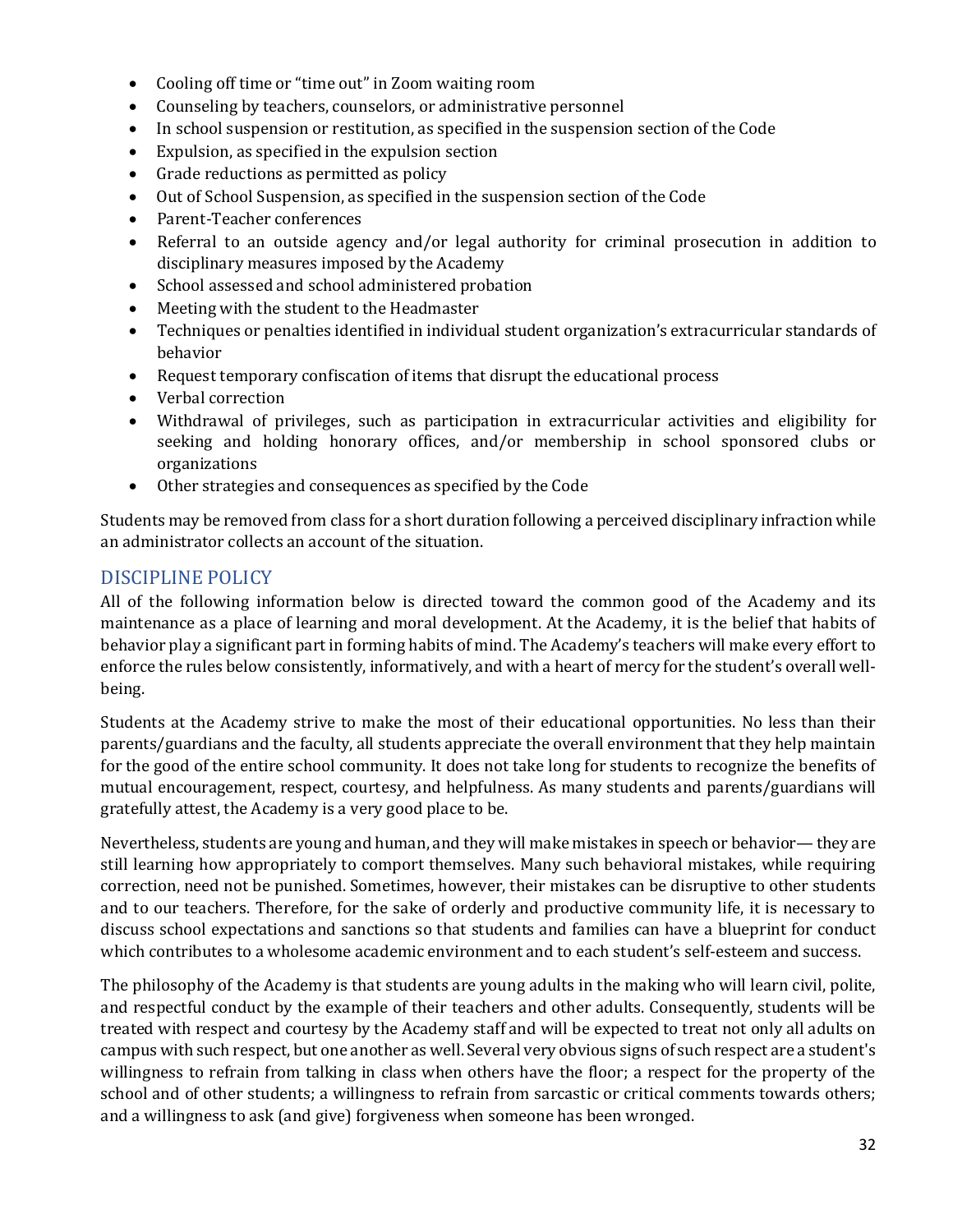and will not be specially rewarded at school. It is its own reward in the esteem the student earns from their In conjunction with parents/guardians, the Academy has the goal of developing not only habits of good scholarship and critical inquiry, but the character traits of courtesy, promptness, forgiveness, self-control, responsibility, diligence, courage, generosity, and magnanimity. Good behavior is expected of all students teachers and fellow students.

 inappropriate behavior. However, the following guidelines for discipline are not intended to be exhaustive. The school reserves the right to exercise reasonable judgment as an individual circumstance might dictate. The Academy's guiding policy is to be fair, firm, and consistent in the application of discipline for

 Please note that a student may be disciplined for violating the behavior code while off campus in the neighborhood of the Academy.

#### <span id="page-32-0"></span>**RESTITUTION**

 detail, such as cleaning, depending on the nature and frequency of offenses such as: littering; being late to students; uniform and dress code violations; or other inappropriate behaviors. If a student repeatedly Students may lose the privilege of extra-curricular activity, or be required to perform community work class; talking out of turn or otherwise disrupting class; use of profanity or disrespectful speech toward other violates any of the above, the parent/guardian may be contacted, and other disciplinary measures may be taken.

 to be a direct result of the poor choice that incurred the punishment in the first place. Exceptions may be scheduling and serving of restitution should be directed to the Teacher or Dean. Students may not skip restitution. Any student who fails to complete terms of restitution will receive additional penalties. Students should not ordinarily ask to have a restitution rescheduled; restitutions are by their very nature inconvenient, and students should view the inconvenience that the restitution causes made in the event of a family emergency or serious scheduling conflict. All matters pertaining to the

 Restitutions can be serious in nature and a high number of restitutions can indicate a student's general unwillingness to cooperate with the school. If a student has received five restitutions for any reason in a has received six restitutions for any reason in a quarter, then he or she will be suspended for a duration the restitutions are received for the same offense (such as tardiness), or if the Headmaster and Dean determine that the accumulated restitutions are of a serious nature and warrant immediate action. school year, then he or she may be suspended for a duration determined by the Headmaster. If a student determined by the Headmaster. A student may be suspended for a lesser number of restitutions if many of

 In the case of more serious misbehavior, such as forging a parent/guardian's signature, lying to an adult, cheating on exams and/or academic assignments, fighting, theft, willful destruction of property, defiance of authority, disrespect of adults, leaving campus without permission, skipping class, etc., the parent/guardian will be contacted, and other disciplinary measures taken.

#### *Please see the Academy Honor Code above for special information on academic dishonesty.*

 Threats of violence and physical, verbal, or sexual harassment are illegal and will result in parent/guardian contact and, depending on the nature of the offense, may result in other disciplinary measures, including notification of law enforcement authorities, suspension, and expulsion.

#### <span id="page-32-1"></span>SUSPENSION

 The Headmaster or Assistant Headmaster may suspend any student for up to 10 school days for serious cause, including, but not limited to the following:

- Defiance of authority of Academy staff
- Disregard or disobedience of school rules and regulations as outlined in the handbook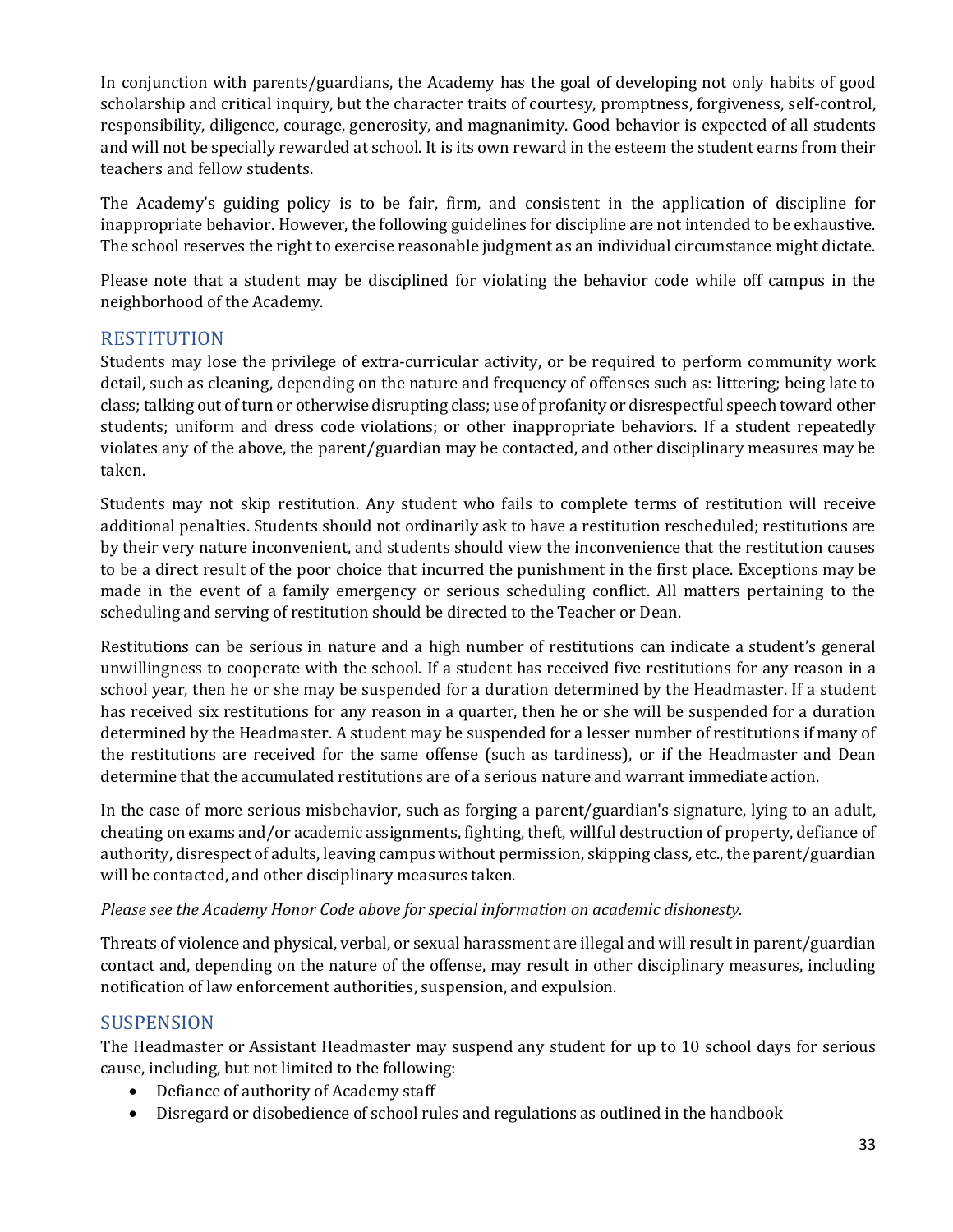- Verbal abuse of adults or students
- Disruptive or disorderly behavior
- Violent or threatening behavior
- Bullying or harassment
- Fighting
- Destruction or theft of school property or personal property
- **Truancy**
- Persistent absenteeism that is not due to certifiable medical illness or disability
- Persistent tardiness
- Excessive accumulation of infractions

The school officials involved shall make reasonable efforts to verify facts and statements prior to recommending a discipline.

 impose in-school or out-of-school suspension. There is no right to appeal a short-term (less than 10 days) suspension imposed by the Academy. There will be no corporal punishment of students at the Academy, In cases of suspension from school, the parent/guardian will receive a formal written notice of suspension identifying the reasons and evidence and be provided an informal opportunity to respond. Depending on the severity of the offense, the student's past behavior, and other circumstances, the school may choose to though staff may use reasonable, necessary force to restrain a violent, disruptive, or disobedient student.

 If the Academy is unable to contact the parents/guardians to inform them of a suspension, a suspended damages caused by the student. The administration shall notify the Governing Board of Directors in writing of all suspensions. student will be held at school until the end of the day. The parent/guardian shall be held liable for all

#### <span id="page-33-0"></span>LONG-TERM SUSPENSION AND EXPULSION

 Board of Directors, long-term suspension (more than 10 days) and/or expulsion of a student for serious cause. The parent/guardian will be notified of the school's intent to long-term suspend or expel the student, Suspension and Expulsion Policy and Procedure can be found in the Academies Standard School Policies The Headmaster may recommend to the Disciplinary Hearing Committee, as assigned by the Governing and a hearing shall be held in accordance with the Academy's policies and procedures. The Long-Term Guide, linked here.

 Pursuant to A.R.S §15-184 (I), the Academy has the right to deny admission of a student who has been expelled or is in the process of being expelled from another educational institution.

The Academy will meet all requirements of Section 504 of the Rehabilitation Act, the IDEA, and state laws regarding disciplining of students with disabilities.

#### <span id="page-33-1"></span>**Gun-Free Schools Act**

 In accordance with the Gun-Free Schools Act, the Academy shall expel from the student's regular program for a period of one year, any student who is determined to have brought a firearm, as defined by federal law, to school. The Headmaster may modify the term of expulsion for a student or assess another comparable penalty that results in the student's expulsion from the regular school program on a case-bycase basis. A student is not allowed to show a gun or firearm during a live or recorded class.

For the purposes of this law, "firearm" means:

 1. Any weapon – including a starter gun – which will, or is designed to, or which may readily be converted to expel a projectile by the action of an explosive from the frame or receiver of any such weapon;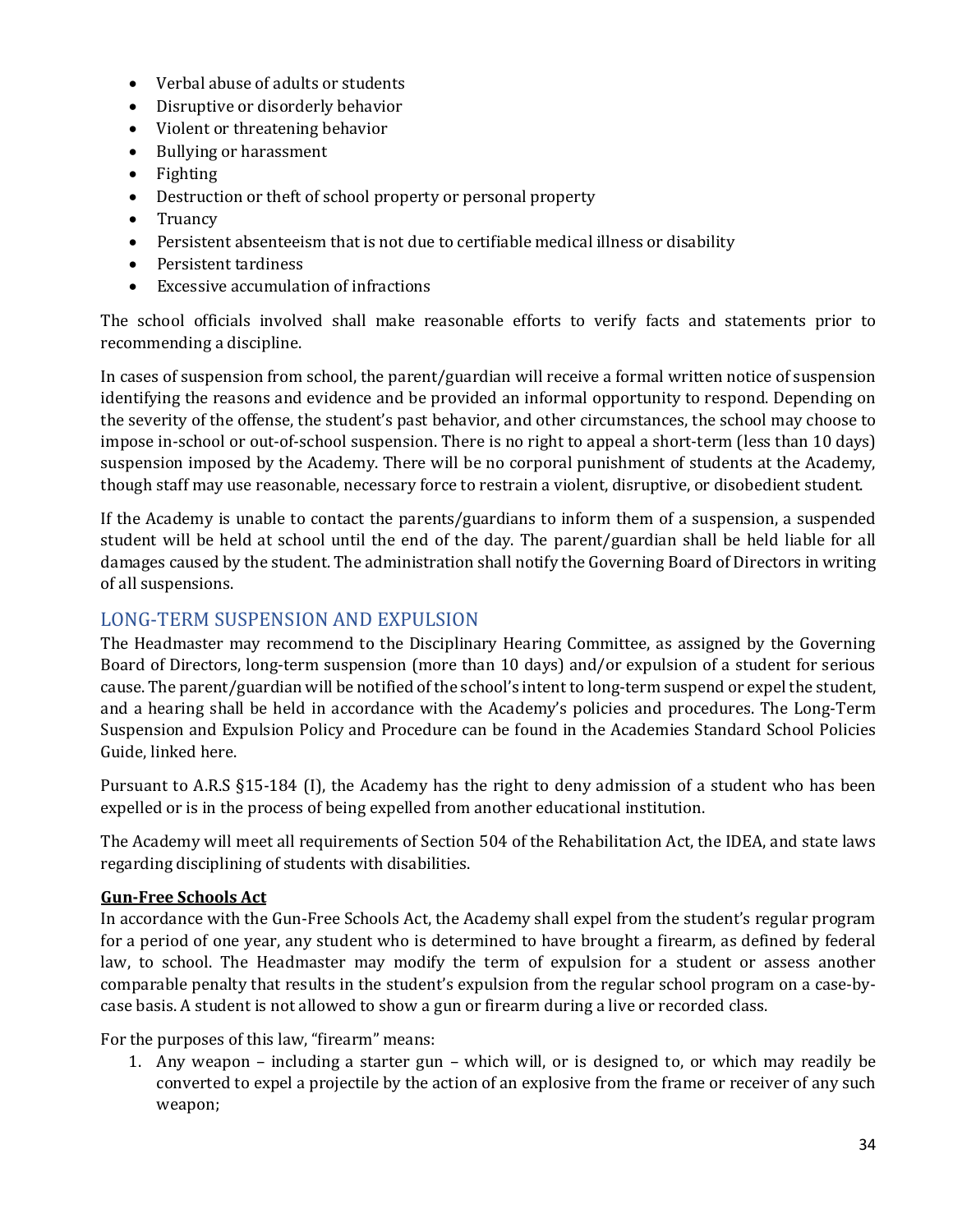- 2. Any firearm muffler or firearm silencer;
- 3. Any destructive device. "Destructive device" means any explosive, incendiary or poison gas bomb, grenade, rocket having a propellant charge of more than four ounces, missile having an explosive or incendiary charge of more than 1/4 ounce, mine, or device similar to any of the preceding described devices. It also means any type of weapon – other than a shotgun shell or a shotgun that is generally recognized as particularly suitable for sporting purposes – by whatever name known which will, or propellant, and which has any barrel with a bore of more than 1/2 inch in diameter; and any combination of parts either designed or intended for use in converting any device into a destructive which may be readily converted to, expel a projectile by the action of an explosive or other device as described, and from which a destructive device may be readily assembled.

#### <span id="page-34-0"></span>**Alcohol-Free School Notice**

 In order to provide a safe and alcohol-free environment for students and employees, all alcoholic beverages are prohibited on school property at all times, and at all school-sanctioned activities occurring on or off school property. Student violators are subject to the disciplinary terms of the Honor Code.

#### <span id="page-34-1"></span>**Tobacco-Free School Notice**

 Students may not possess tobacco products at any of the locations or activities listed above. All violators Smoking and using smokeless tobacco, including electronic cigarettes, are not permitted in school buildings, vehicles, or on or near school property, or at school-related or school- sanctioned events off school property. are subject to possible prosecution, as allowed by law. Additionally, student violators are subject to the disciplinary terms of the Honor Code.

#### <span id="page-34-2"></span>**Drug-Free School Notice**

The Academy believes that student use of illicit drugs is both wrong and harmful. Consequently, the Academy prohibits the use, sale, possession, or distribution of illicit drugs by students on school premises or any school activity, regardless of its location. Student violators are subject to possible prosecution, as allowed by law, as well as the disciplinary terms of the Honor Code.

<span id="page-34-3"></span> Students and parents/guardians must read and agree to abide by the Student Acceptable Use of Technology regarding the local area network and Internet usage. STUDENT TECHNOLOGY INFORMATION<br>The Academy has made a substantial investment in technology for instructional purposes. Use of these resources is restricted to students working under a teacher's supervision and for approved purposes only. Policy. The purpose of this policy is to ensure school-level compliance with all procedures and regulations

#### <span id="page-34-4"></span>TECHNOLOGY STATEMENT

 The Academy is committed to utilizing appropriate technology to enhance student learning and increase teacher effectiveness in accordance with its mission and vision.

#### <span id="page-34-5"></span>USER SAFETY

 setting may be accessed on the Internet. To protect students and staff from such inappropriate material, the school's Internet access is filtered with one of the highest-rated Internet filtering systems available. The Academy is aware that resources that are inappropriate or not designed for use in the educational However, users must recognize that it is impossible for the Academy to restrict access to all controversial material and individuals must be responsible for their own actions in navigating the network.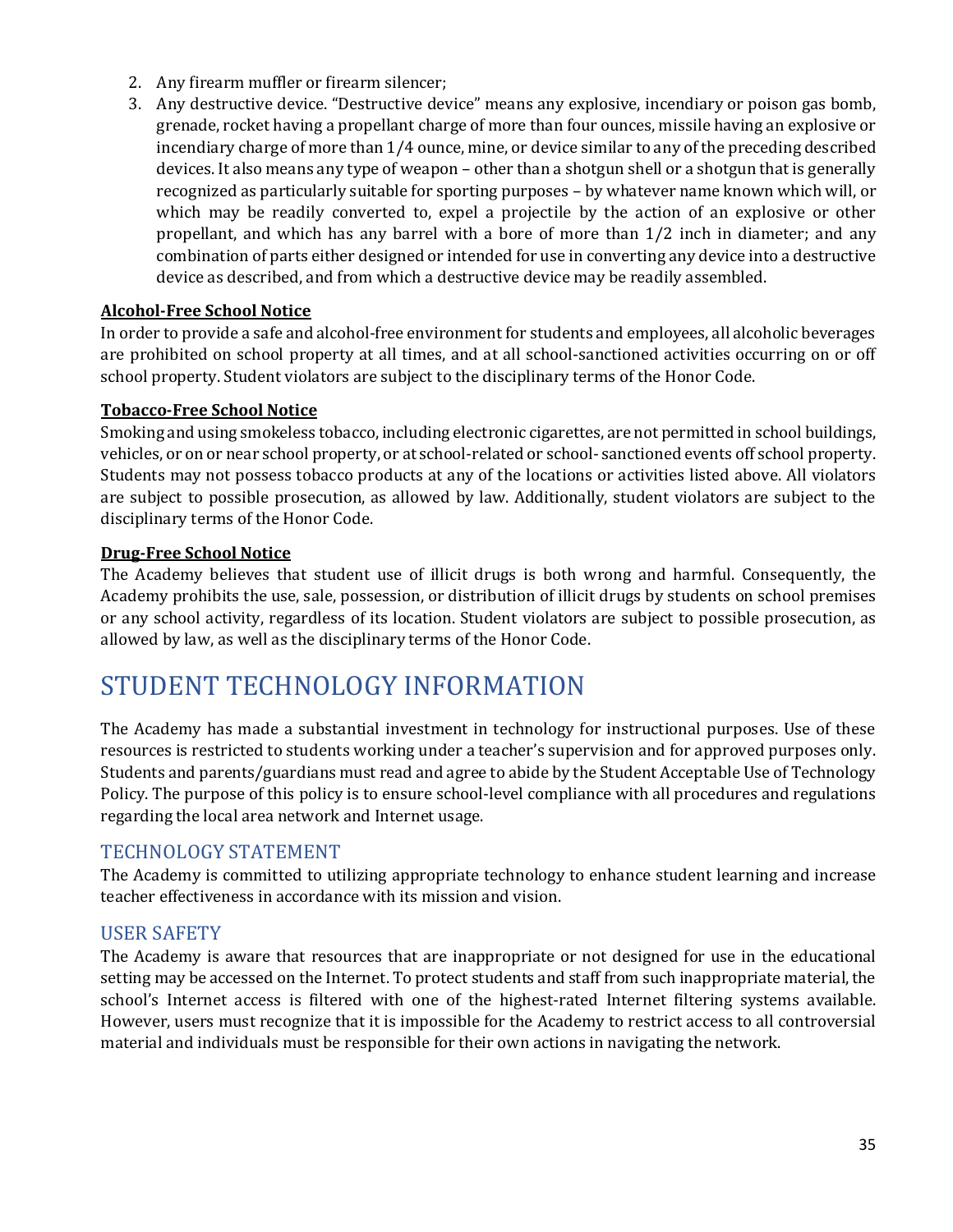#### <span id="page-35-0"></span>USER RESPONSIBILITIES

 Internet resources must be related to an expressed educational and/or administrative goal or objective. The use of the Internet is a privilege. Inappropriate or abusive conduct will lead to the privilege being revoked. The Academy is providing Internet resources for educational purposes only. Student/staff use of

- 1. The use of the Academy Internet and computer network must be in support of educational goals, research, and class assignments and be consistent with the educational objectives of the school.
- 2. Users must have a valid, authorized account to access the network, and use only those computer resources that are authorized. Accounts may be used only in accordance with authorized purposes.
- 3. Individual accounts may be used only by the owner of the account except where specifically authorized by the Academy administration. In the case of class accounts, all use must be under the supervision of the sponsoring teacher/supervisor.
- 4. The user is responsible for safeguarding the computer account. Users are expected to protect access to accounts by periodically changing the password and keeping it confidential. They must respect the privacy of others by not tampering with their files, passwords or accounts.

#### <span id="page-35-1"></span>ACCEPTABLE USE OF TECHNOLOGY

 Users are to properly use school network resources for educational and/or administrative purposes. Respectful and responsible network etiquette and behavior should be in keeping with the school's mission statement. Students and staff are expressly prohibited from accessing obscene, profane, vulgar, or pornographic sites or materials.

 Students are prohibited from sending, posting, or sharing electronic messages that are abusive, obscene, sexually oriented, threatening, harassing, damaging to another's reputation or illegal. This prohibition applies to conduct off school property if it results in a substantial disruption to the educational environment.

 and bullying policies. Any person taking, disseminating, transferring, or sharing obscene, sexually oriented, lewd or otherwise illegal images or other content, commonly referred to as "sexting," will be disciplined according to the Honor Code and may, in certain circumstances, be reported to law enforcement. Because engaging in this type of behavior can lead to bullying or harassment, students involved in "sexting" or the sharing of inappropriate images or other content may also be disciplined for violating the Academy anti-harassment

#### <span id="page-35-2"></span>MONITORED USE

 Electronic mail transmissions and other use of the electronic communications system by students and staff to ensure appropriate use for educational or administrative purposes. Forgery or attempted forgery of employees shall not be considered confidential and may be monitored at any time by designated school electronic mail messages is prohibited. Only the school's authorized IT Manager may read, delete, copy, or modify the electronic mail of other system users.

#### <span id="page-35-3"></span>VANDALISM

 Academy network or any other agencies or networks that are connected to the Internet. This includes, but violations of school policy, administrative regulations and, possibly, as criminal activity under applicable Vandalism is defined as any malicious attempt to harm, disrupt, or destroy data of another user of the is not limited to, the uploading or creating of computer viruses. Any of these actions may be viewed as state and federal laws. Users must respect the privacy of other users, and will not intentionally seek information on, obtain copies of, or modify any file, data, or password belonging to another user, or represent themselves as another user unless explicitly authorized. Deliberate attempts to degrade or disrupt system performance and/or degrade, disrupt, or bypass system security are violations of school policy and administrative regulations, and may constitute criminal activity under applicable laws.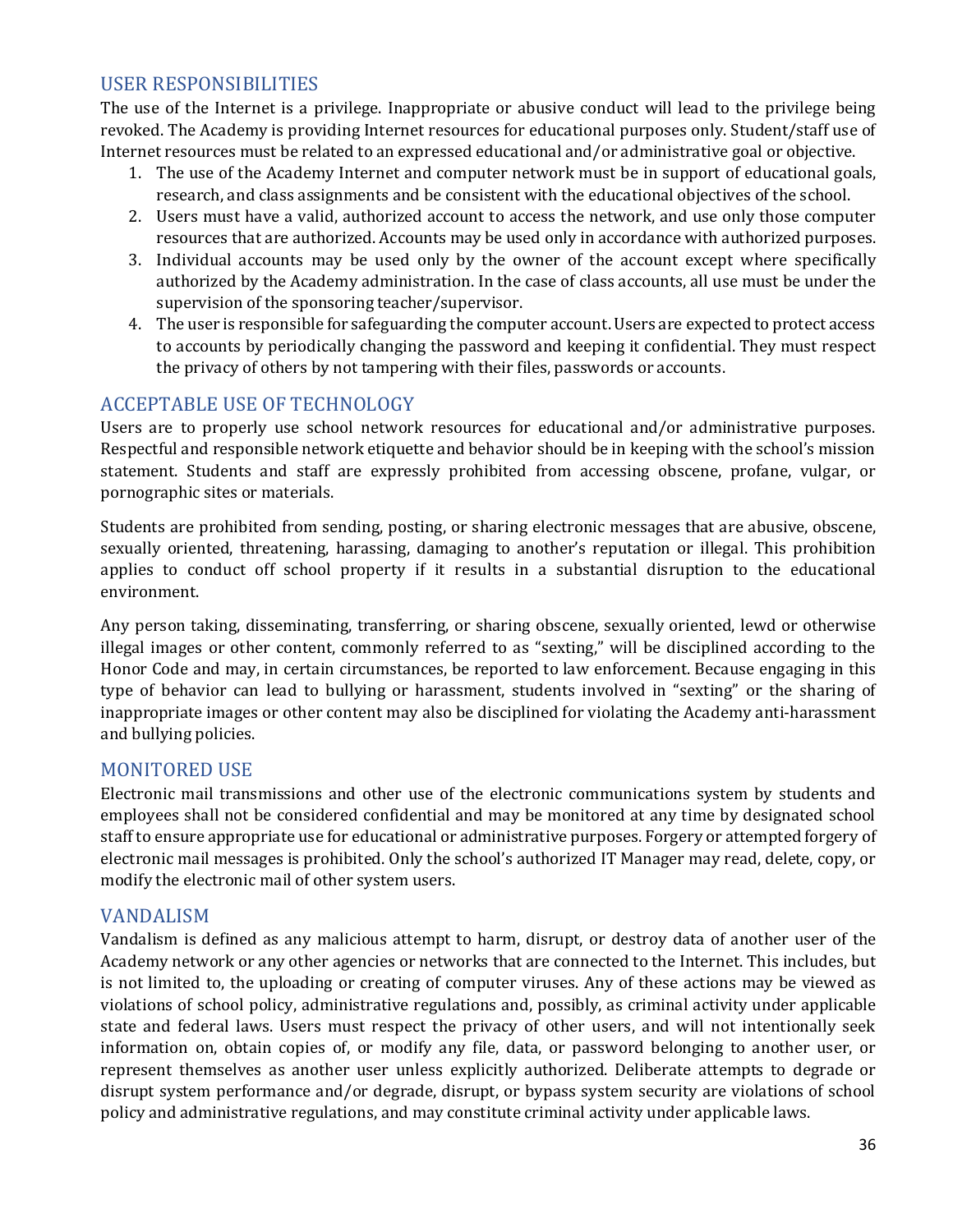investigation concerning or relating to misuse of the Academy network. Any prohibited behavior under this policy will result in the cancellation of technology privileges. The Academy will, in accordance with school policy, cooperate with local, state, or federal officials in any

#### <span id="page-36-0"></span>NETWORK ETIQUETTE

Each network user is expected to:

- 1. Be polite (i.e. an all-caps or excessive exclamation marks message implies shouting);
- 2. Use appropriate language;
- 3. Refrain from any activity that may be considered "cyber bullying," including but not limited to threats of violence, extortion, obscene or harassing messages, harassment, stalking, child pornography, and sexual exploitation;
- 4. Maintain confidentiality of the user, colleagues, and students;
- 5. Respect copyright laws; and
- 6. Be respectful in all aspects of network use.

#### <span id="page-36-1"></span>USE OF VISUAL/AUDIO CONFERENCING FOR EDUCATIONAL PURPOSES

 Students will need to use online platforms such as Canvas and ZOOM to participate in classroom instruction and tutoring, and to access curriculum. These online conference service will be used by Great Hearts for instructional purposes only.

 In order for a student to use any audio/visual conference platform, and to comply with the Children's Online Privacy Protection Act (COPPA) and other related laws, Great Hearts requires written consent from parents/guardians for their students to use the conferencing services.

 During a conference using Zoom and Canvas students may be visible/audible to other participants (students may see or hear the participants and that other persons at the staff's residence may see or hear the student and Great Hearts staff) in the conference session. It is also possible that others in the student's households participants.

#### <span id="page-36-2"></span>PASSWORDS AND MEETING SECURITY

 students under the age of 18 should only be joining visual/audio conferencing meetings as participants (not separate account holders) through the Great Hearts Academies educational account. The Great Hearts' account administrators and/or teachers will provide meeting information and meeting passwords to the student users to allow the Academy staff to maintain supervision and control over its student users' meeting Students are not permitted to create an account per Zoom and other platforms' Terms of Service. Therefore, experiences. Meeting invitations, information and passwords should not be shared.

#### <span id="page-36-3"></span>ACCESS TO STUDENT DEVICES AND CLASSES

 Parents with legal custody and/or legal guardians of a student are entitled to access their students' login Hearts informed and to provide a copy of official court orders where they may impact educational matters. credentials, Zoom class logins, and Canvas LMS login credentials. In situations of divorce or separation, Great Hearts makes every effort to respect the rights of both parents. Both parents generally maintain educational rights, rights to information and access. In some situations, a divorce decree, custody order or other court order may modify rights and relationships. Parents/guardians are requested to keep Great Great Hearts is not the enforcer of such orders and is not responsible for overseeing compliance. Instead, those matters, and disagreements or disputes must be worked out between parents, their attorneys and the court.

#### <span id="page-36-4"></span>DATA COLLECTION

 All visual/audio conference services collect certain data from users. The information collected related to student use is more limited than for commercial users, but data is still subject to collection. As an example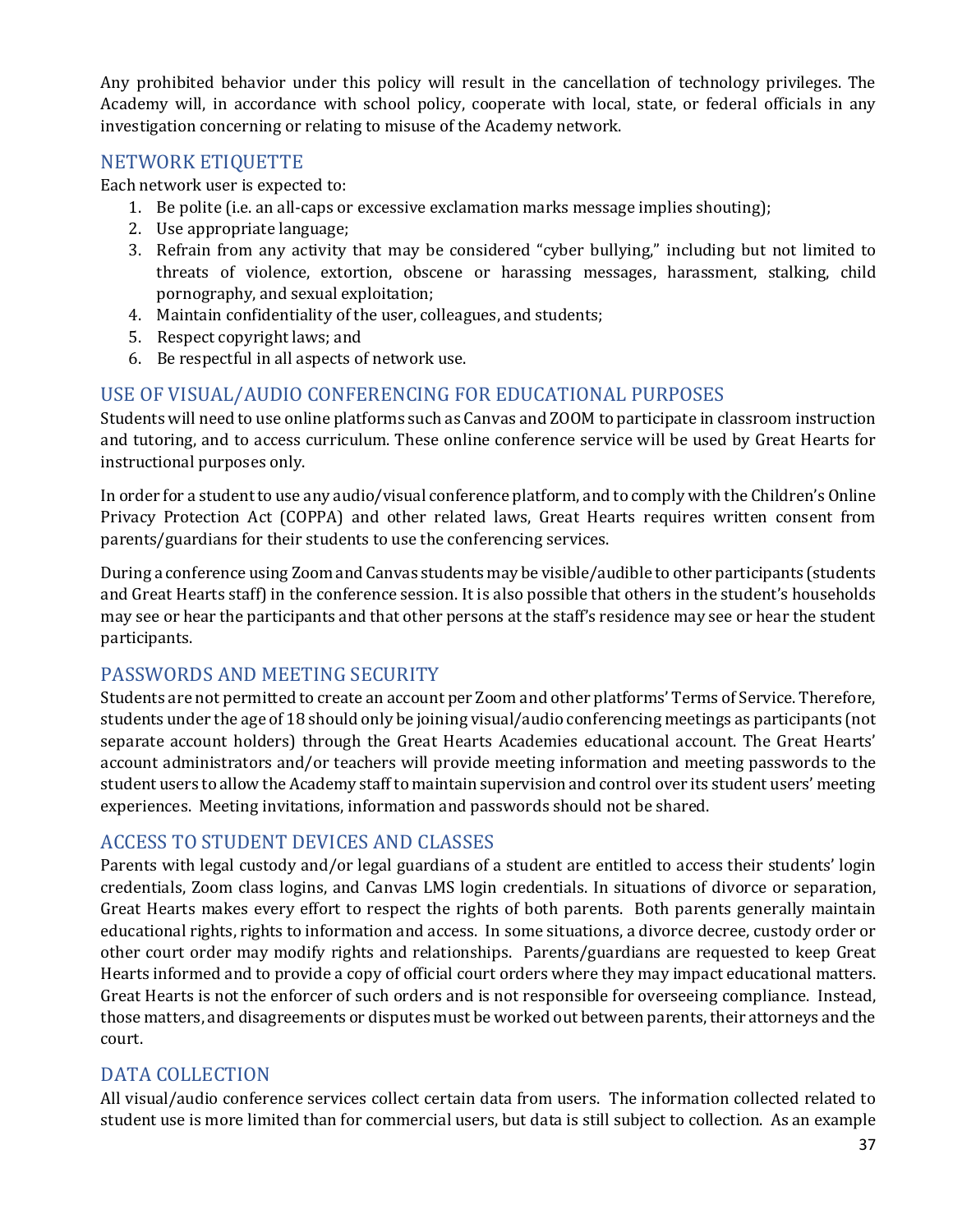collection as provided by Zoom, is attached as an Appendix A to this Notice. Please review the material carefully. If a Student User or their parent/guardian would like to request to access, review, refuse further collection of or delete a Student User's personal information, they must contact their Academy Headmaster in writing to initiate a request with Zoom or similar service provider. These services delete information associated with K-12 Accounts upon receiving a valid deletion request from a School Subscriber or automatically following the termination of the K-12 Account. K-12 Account users may access or request deletion of their personal information in the manner set forth in each services' Privacy statement which can be found online. Additional information available at https://zoom.us/privacy. of the type of information collected by visual/audio conferencing services, a summary of Zoom's data

#### <span id="page-37-0"></span>**CONSEQUENCES**

 Violation of the Academy policies and procedures concerning use of the computer on the network will result in the same disciplinary actions that would result from similar violations in other areas of school policy, including the Honor Code. Any or all of the following consequences may be enforced if a student violates the terms of this policy:

- 1. Suspension and/or expulsion may be considered for flagrant violations or violations that corrupt the educational value of the computers or the Internet.
- 2. Expulsion may be considered in instances where students have used the Academy Internet access to engage in conduct that constitutes felony criminal mischief, and/or have deliberately attempted to bypass installed security software or copy/modify another student's work files.

# <span id="page-37-1"></span>STUDENT SERVICES

#### <span id="page-37-2"></span>PERSONAL COUNSELING

 community resources to address these concerns. A student who wishes to meet with the Headmaster should set an appointment through the Director of Academy Operations. The Headmaster is available to assist students with a wide range of personal concerns, including social, family, or emotional issues, and substance abuse. The Headmaster may also provide information about

 obtaining the parent/guardian's written consent, unless required by state or federal law for special Please note: The Academy will not conduct a psychological examination, test, or treatment without first education purposes or by the Arizona law for child abuse investigations and report.

#### <span id="page-37-3"></span>TUTORING

 strongly encouraged, and may be required, to see teachers for tutoring. Tutoring services are also available All teachers offer regularly scheduled tutoring sessions before, during, and/or after school at no cost. Tutoring is an important opportunity for students to receive academic guidance and support. Students are for students receiving special education services.

 Private tutoring is the responsibility of a student's parents/guardians. Teachers employed by the Academy are not permitted to privately tutor their own students for pay.

# <span id="page-37-4"></span>UNIFORM AND DRESS CODE

 Great Hearts Online has a primary objective of developing a "community of learners," dedicated to the our school community. It is also a visible signature of our school to the larger community, an indicator of highest standards of academics and deportment. As such, a distinctive uniform is a unifying factor within our unity and of our pride of purpose. This is one of the most important functions of a uniform: it identifies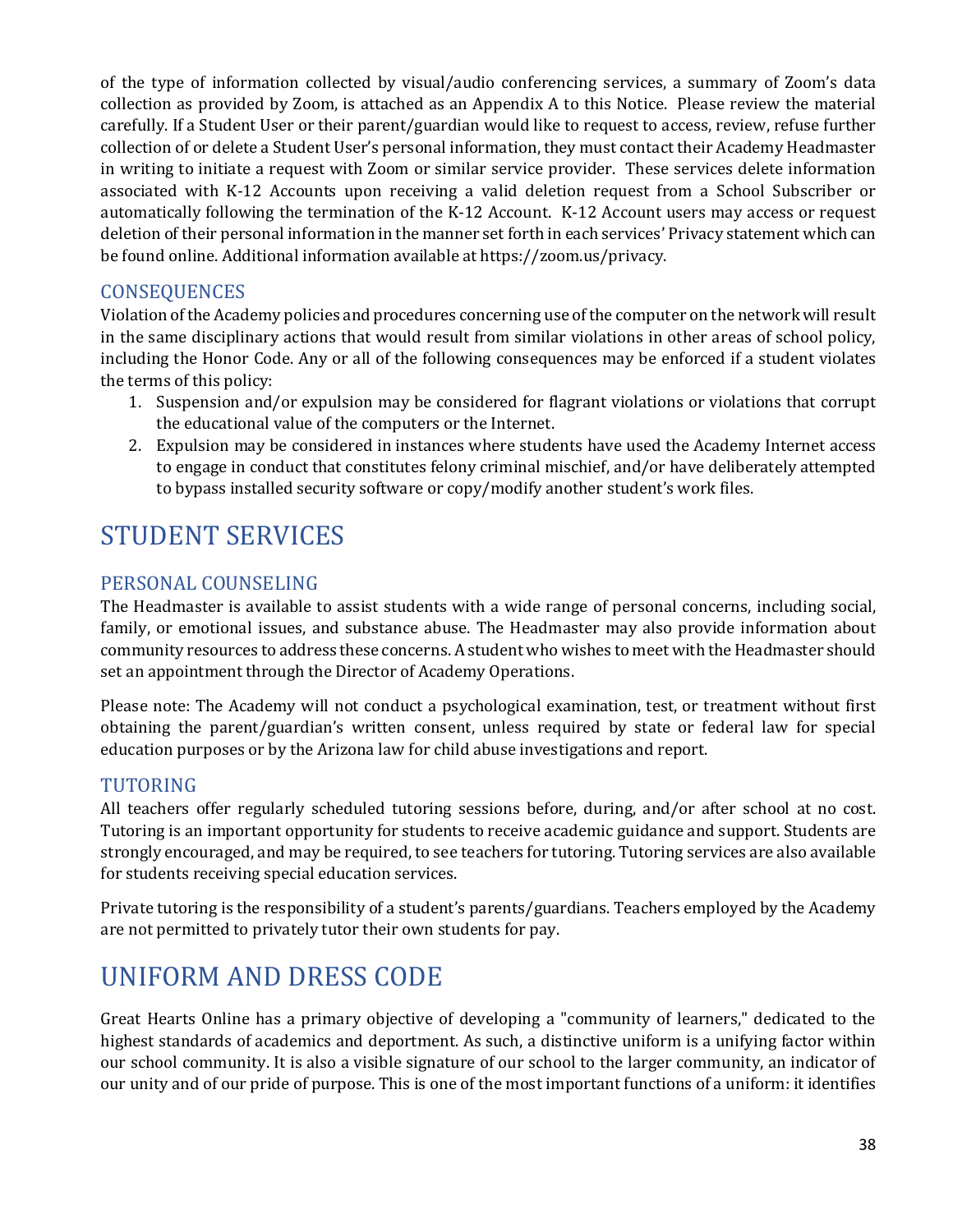its wearer as part of a distinctive group with a distinctive purpose. It is a reminder to its wearer of that purpose and of one's responsibility to that group.

 The Academy is also committed to the development of individual personality and character-- not through the external 'expressions' of dress and appearance, which can easily be purchased or affected, and which can quickly divide students through the power of snap judgments and prejudices—but through personal qualities, virtues, quirks and traits. It seems countercultural to assert this in our age, but the Academy holds that the school uniform is an essential condition for cultivating genuine individuality in the school community. It is not this or that particular element of the uniform that "matters" more than any of the others; rather, the uniform as a whole is what matters.

 fit properly, etc. Parents/guardians are urged to understand the uniform requirements below, and to ensure that their student joins class each day in the right attire, from head to toe. It is an uncomfortable experience for a student to be corrected for a uniform violation, and repeated uniform issues can become an enormous While students are responsible for their clothing and appearance, it is the parents who are responsible for providing the conditions required for meeting the standard, e.g. proper shoes, shirts, skirts and pants that distraction for students.

 their best, look their best, and do their best. All clothing must be clean, neat, reasonably pressed, and in will be notified and a change of clothing may be required for attendance that day. If in doubt about the The uniform is the basis of a dress code with a "professional," business-like standard. Students should dress properly fitting condition. If a student is deemed to be wearing inappropriate attire, the parent/guardian appropriateness of an article of clothing, check with the school Director of Academy Operations before purchasing.

 be final. The Academy will make specific exceptions to the dress code as required by particular religious Decisions about the appropriateness of apparel may be referred to the Headmaster, whose judgment will customs; parents/guardians should address specific concerns to the Headmaster before the second week of school. Students must stay in uniform uppers whenever they are in class (live/synchronous or when recording an asynchronous assignment).

 Parents/guardians must provide their student(s) with the required uniform. Financial assistance for uniforms is available in certain circumstances. A request for school assistance for purchasing uniforms must be made in writing to the Headmaster. Please contact the Director of Academy Operations for more information.

#### **Required:**

• Short sleeve polo or long sleeve polo with Great Hearts logo; white or light blue

#### **Optional:**

- Girls K-2 only: Plaid jumper & Peter pan collared shirt
- Navy blue sweater button up or pullover; Navy blue quarter zip sweatshirt with logo

#### **Vendors**

- Dennis Uniforms <https://www.dennisuniform.com/>
- Flynn O'Hara https://flynnohara.com/

#### **Grooming**

 and some facsimile of a mohawk). For girls, hair accessories may only be blue or white and should not be Hair should be groomed to be out of the face and allow for clear eye contact with Teachers in zoom classes. No artificial coloring of the hair, extreme spiking of the hair or mohawks (including combed down or over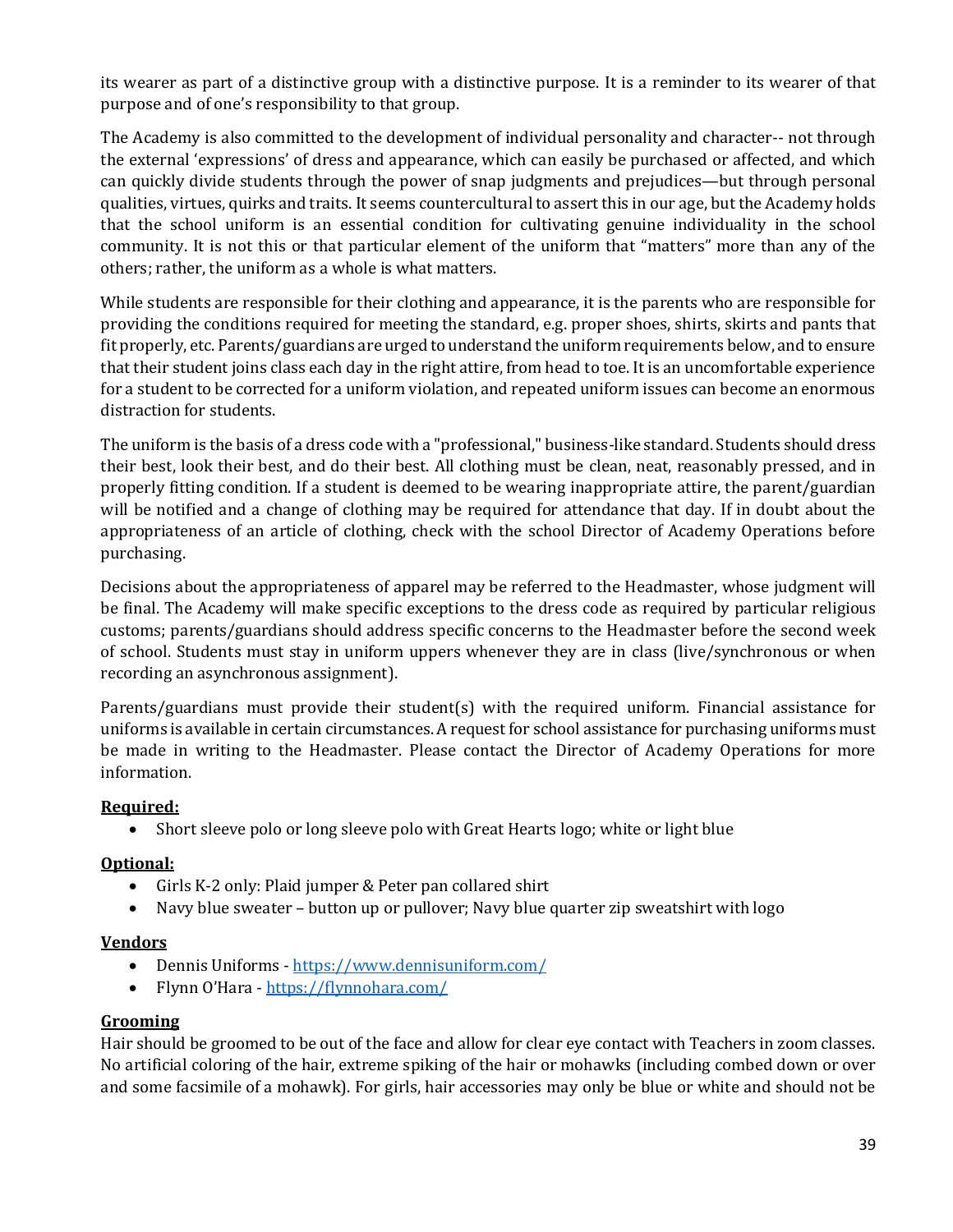large or overly distracting. Hair gel that helps the hair stay in place or controls curly hair is allowable. Hair styles which reflect a family's particular religious heritage or culture are allowed.



# <span id="page-39-0"></span>BASIC SCHOOL INFORMATION

#### <span id="page-39-1"></span>SCHOOL OFFICE AND STUDENT HOURS; CAMPUS ACCESS

 the holidays, breaks, and will be closed during parts of the summer. The school phone number is (210) 899- returned within 24 hours. Also, parents/guardians may contact the administration via e-mail (please see The Academy is open from 7:30 a.m. - 3:45 p.m. every day that school is in session. Hours may vary during 1668. Messages may be left on voice mail any time the phone is busy. Messages left after hours will be the Faculty Directory on the website).

# <span id="page-39-2"></span>SAFETY AND EMERGENCIES

#### <span id="page-39-3"></span>STUDENT/ACADEMY SAFETY

 setting may be accessed on the Internet. To protect students and staff from such inappropriate material, the school's Internet access is filtered with one of the highest-rated Internet filtering systems available. The Academy is aware that resources that are inappropriate or not designed for use in the educational However, users must recognize that it is impossible for the Academy to restrict access to all controversial material and individuals must be responsible for their own actions in navigating the network.

 It is the Academy's goal to maintain the safety of students, faculty, and staff at all times. In light of this goal, every potential threat or rumor of a potential threat of harm against others or against the school will be a standardized procedure to determine the level of severity of a threat, what (if any) immediate safety responses are required, and the need for a long-term recovery plan. While there may be instances in which  *This uniform and established reporting procedure follows guidelines set forth by the Department of Education*  taken seriously, investigated, and addressed through the Great Hearts Threat Assessment Protocol. Such threats or rumors of threats may include verbal, physical, direct, and indirect challenges to the safety or well-being of an individual, group, school, or persons in general. The Threat Assessment Protocol provides a student utilizes threatening language or gestures in a transient manner (such as an inappropriate expression of frustration that can be resolved), the Academy's response to the threat will remain the same. *and The United States Government school safety resources [\(https://www.schoolsafety.gov/prevent/threat](https://www.schoolsafety.gov/prevent/threat-assessment-and-reporting)[assessment-and-reporting\)](https://www.schoolsafety.gov/prevent/threat-assessment-and-reporting).* 

 If a parent/guardian, student, or employee hears of a potential threat, this information should be reported immediately by calling the Headmaster directly to share the information or use the "report a problem" button in the side bar on the school's webpage. If the situation is an emergency or requires immediate investigation, please call 911 or local Police Department.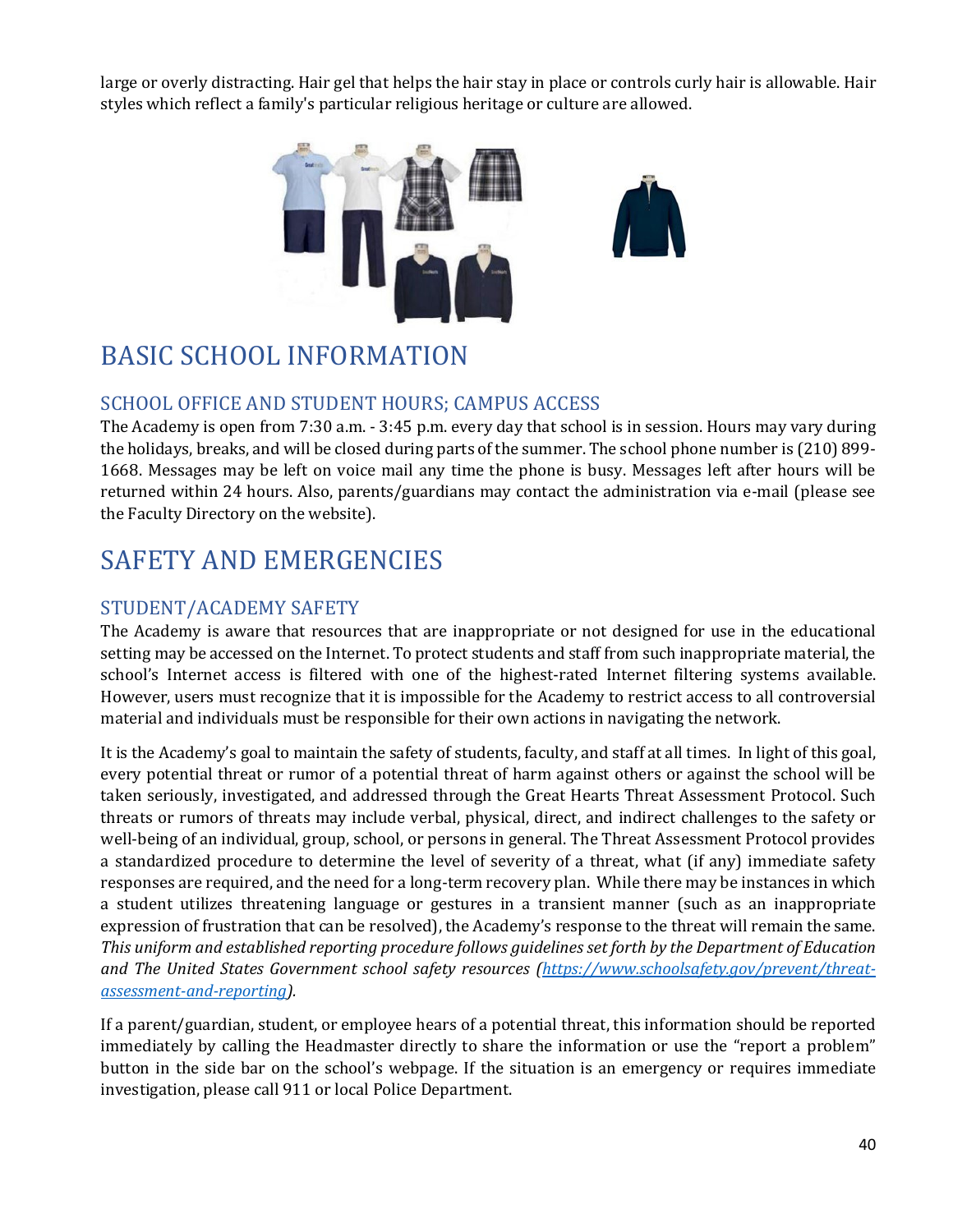Additional information regarding a student experiencing suicidal ideation should be reported to the Headmaster. If the situation requires immediate assistance, call 911/Police Department. **Please do not report suicidal ideation on the "report a problem" webpage.** 

#### <span id="page-40-0"></span>CRISIS MANAGEMENT PLAN

 and operations staff at Great Hearts academies. The plan outlines emergency procedures for natural disasters, violent situations, medical emergencies, and fires. Academy faculty and staff are trained in and The Academy has an established Crisis Management Plan that is maintained and updated by the facilities drilled on the plan throughout the school year.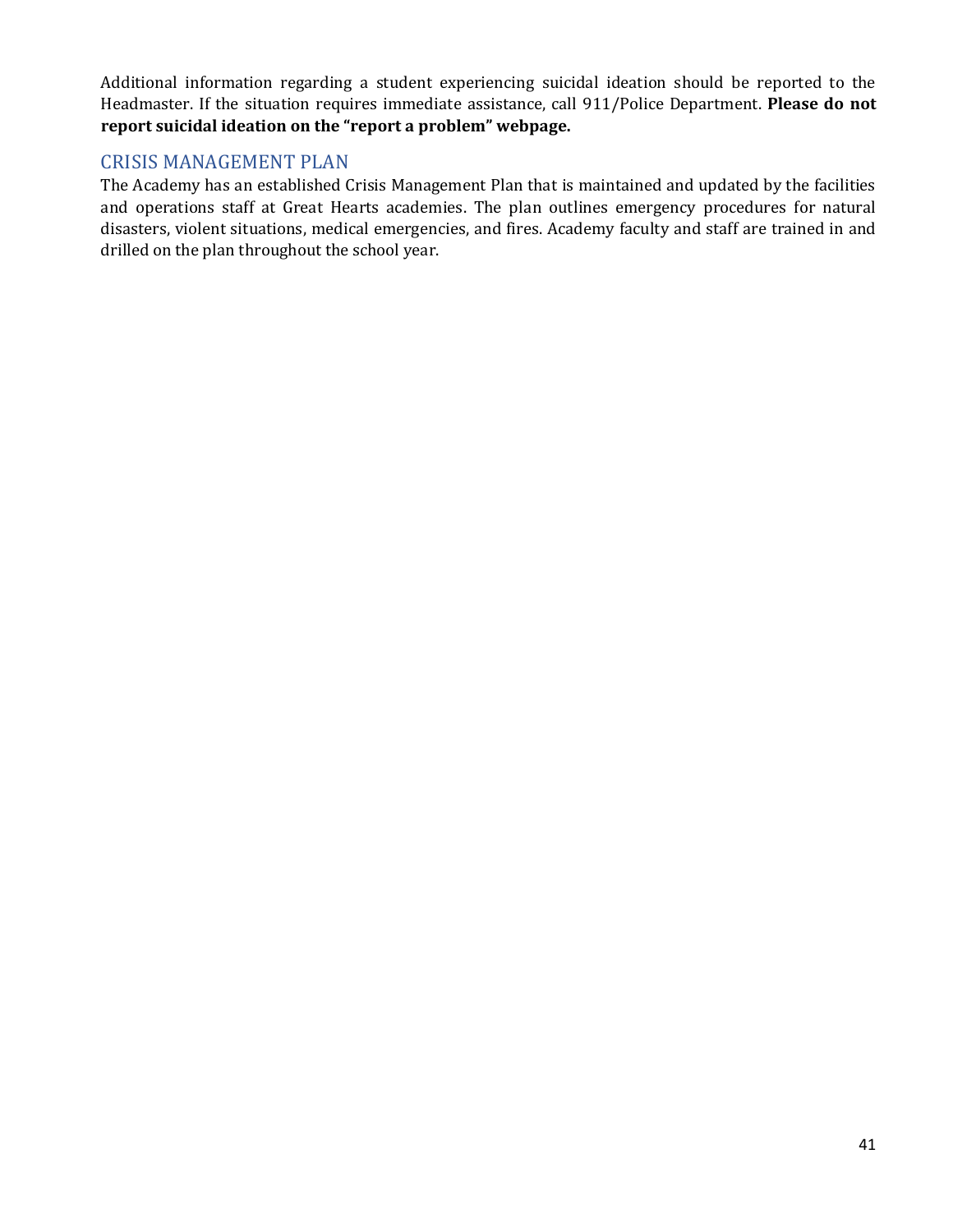# <span id="page-41-0"></span>SIGNATURE PAGE

 Thank you for taking the time to read the Academy Family Handbook. For questions or comments about this handbook, please contact the Director of Academy Operations Please sign and return this Signature Page to the Academy's Student Specialist.

#### *Parent/Guardian signature*

 By signing below, you indicate that you have received, reviewed, understand, and accept the handbook and abide by the rules, guidelines, and procedures outlined in the handbook.

By signing below, you further agree that an electronic signature will have the same legal weight and binding effect as a hard copy signature.

|                                                                                                      | Signature: Date: Date: |                 |  |
|------------------------------------------------------------------------------------------------------|------------------------|-----------------|--|
|                                                                                                      | Signature: Signature:  | Date:__________ |  |
| Student Name:_________________________________Signature:__________________________Date:____________  |                        |                 |  |
| Student Name:__________________________________Signature:__________________________Date:___________  |                        |                 |  |
| Student Name:__________________________________Signature:__________________________Date:___________  |                        |                 |  |
| Student Name:_________________________________Signature:_________________________Date:______________ |                        |                 |  |
| (One completed Signature Page per Academy family)                                                    |                        |                 |  |

 *This document is provided online in PDF ADA Accessible format. If you require additional accommodations, please contact your Academy.*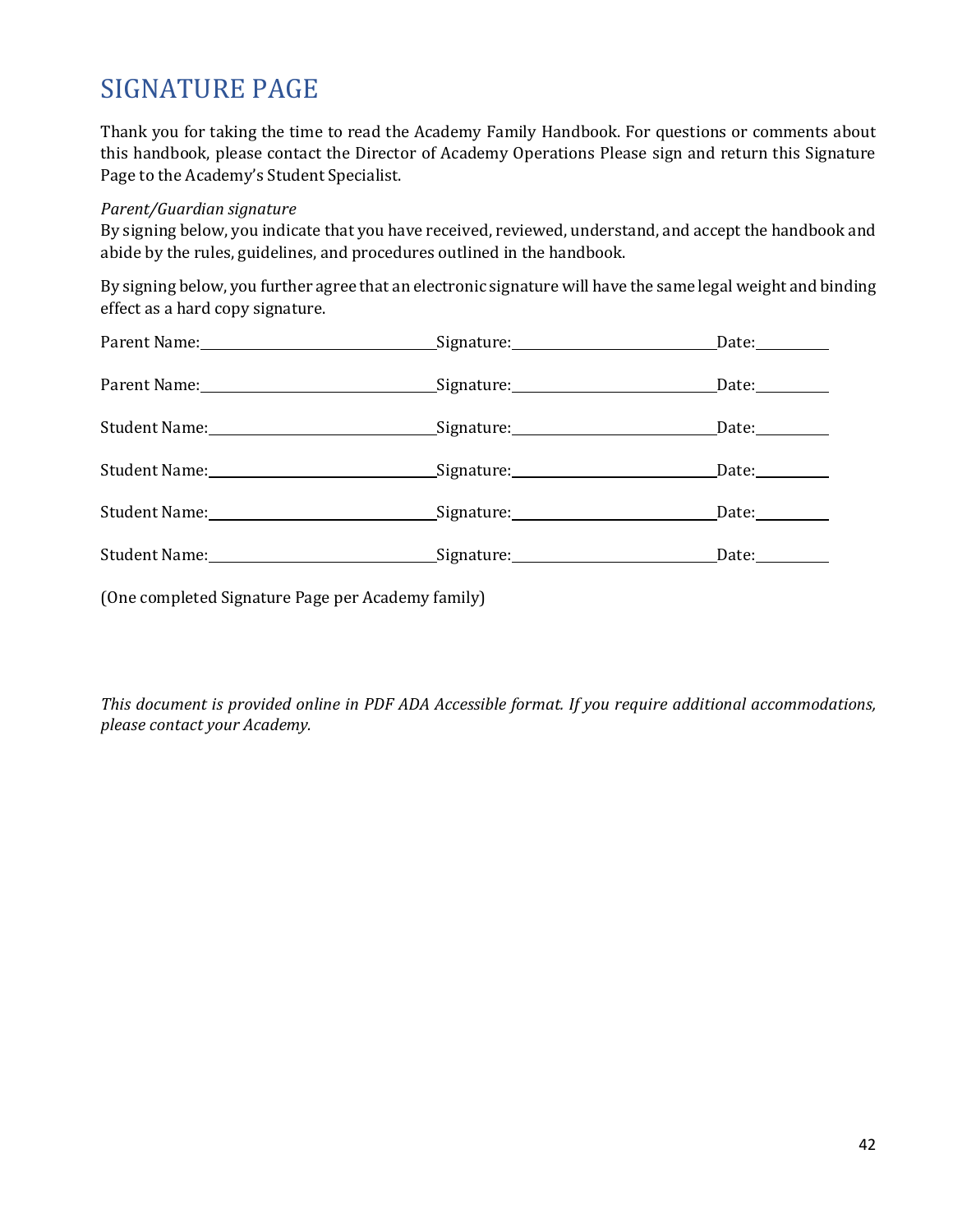# APPENDIX A

## **Family Educational Rights and Privacy Act Signature Page**

#### <span id="page-42-0"></span>**Use of Student Photos and Directory Information Opt Out Form**

 You have the right to choose whether your student's directory information (as defined in the Parent and consent to student photographs. If you do not wish to allow disclosure of this information, please return this form directly to Great Hearts Online either in person or by U.S. mail. If you have more than and Student Handbook) is released or not. Please check a box in the appropriate column below and return this form to your student's school. Parents, guardians, or eligible students who do not check a box, or who do not return this form, give their implied consent for release of directory information, one student enrolled, you must complete a separate form for each student.

#### ALL STUDENTS

#### PLEASE MARK EACH APPLICABLE SPACE

A. \_\_\_\_\_ I do NOT consent to the release of directory information about the student named below by Great authorized by law. Hearts Online to outside sources, as described in the School's Notice of Directory Information, except as

B. \_\_\_\_\_I do NOT consent to the release of photographs or directory information within the Great Hearts Online school system in sources such as yearbooks, rosters for sports information, and programs or articles.

PRINT Student's Full Legal Name PRINT Student's Full Legal Name PRINT Student's Full Legal Name PRINT Student's Full Legal Name PRINT Parent/Guardian/Full Legal Name Parent/Guardian Signature Students Date of Birth (month/day/year) Students Date of Birth (month/day/year) Students Date of Birth (month/day/year) Students Date of Birth (month/day/year)

Date (month/day/year)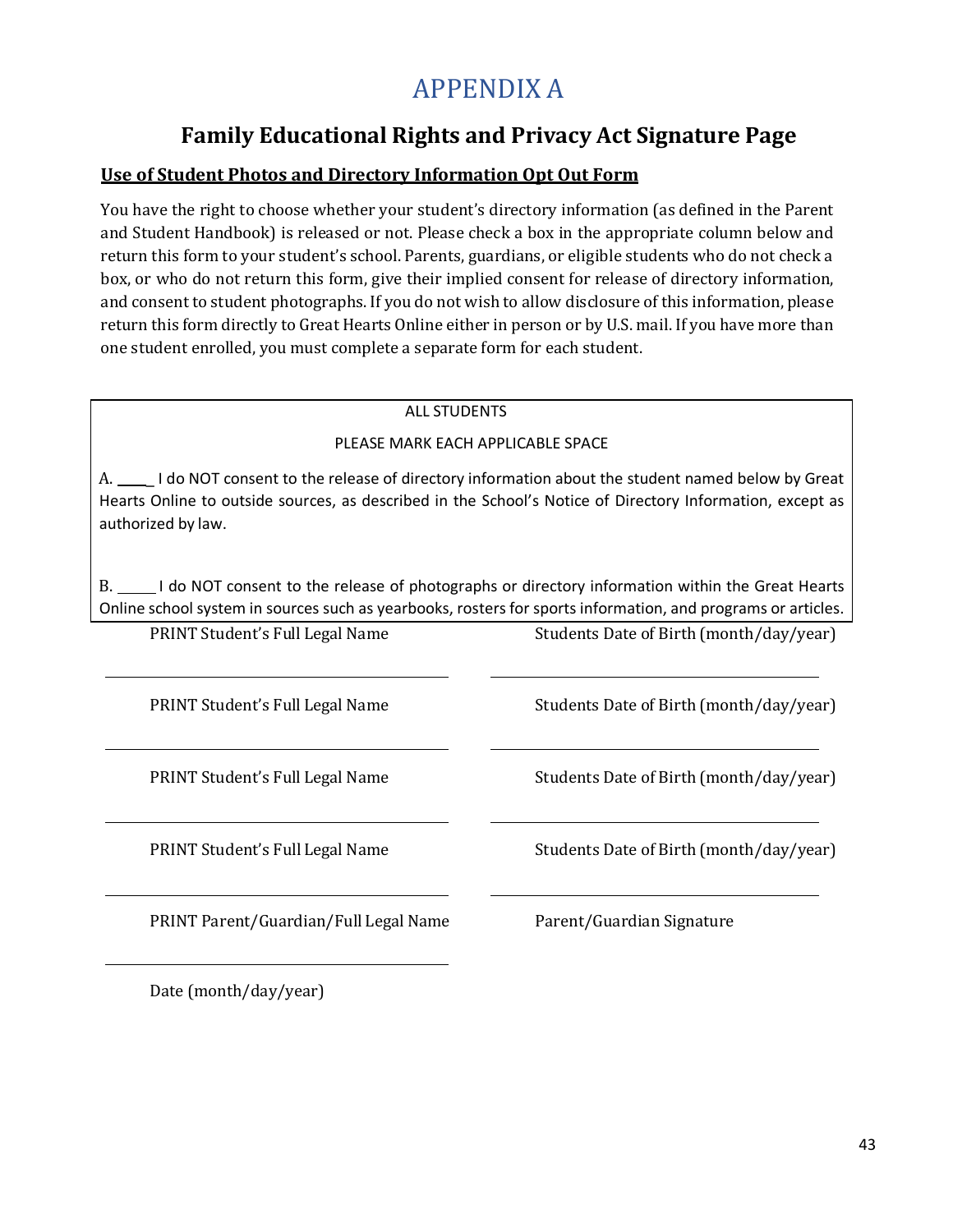# APPENDIX B

# <span id="page-43-0"></span>**Zoom Information Regarding K-12 Schools Privacy Information**

#### **The full ZOOM Statement is available at<https://zoom.us/privacy>**

Last updated: July 2020

#### ZOOM

 **direction of the School Subscriber**. For purposes of FERPA, Zoom is considered a "school official" and performing a service that furthers a "legitimate educational interest" (*i.e*., the provision of educational services in a remote setting). Zoom maintains Student User personal information on behalf of, and at the purposes except as permitted by applicable law, including FERPA and applicable agreements with School **Zoom provides a video communications platform to K-12 Account Users on behalf of and at the**  may receive Student User personal information through its contractual agreements because Zoom is direction of, the School Subscriber and does not use the Student User personal information for other Subscribers.

 Zoom is responsible for following the directions of the School Subscriber. For example, on a School Account and its users (including Student Users) to that School Subscriber. Please visit ou[r Zoom and FERPA](https://zoom.us/docs/doc/FERPA%20Guide.pdf)  Compliance webpage for additional information. Subscriber's instructions, Zoom may provide reports containing personal information relating to the K-12

Residents of the European Economic Area (EEA) and the UK should review our [Privacy Statement](https://zoom.us/privacy) for additional information regarding how Zoom addresses European privacy rights.

## INFORMATION ZOOM DATA COLLECTION

#### **From the K-12 Account User**

When creating a K-12 Account under the direction of a School Subscriber, the K-12 Account User must provide certain information, such as:

- K-12 Account User's first and last name;
- School or district name:
- **Job title**:
- Password;
- School-issued e-mail address; and
- Information about the school's location.

#### **From Student Users**

 example, features that allow meeting hosts or co-hosts to record meetings locally or to Zoom's cloud, allow K-12 Account Users to display or upload information that may be seen by other users of that K-12 Account, allow meeting participants to share files, allow hosts or co-hosts to create meeting transcripts, or allow meeting participants (including Student Users) to communicate in-meeting via chat and create chat logs.  *Such Customer Content may include personal information that is part of an "educational record" as defined by*  FERPA. Zoom accesses Customer Content only upon the documented request of a School Subscriber, or if Zoom may receive personal information contained in "Customer Content." Customer Content is any data a K-12 Account User uploads to the Zoom communication platform connected with use of the Service. For *required by law.* 

#### **Automatically Collected Information**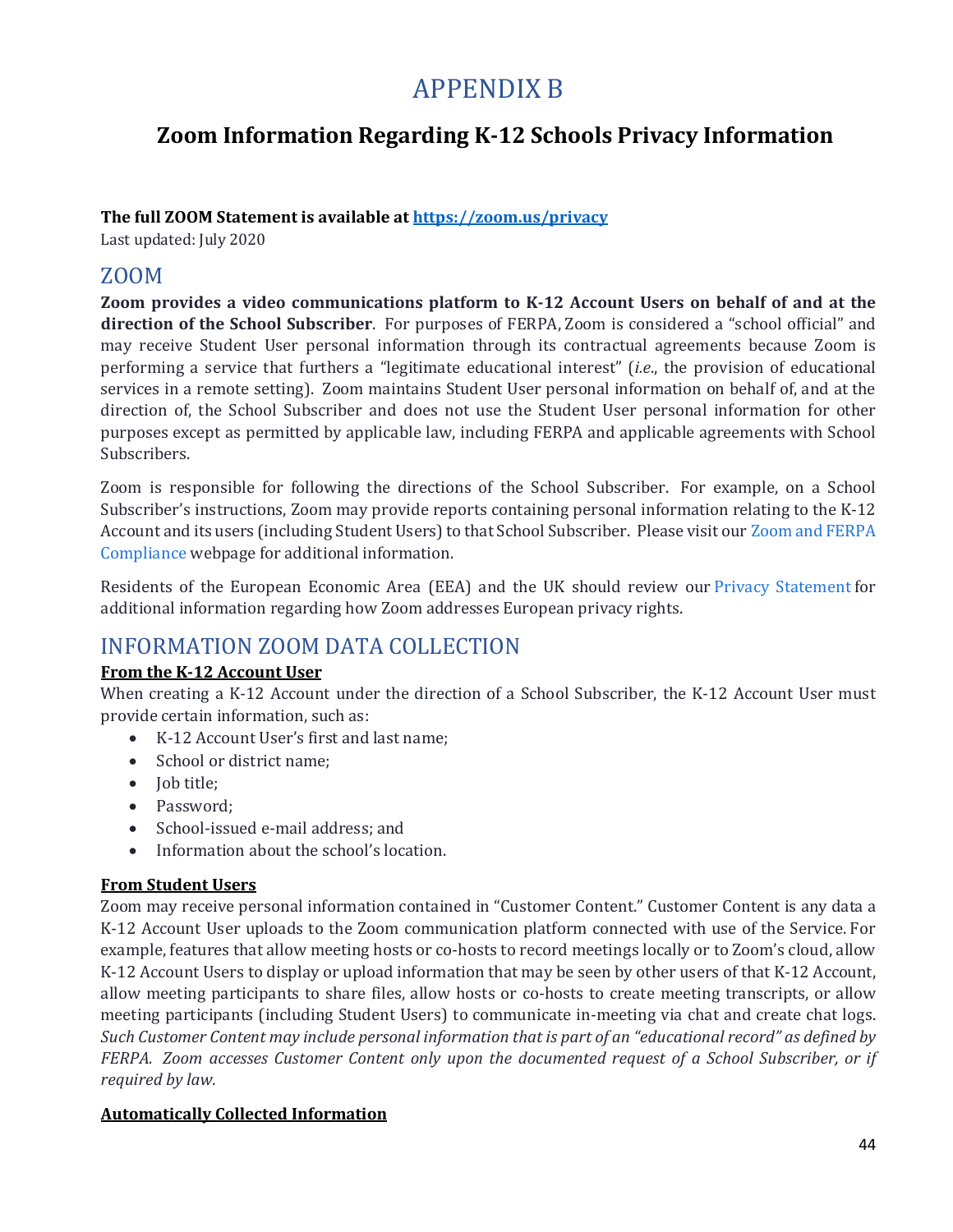Zoom collects certain personal information *automatically* through the use of a K-12 Account including:

- Information about the use of the Zoom platform, including type and frequency of actions taken, number of logs-in or meeting entries, date and time, duration, quantity, quality, network connectivity, other platform performance metrics, and feature usage information, including use of video and screen sharing; and
- • Information about a user's device, network, and internet connection, such as IP address(es), MAC address, other device ID, device type, operating system type and version, type of camera, microphone and speaker, and client version.

#### **Use of Personal Information**

 Zoom uses personal information collected from and about Student Users only as needed to deliver the functionality of the Zoom platform, operate the business (including to enhance or improve the Zoom Services), and as directed by School Subscribers. For Student Users, this means that:

- Zoom never sells Student User personal information
- Zoom does not use Student User personal information to deliver behavioral advertising.
- There are no third-party advertising or analytics cookies on Zoom's product pages.

 Regarding cookies, Zoom publishes two types of webpages: product and marketing. A product webpage enables a Student User to click on a hyperlink and join a Zoom meeting. Zoom's product webpages serve only third-party cookies that are necessary for technical support and to deliver the service. There are no advertising or analytics cookies on our product webpages.

advertising or analytics cookies on our product webpages.<br>Marketing webpages, such as <mark>www.zoom.us,</mark> are designed to encourage sales of Zoom subscriptions. They are directed at a general audience over the age of 16. We designed the Student User experience so that a Student User never needs to visit our marketing webpages to use our Services under a K-12 Account. Zoom provides further information on its use of third-party cookies on its marketing webpages in its [cookie](https://zoom.us/cookie-policy)  [policy.](https://zoom.us/cookie-policy) 

#### **Sharing Personal Information**

 *We do not share personal information with companies, organizations, or individuals outside of Zoom unless one of the following circumstances applies*:

- With Consent.
- • We will share personal information with companies, organizations, or individuals outside of Zoom when we have K-12 Account User consent (as applicable) and in compliance with applicable laws (including FERPA as applicable).
- With or As Directed by School Subscribers.

 with their K-12 Account(s). School Subscribers may also direct us to share personal information with others. School Subscribers have access to personal information (including Student User information) connected

#### **To Provide ZOOM Services**

 *ZOOM provides personal information to third-party service providers to help us provide the Service. Such contracted-for services, and in compliance with appropriate privacy and security obligations*. *service providers are prohibited from using personal information for any reason other than to provide the* 

#### **With Other Meeting Participants**

 meeting during the use of the Service. *For example, video and audio recordings, chat messages and other content shared by a Student User during a meeting, which may contain personal information of Student Users,*  ZOOM may share personal information collected during a Zoom meeting with other participants of the same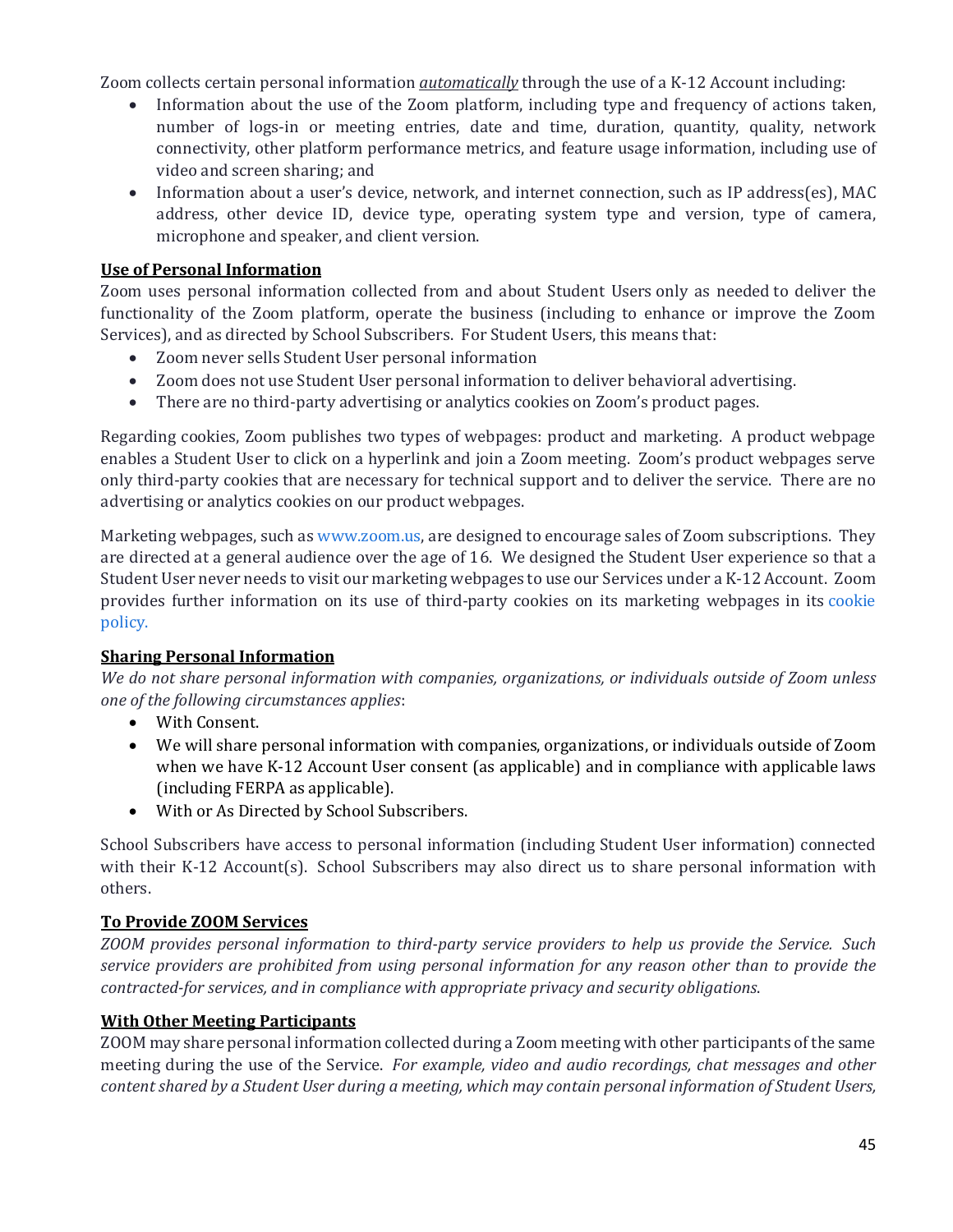*may be available to all other participants in that meeting, as well as to any K-12 Account Users who host or co-host that meeting and the K-12 Account Administrator.* 

#### **For Certain Corporate Transactions**

 *to sell, buy, merge, or otherwise reorganize its businesses. In such transactions, ZOOM may disclose or transfer personal information to actual purchasers or receive personal information from sellers. Student User personal information will remain subject to this K-12 Privacy Statement unless it is changed by a successor entity*. *ZOOM may share personal information where, whether for strategic or other business reasons, Zoom decides* 

#### **For Legal Reasons**

 ZOOM shares personal information outside of Zoom if ZOOM believes that access, use, preservation or disclosure of the information is reasonably necessary to:

- Comply with any applicable law, regulation, legal process or enforceable governmental request.
- • Enforce applicable provisions of the [Terms of Service a](https://zoom.us/terms)nd [Acceptable Use Policy,](https://zoom.us/reasonableusepolicy) including investigation of potential violations.
- Detect, prevent, or otherwise address fraud, security or technical issues.
- Protect against harm to the rights, property or safety of Zoom, our users or the public as required or permitted by law, including to help prevent the loss of life or serious injury of anyone.

For more information about data ZOOM discloses in response to requests from law enforcement and other government agencies, please see our [Guidelines for Government Requests.](https://www.zoom.us/docs/en-us/government-requests-guide.html) 

#### **Third Parties**

 Zoom does not share personal information with third parties other than as described herein, or as required by law, except at the direction and on behalf of a School Subscriber.

#### **Security**

 priority. ZOOM uses appropriate technical and organizational measures designed to help protect personal information from unauthorized access, use, or disclosure. Customer Content is encrypted in transit between any devices running a Zoom client and at rest when in permanent storage in the Zoom Cloud. ZOOM has also taken steps to minimize the risk that meetings that include Student Users are not disrupted by uninvited participants. Examples include enabling meeting passwords and virtual waiting rooms by default for K-12 Accounts and configuring default screen-share settings to limit in-meeting content sharing. For Maintaining the confidentiality, security, and integrity of students' personal information is a top guidance on how to secure virtual classrooms, please review ["Best Practices for Securing Your Classroom"](https://blog.zoom.us/best-practices-for-securing-your-virtual-classroom/) and ["How to Keep Uninvited Guests Out of Your Zoom Event."](https://blog.zoom.us/keep-uninvited-guests-out-of-your-zoom-event/)

#### **Report a User**

 All K-12 Accounts have the "Report a User" feature enabled by default. The "Report a User" feature is available to the meeting host or co-host via the Security icon on the meeting taskbar. If an unwelcome participant joins the meeting, the host or co-host can select "Report a User," which automatically takes a screenshot of the reported user(s) and their shared content (if any) and creates a report. The feature then sends the report to Zoom's Trust & Safety Team. A member of the Trust & Safety Team will review the report and investigate the reported user(s) for violation of our Terms of Service. Confirmed offending users will have their accounts terminated, and, where appropriate, we will notify relevant law enforcement authorities.

#### **Data Retention**

 the purposes for which it was collected, including for the purposes of satisfying any legal, accounting, or reporting requirements, to establish or defend legal claims, or for fraud prevention purposes. Zoom retains K-12 Account Users' and Student Users' personal information for as long as necessary to fulfill